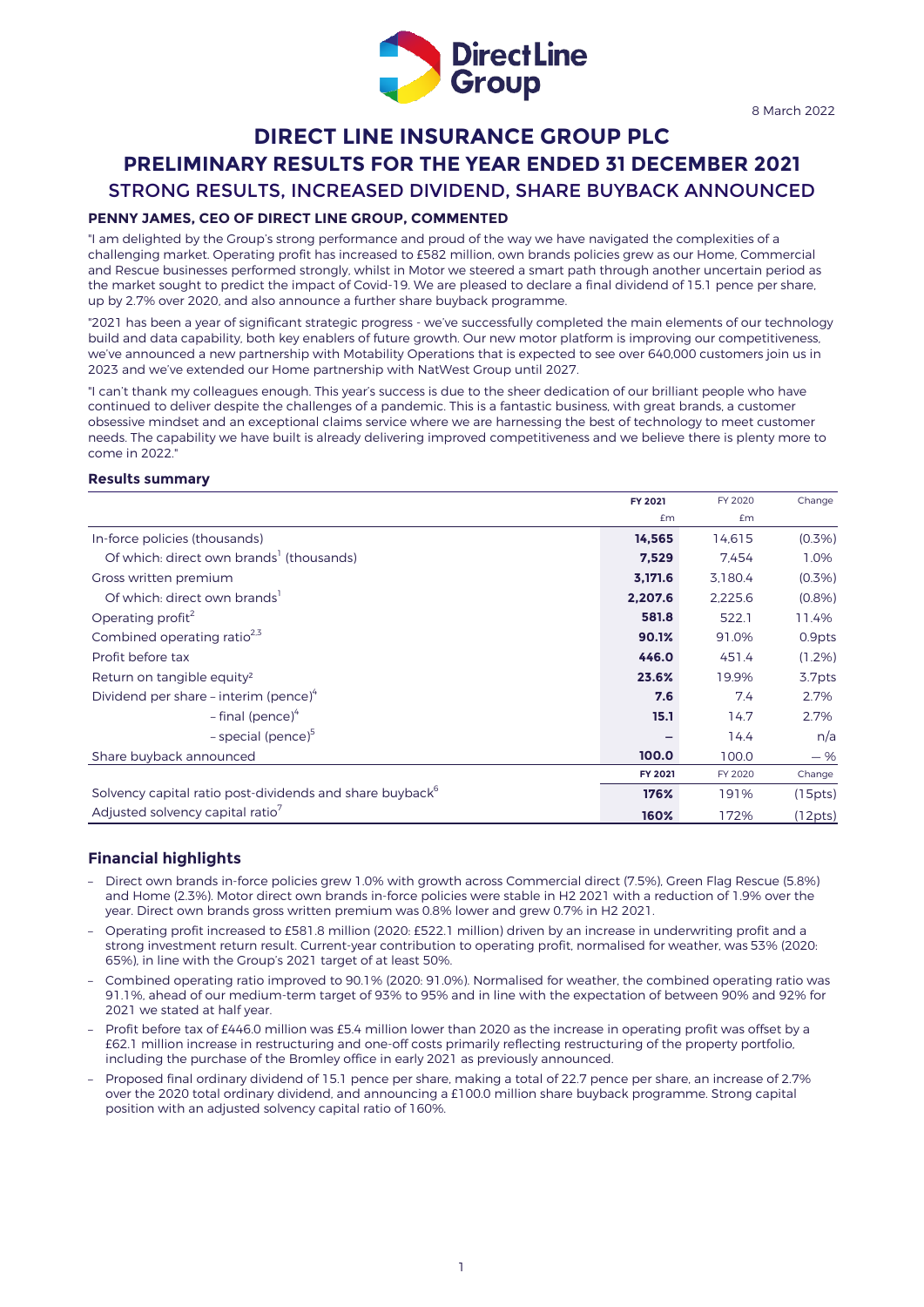### **Strategic highlights**

In 2021, we made great progress on our path to building the insurance company of the future – technology and data-led with a customer obsessive mindset. We completed the main elements of our technology build and continued to make progress across all six of our strategic objectives:

- **– Best at direct:** Our main direct brands, Direct Line and Green Flag, continued to deliver great customer service with high net promoter scores across a broad product range. For Direct Line customers we continued to offer mileage-based savings, we helped make the transition to electric vehicles easier and we extended our product range. In Green Flag we delivered a new cloud-based policy platform for digital sales and relaunched the way we operate enabling us to offer more services alongside our great value recovery service.
- **– Win on Price Comparison Websites:** We have built on the success of Churchill in the PCW channel by rolling out our new Motor platform which allows us greater pricing sophistication, use of third-party data and speed to market. We saw some initial benefits of this in improved Motor competitiveness in the second half of the year. We have already launched further pricing enhancements in 2022 with machine learning techniques due to be deployed in Q2. This is complemented by the success of Darwin in this channel, which grew its in-force policy count by 150% in 2021 to over 135,000 policies.
- **Extend our reach:** We announced a new partnership with Motability Operations, demonstrating our core strengths in delivering great customer service and efficient car repair. The partnership shows how we can leverage our capability into wider customer groups and is anticipated to increase Motor gross written premium by around £500 million each year from H2 2023. We also agreed a long-term extension to our Home partnership with NatWest Group until 2027, where we currently provide Home insurance to its customers.
- **– Nimble and cost efficient:** We reduced our operating expense base by £18 million in 2021, despite the inflationary backdrop, and reiterate our target of a 20% expense ratio in 2023. These savings evidenced the benefits from our transformation programme and have arisen across technology, property, operations and head office. We have taken action to reduce our office footprint by over 30%, compared to pre-pandemic levels, and are digitalising customer and back-office processes, with customers now able to register 100% of new motor and home claims online.
- **– Technical edge:** We have expanded our claims expertise with the acquisition of our 22nd auto services repair centre and investment in a car technology centre. These actions support our double-digit repair cost advantage in Motor and we continue to invest in our capability to repair more advanced vehicles.
- **– Great people:** We have refreshed our leadership with an Executive Committee team with the brilliant mix of digital, customer, data, insurance and agile skills we need to grow our business, levering the technology we have built. We believe we have some of the best people in the industry and we continue to invest in skills vital for the future including digital, data, engineering and pricing. We are also recruiting talent from other consumer industries who are attracted by our inclusive culture and improving agility.

#### **For further information, please contact**

**PAUL SMITH** DIRECTOR OF INVESTOR RELATIONS Mobile: +44 (0)7795 811263 Mobile: +44 (0)7786 836562

**WILL SHERLOCK** GROUP CORPORATE AFFAIRS AND SUSTAINABILITY DIRECTOR

Notes:

- 1. Direct own brands include in-force policies for Home and Motor under the Direct Line, Churchill, Darwin and Privilege brands, Rescue policies under the Green Flag brand and Commercial under the Direct Line for Business and Churchill brands.
- 2. See glossary on pages 48 to 50 for definitions and appendix A Alternative performance measures on pages 51 to 54 for reconciliation to financial statement line items.
- 3. A reduction in the ratio represents an improvement as a proportion of net earned premium, while an increase in the ratio represents a deterioration. See glossary on pages 48 to 50 for definitions.
- 4. The Group's dividend policy includes an expectation that generally one-third of the regular annual dividend will be paid in the third quarter as an interim dividend and two-thirds will be paid as a final dividend in the second quarter of the following year.
- 5. 2020 special dividend paid in lieu of the cancelled 2019 final dividend.
- 6. Estimates based on the Group's Solvency II partial internal model.
- 7. Adjusted solvency capital ratio excluding Tier 2 debt which can first be called from 27 April 2022. See appendix A Alternative performance measures on pages 51 to 54 for reconciliation to financial statement line items.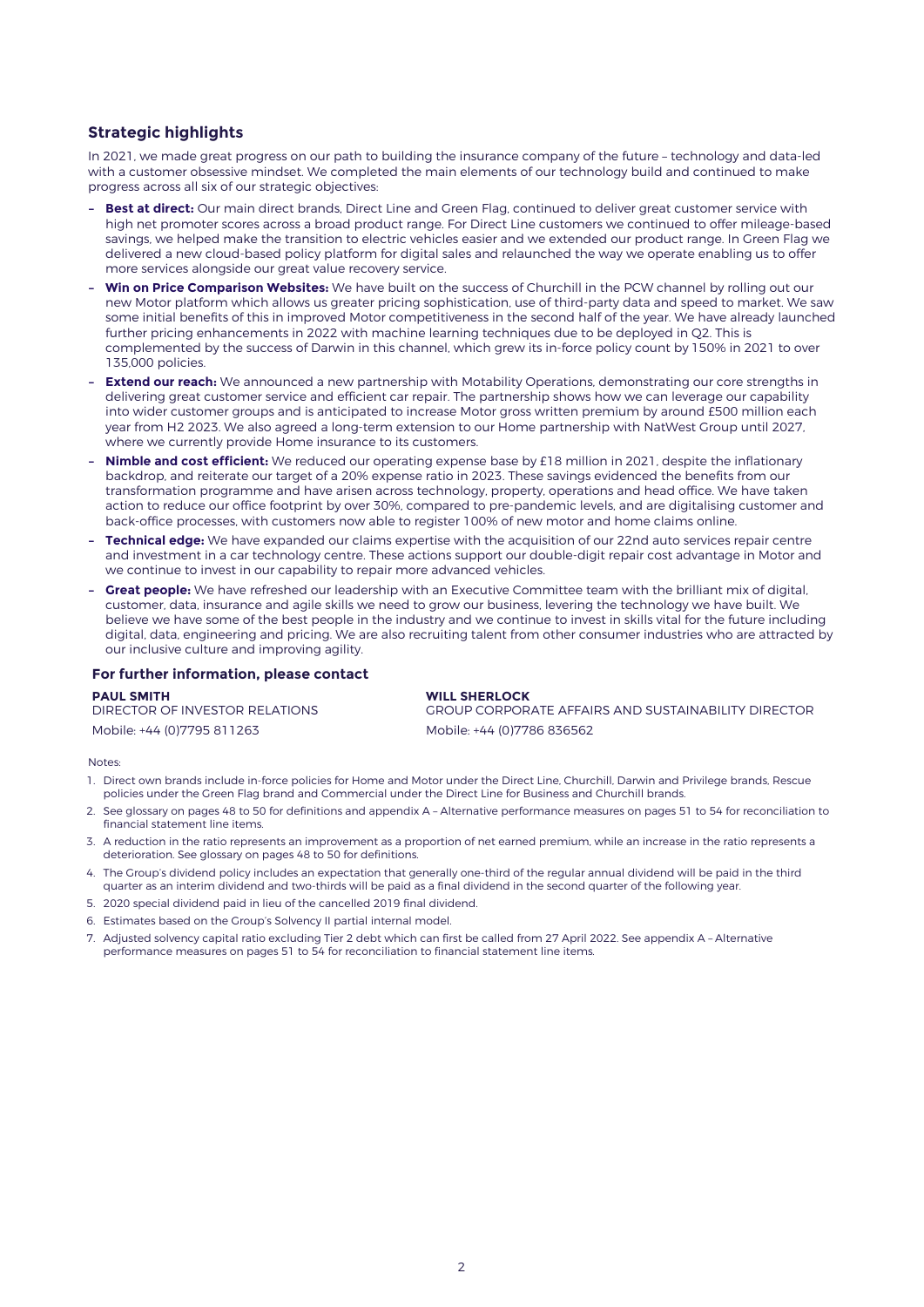#### **Forward-looking statements disclaimer**

Certain information contained in this document, including any information as to the Group's strategy, plans or future financial or operating performance, constitutes "forward-looking statements". These forward-looking statements may be identified by the use of forward-looking terminology, including the terms "aims", "ambition", "anticipates", "aspire", "believes", "continue", "could", "estimates", "expects", "guidance", "intends", "may", "mission", "outlook", "over the medium term", "plans", "predicts", "projects", "propositions", "seeks", "should", "strategy", "targets", "will" or "would" or, in each case, their negative or other variations or comparable terminology, or by discussions of strategy, plans, objectives, goals, future events or intentions. These forward-looking statements include all matters that are not historical facts. They appear in several places throughout this document and include statements regarding the intentions, beliefs or current expectations of the Directors concerning, among other things: the Group's results of operations, financial condition, prospects, growth, strategies, the industry in which the Group operates and the Group's approach to climate-related matters. Examples of forward-looking statements include financial targets and guidance which are contained in this document specifically with respect to; the return on tangible equity, solvency capital ratio, the Group's combined operating ratio, percentage targets for current-year contribution to operating profit, prior-year reserve releases, cost reductions, reduction in expense ratio, investment income yield, net realised and unrealised gains, capital expenditure and, risk appetite range; and targets, goals and plans relating to climate and the Group's approach and strategy in connection with climate-related risks and opportunities. By their nature, all forward-looking statements involve risk and uncertainties because they relate to events and depend on circumstances that may or may not occur in the future and/or are beyond the Group's control and/or they rely on assumptions that may or may not transpire to be correct. Forward-looking statements are not guaranteeing future performance.

The Group's actual results of operations, financial condition and the development of the business sector in which the Group operates may differ materially from those suggested by the forward-looking statements contained in this document, for example directly or indirectly as a result of, but not limited to:

- United Kingdom ("**UK**") domestic and global economic business conditions;
- the direct and indirect impacts and implications of the coronavirus Covid-19 pandemic on the economy, nationally and internationally, on the Group, its operations and prospects, and on the Group's customers and their behaviours and expectations;
- the Trade and Cooperation Agreement between the UK and the European Union ("**EU**") regarding the terms, following the end of the Brexit transition period, of the trading relationships between the UK and the EU and its implementation, and any subsequent trading and other relationship arrangements between the UK and the EU and their implementation;
- the terms of trading and other relationships between the UK and other countries following Brexit;
- the impact of the FCA pricing practices report and the rules and regulations arising as a result of that report and of responses by insurers, customers and other third parties and of interpretations of such rules by any relevant regulatory authority;
- market-related risks such as fluctuations in interest rates, exchange rates and credit spreads;
- the policies and actions and/or new principles, rules and/or changes to, or changes to interpretations of principles, rules and/or regulations, of regulatory authorities and bodies (including changes made directly or indirectly as a result of Brexit or related to capital and solvency requirements or related to the Ogden discount rate or rates or made in response to the Covid-19 pandemic and its impact on the economy and customers) and changes to law and/or understandings of law and/or legal interpretation following the decisions and judgements of courts;
- the impact of competition, currency changes, inflation and deflation;
- the timing, impact and other uncertainties of future acquisitions, disposals, partnership arrangements, joint ventures or combinations within relevant industries; and
- the impact of tax and other legislation and other regulation and of regulator expectations, interventions, enforcements, fines and requirements and of court, arbitration, regulatory or ombudsman decisions, judgements and awards (including in any of the foregoing in connection with the Covid-19 pandemic) in the jurisdictions in which the Group and its affiliates operate.

In addition, even if the Group's actual results of operations, financial condition and the development of the business sector in which the Group operates are consistent with forward-looking statements contained in this document, those results or developments may not be indicative of results or developments in subsequent periods.

The forward-looking statements contained in this document reflect knowledge and information available as of the date of preparation of this document. The Group and the Directors expressly disclaim any obligations or undertaking to update or revise publicly any forward-looking statements, whether because of new information, future events or otherwise, unless required to do so by applicable law or regulation. Nothing in this document constitutes or should be construed as a profit forecast.

Neither the content of Direct Line Group's website nor the content of any other website accessible from hyperlinks on the Group's website is incorporated into, or forms part of, this document.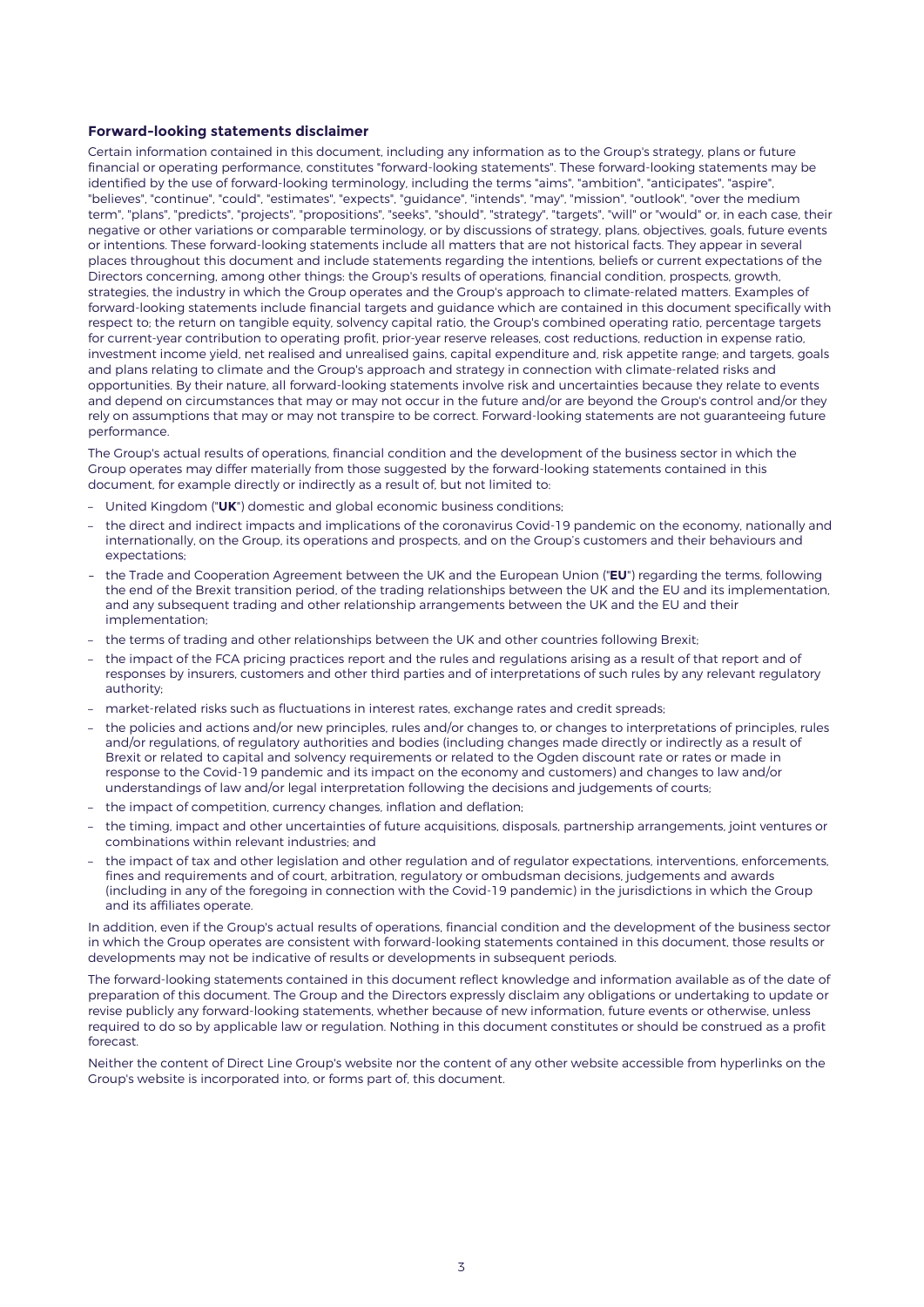# **Financial summary**

|                                                                      | FY 2021 | FY 2020 | Change    |
|----------------------------------------------------------------------|---------|---------|-----------|
|                                                                      | £m      | £m      |           |
| In-force policies (thousands)                                        | 14,565  | 14,615  | (0.3% )   |
| Of which: direct own brands (thousands)                              | 7,529   | 7,454   | 1.0%      |
| Gross written premium                                                | 3,171.6 | 3,180.4 | $(0.3\%)$ |
| Of which: direct own brands                                          | 2,207.6 | 2,225.6 | $(0.8\%)$ |
| Net earned premium                                                   | 2,957.4 | 2,960.5 | $(0.1\%)$ |
| Underwriting profit                                                  | 291.5   | 267.8   | 8.8%      |
| Instalment and other operating income                                | 144.0   | 159.2   | $(9.5\%)$ |
| Investment return                                                    | 146.3   | 95.1    | 53.8%     |
| <b>Operating profit</b>                                              | 581.8   | 522.1   | 11.4%     |
| Restructuring and one-off costs                                      | (101.5) | (39.4)  | (157.6%)  |
| Operating profit after restructuring and one-off costs               | 480.3   | 482.7   | $(0.5\%)$ |
| Finance costs                                                        | (34.3)  | (31.3)  | $(9.6\%)$ |
| <b>Profit before tax</b>                                             | 446.0   | 451.4   | $(1.2\%)$ |
| Tax                                                                  | (102.3) | (84.2)  | (21.5%)   |
| <b>Profit after tax</b>                                              | 343.7   | 367.2   | (6.4%)    |
| <b>Key metrics</b>                                                   |         |         |           |
| Current-year attritional loss ratio <sup>1,2</sup>                   | 65.5%   | 62.3%   | (3.2pts)  |
| Loss ratio <sup>1,2</sup>                                            | 58.1%   | 57.9%   | (0.2pts)  |
| Commission ratio <sup>1,2</sup>                                      | 8.1%    | 8.6%    | 0.5pts    |
| Expense ratio <sup>1,2</sup>                                         | 23.9%   | 24.5%   | 0.6pts    |
| Combined operating ratio <sup>1,2</sup>                              | 90.1%   | 91.0%   | 0.9pts    |
| Return on tangible equity <sup>2</sup>                               | 23.6%   | 19.9%   | 3.7pts    |
| Investment income yield <sup>2</sup>                                 | 1.9%    | 2.1%    | (0.2pts)  |
| Net investment income yield <sup>2</sup>                             | 1.7%    | 1.8%    | (0.1pts)  |
| Investment return yield <sup>2</sup>                                 | 2.4%    | 1.6%    | 0.8pts    |
| Basic earnings per share (pence)                                     | 24.5    | 25.8    | $(5.0\%)$ |
| Diluted earnings per share (pence)                                   | 24.1    | 25.5    | (5.5%)    |
| Return on equity                                                     | 12.5%   | 13.1%   | (0.6pts)  |
| Dividend per share - interim (pence)                                 | 7.6     | 7.4     | 2.7%      |
| - final (pence)                                                      | 15.1    | 14.7    | 2.7%      |
| - total ordinary (pence)                                             | 22.7    | 22.1    | 2.7%      |
| - special (pence) <sup>3</sup>                                       |         | 14.4    | n/a       |
| Share buyback                                                        | 100.0   | 100.0   | n/a       |
|                                                                      | FY 2021 | FY 2020 | Change    |
| Net asset value per share (pence)                                    | 193.6   | 199.7   | $(3.1\%)$ |
| Tangible net asset value per share (pence)                           | 131.2   | 141.5   | $(7.3\%)$ |
| Solvency capital ratio post-dividends and share buyback <sup>4</sup> | 176%    | 191%    | (15pts)   |
| Adjusted solvency capital ratio <sup>5</sup>                         | 160%    | 172%    | (12pts)   |

Notes:

1. A reduction in the ratio represents an improvement as a proportion of net earned premium, while an increase in the ratio represents a deterioration. See glossary on pages 48 to 50 for definitions.

2. See glossary on pages 48 to 50 for definitions and appendix A – Alternative performance measures on pages 51 to 54 for reconciliation to financial statement line items.

3. 2020 special dividend paid in lieu of the cancelled 2019 final dividend.

4. Estimates based on the Group's Solvency II partial internal model.

5. Adjusted solvency capital ratio excluding Tier 2 debt which can first be called from 27 April 2022. See appendix A – Alternative performance measures on pages 51 to 54 for reconciliation to financial statement line items.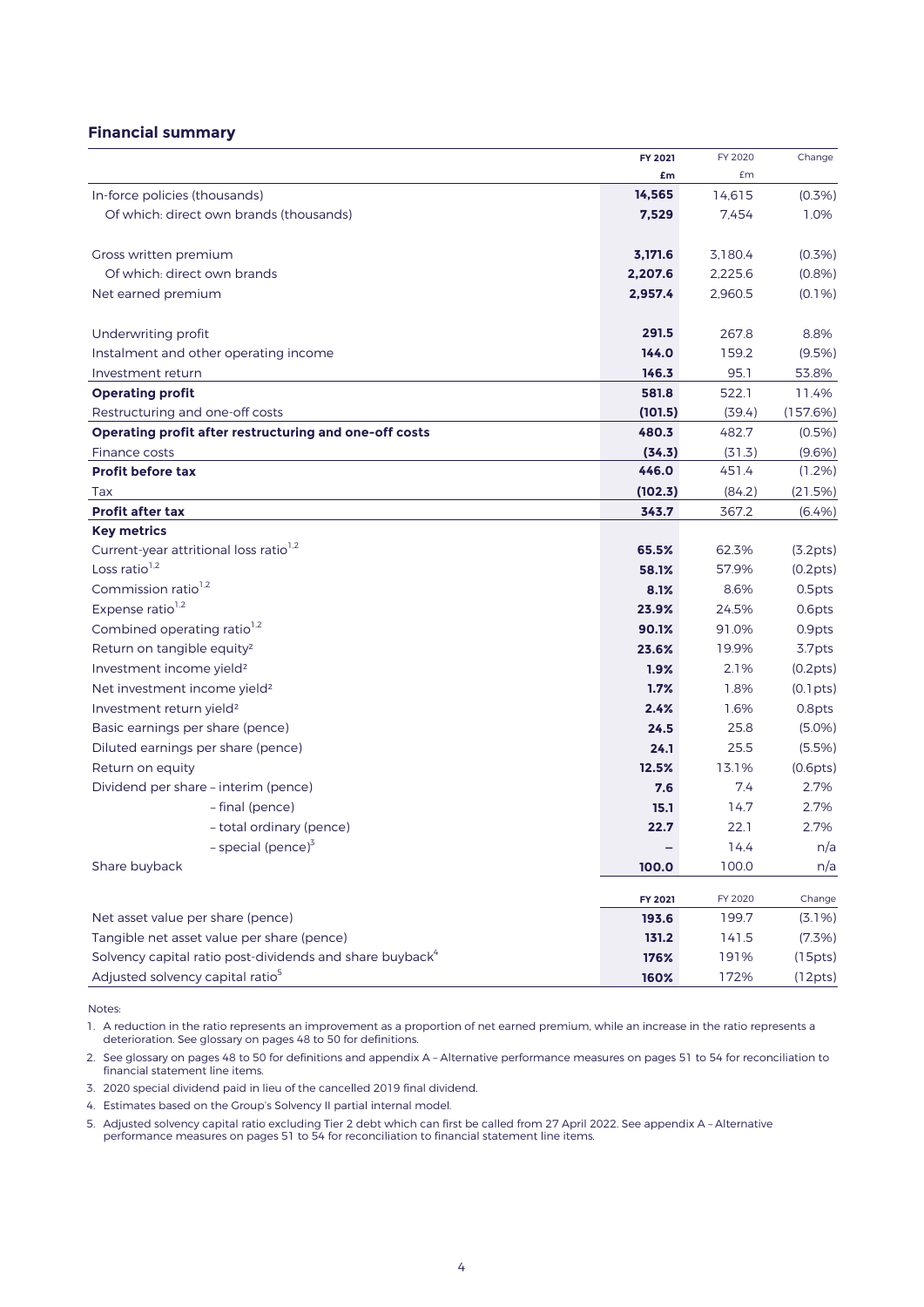# **CEO REVIEW**

As I reflect on 2021, I am delighted by the Group's strong performance. I feel proud of the way we have navigated the complexities and uncertainties of a challenging market, impacted by the pandemic. Commercial, Home own brands and Rescue have grown, benefiting from the investments we have made in recent years in technology and pricing, whilst in Motor we have prepared for future growth while steering a smart path through a period of falling premium and uncertain claims frequency as the market seeks to predict the shape of the pandemic and its effect on customer driving behaviour.

At the same time we have made brilliant strategic progress. After several years replacing the technology across the business, introducing agile ways of working and building our data foundations, we are nearing the completion of our technology transformation phase.

Through that transformation we have improved the profitability of the business we write, with releases from older reserve years no longer such a significant part of our annual profits. We have delivered performance across the business, including the quality of claims management, pricing and improvements in our cost efficiency. We anticipate further progress in all these areas through 2022 and 2023.

So, as I look ahead, I see 2022 as the year we pivot to focusing on driving the business forward. 2021 has been dominated. by delivering the transformation to enable future growth and preparing for one of the biggest changes the market has seen with the introduction of the FCA's new Pricing Practices Review regulations. As we tune and embed the systems we have built and plan for Home to join Motor on them, we also look ahead with excitement as we are able to focus on driving our performance in this new market.

As we look to make this shift, I have focused on making sure we have the right leadership to make us successful. Several members of our executive team have changed and we now have a team brimming with the customer and insurance experience that has driven our past success, but also the technology, digital and data skills we want to become the dataand technology-driven insurance company of the future.

We start from a position of strength, of course, with a track record of strong returns, having delivered a return on tangible equity of over 19% for each of the last five years and having returned over £2.1 billion of capital to shareholders over the same period, including the final dividend and share buyback programme announced today. This is possible due to our scale and expertise across our diversified business model, with market-leading brands across multi-products and multichannels. These sustained returns, combined with our new tech capability, give us a platform for future success.

Our customer-obsessive mindset is intent on delivering long-term sustainable growth. We are a business that puts data at the heart of what it does and we are working to have it at everyone's fingertips – with the agility to create and tailor innovative solutions and give customers the flexible, modular and on-demand insurance products that give them control. It is why I am so excited by the progress we have made, having now rolled out our largest brands, Direct Line and Churchill, onto our new Motor platform.

This transformation builds on our existing core strengths of great customer service, strong brands and expert claims capability which look to harness the best of technology to make every customer interaction effortless, instant and transparent, however customers come to us. Our diversified business model gives us the platform to be the best at Direct and win through price comparison websites ("**PCWs**"), partners and brokers. The technology transformation enables a step change in our pricing capability and operational efficiency which is designed to further increase our competitiveness.

As we move to embed and leverage what we have built, we believe there is plenty more to come:

- Step changes in our use of pricing and data, which are already beginning to improve our competitiveness in Motor and we will continue to refine and enhance our pricing models and capabilities as we move through the year.
- The next sweep of our Brand advertising, building on the success of the 'superheroes' and Churchill campaigns.
- Improvements in our customer service and costs efficiency through material increases in straight-through processing.
- Over 640,000 Motability Operations customers who are scheduled to join us in 2023 in a deal focused on providing brilliant customer service and claims in a capital-efficient manner with 80% reinsured.
- And we are delighted to have extended our contract with NatWest Group to continue looking after their customers' Home insurance needs, a contract built on our ability to deliver great service for their customers through brilliant use of digital and data capability.

So, as we enter 2022, we are initially focused on understanding the new dynamics in the marketplace, where renewal and new business pricing are linked. It's early days but the market appears to be responding rationally and we are taking time to understand how customers will behave in the new pricing practices world and how to balance product, pricing and distribution to the best effect. The next phase is optimising for growth as we embed and tune the technology we've built.

We believe passionately that delivering sustainable growth in the long run means our customers, society and the planet need to thrive and we have a role to play in helping to ensure that is the case. In essence we need to do the right thing for our customers, our people and the planet. We are making our business an inclusive and rewarding place to work, where brilliant, skilled people can deliver in a high-performance culture. We are investing in the skills that our business will need for its future success and are offering training programmes to enable people who want to reskill to do so.

We have also made further strides to embed sustainability initiatives by prioritising actions which are good for the longterm interests of the business and which bring wider societal benefits. You can see this most strongly in the steps we are taking to protect our business from the impact of climate change and to give back more to the planet than we take out. Our decision this year to join the Race to Zero – committing to set Science-Based Targets to reduce emissions based on a 1.5°C pathway – reflects that ambition. But we also recognise our role in supporting customers to go green and delivering our new Direct Line electric vehicle proposition is another sign of our ability to innovate in an agile way.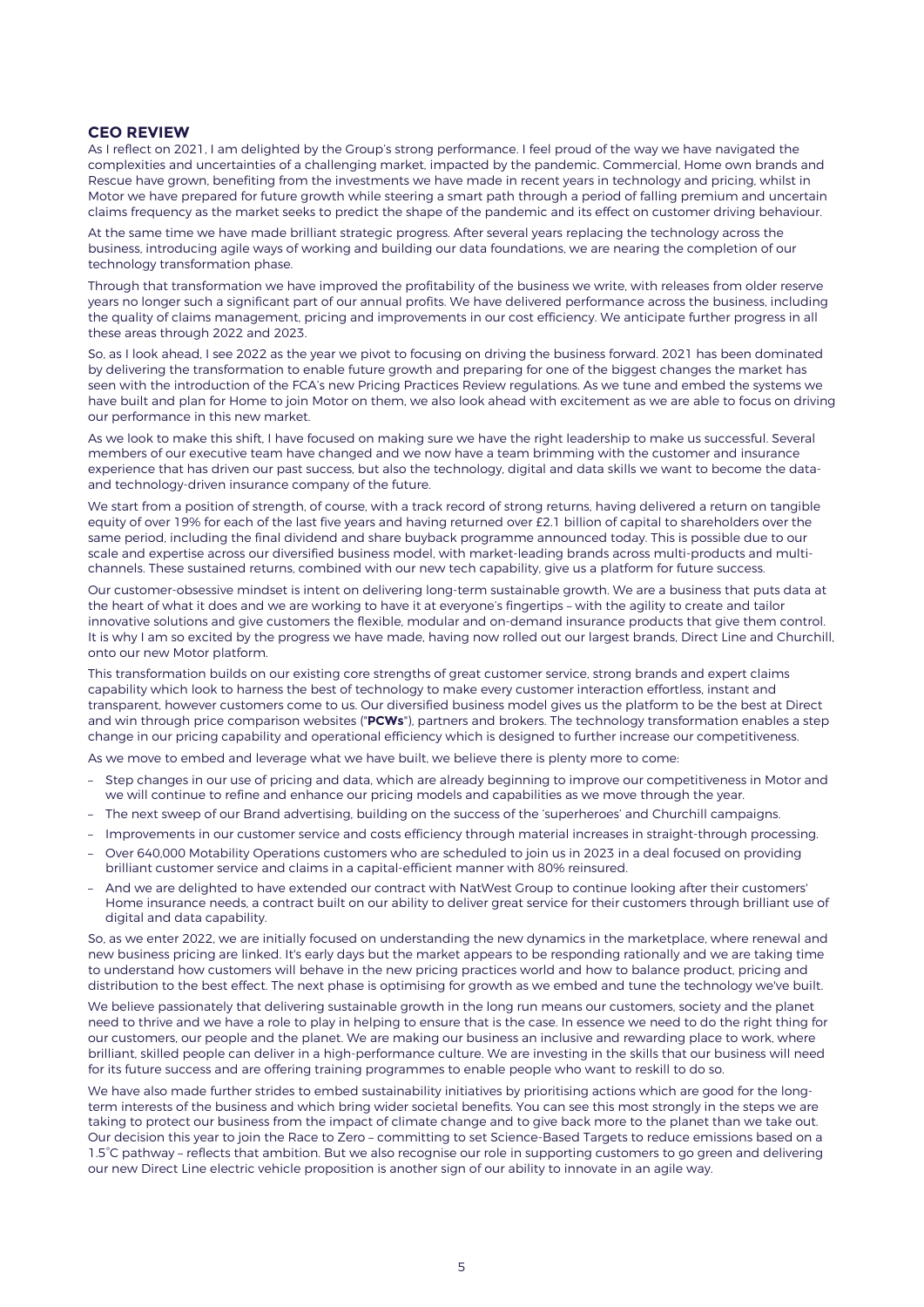This is a business I love, brimming with people who share my view and go the extra mile to support customers and one another. 2021 has been far from an easy year. Change is never comfortable and is rarely predictable. The results and progress are the outcome of the sheer dedication of our amazing people and their determination to succeed despite the challenges and strains of a pandemic. So, the most important thing I can do here is thank each one of them for sharing this journey with me.

### **Business performance**

We are already beginning to see some financial benefits of our transformation, with another strong financial performance in 2021, growing our own brand policy count, delivering a combined operating ratio of 90.1% and increasing operating profit year on year by 11.4% to £581.8 million. This has enabled us to declare a final dividend of 15.1 pence, a 2.7% increase over 2020, and announce a share buyback programme of up to £100 million.

We grew direct own brand in-force policies by 1.0% driven by Commercial direct and Green Flag Rescue, our two divisions furthest through their transformation, and Home where we traded well in a buoyant new business market.

We continued to make progress on our cost agenda, with operating expenses reducing £18 million to £706 million and the expense ratio falling 0.6 percentage points to 23.9%. Whilst we saw levies increase by 11% during 2021, alongside heightened inflation in wage costs, these impacts were more than offset by lower technology costs, savings from our property strategy and a 9% reduction in headcount. We also incurred lower Covid-19 related costs.

The combined operating ratio at 90.1%, normalised for weather at 91.1%, was better than our medium-term target of 93% to 95% and in line with our mid-year stated revised expectation of between 90% and 92%. We achieved an excellent underwriting profit for the year with increased prior-year reserve releases and Motor claims frequency remaining below pre-pandemic levels in H1 2021.

This, together with a strong investment result, meant operating profit increased from £522.1 million in 2020 to £581.8 million in 2021. We have been focusing on improving the amount of our operating profit that comes from the current year and in 2021 met our target of at least 50%.

### **Motor – underwriting discipline and stable policy count in H2**

In 2021 we took a significant step forward in Motor's strategic transformation by successfully launching our new Motor platform across our biggest brands, Direct Line and Churchill and expanding our claims expertise with the acquisition of our 22nd DLG Auto Services accident repair centre. We are already seeing the benefits of our new Motor platform and its improved pricing sophistication through increased competitiveness in H2 and there remain further opportunities ahead.

There were two major trends in the motor market during 2021. Firstly, against the backdrop of deflationary market conditions driven by claims frequency remaining below pre-pandemic levels and the impact of the Whiplash reforms, we remained disciplined and focused on maintaining target loss ratios. Secondly, following the implementation of the Motor platform we saw improved competitiveness, enabling us to hold policy count flat across H2 despite our average premiums reducing only 2.5% in 2021 compared to the market reducing 7%. Overall, gross written premium in 2021 reduced 3.5%.

Maintaining discipline during 2021 was especially important as Motor claims severity inflation remained slightly above the top end of our 3% to 5% medium-term expectations, driven by elevated damage inflation. We were able to mitigate some of this inflation through actions taken in our repair network but with second hand vehicle prices having increased dramatically since May 2021, this impacted both total loss settlements and theft claims. In addition we continued to see higher costs from cleaning and longer hire periods.

Operating profit decreased by £48.7 million to £314.8 million as we saw higher claims frequency after the lockdowns in 2020, partially offset by stronger prior-year reserve releases following favourable development in bodily injury claims. With claims frequency increasing back to expected levels in H2, our focus on disciplined underwriting enabled us to protect our margins as we entered 2022, with our H2 current year attritional loss ratio broadly in line with the underlying 2020 performance, at 79%.

#### **Home – operating profit growth**

Direct own brands gross written premium grew by 1.2% compared with 2020 as we capitalised on a buoyant new business market during H1. The market became increasingly competitive across H2 as we approached the implementation of the Pricing Practices Review regulations. Against this deflationary backdrop, particularly in the PCW channel, we maintained our discipline ending the year with growth in in-force policies of 2.3%.

We grew operating profit by £40.4 million to £141.8 million, driven by lower weather costs and higher prior-year reserve releases. Claims severity remained within our 3 to 5% medium term expectations and claims frequency remained in line with normal levels.

We continue to monitor the impact of heightened inflation, especially with construction materials such as concrete and lumber. Although we have a large Home business, construction materials only make up a small amount of our claims costs, with a greater proportion relating to labour costs and decorating materials where we have not seen significant inflation.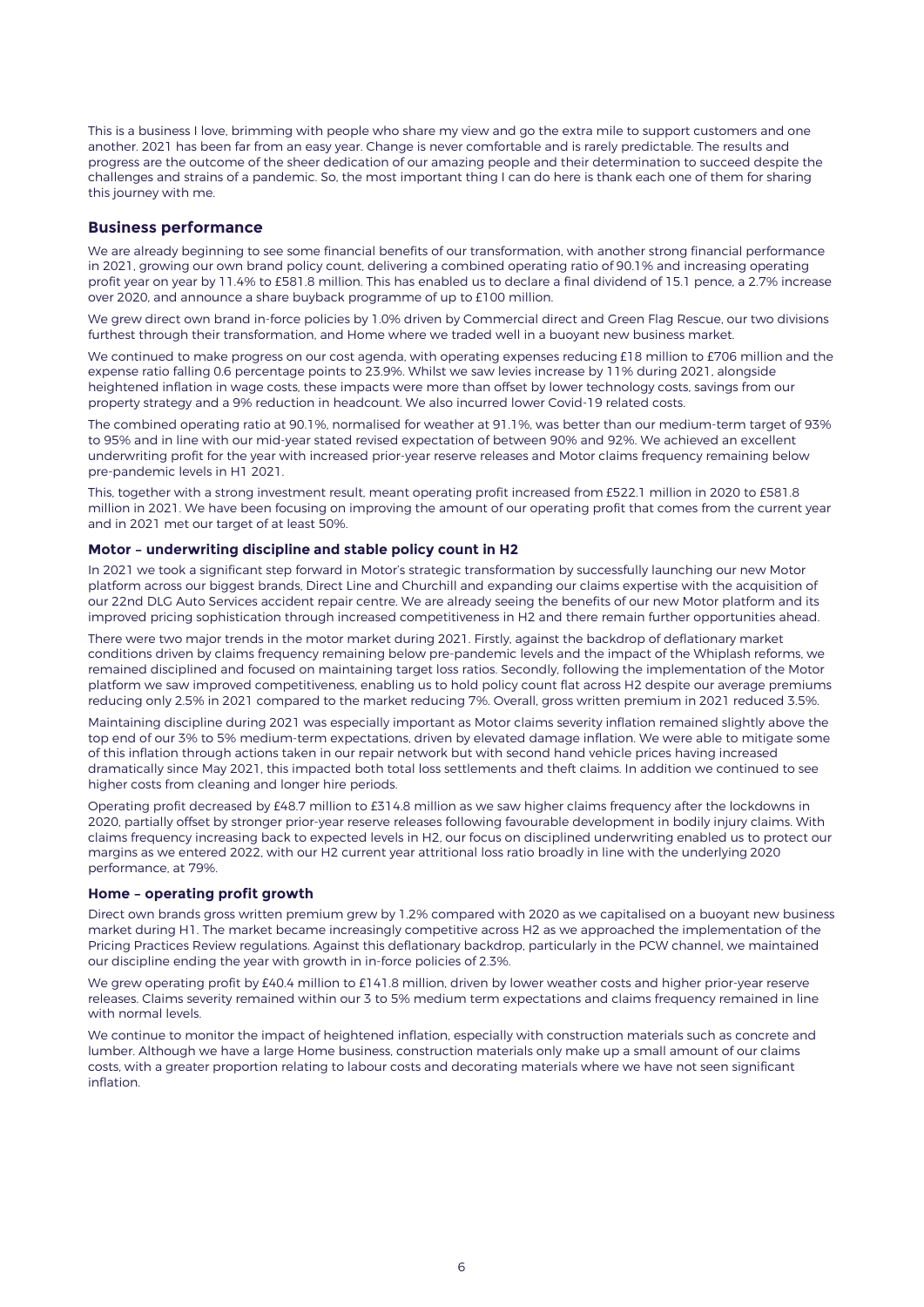#### **Rescue and other personal lines – Green Flag growth**

This segment includes our challenger brand Green Flag, as well as other personal lines products – Pet, Travel, Creditor and our mid- to high-net worth business, UK Select.

Rescue and other personal lines premium reduced 9.0% in 2021 to £380.0 million with growth in Green Flag Rescue more than offset by lower gross written premium in Travel, with international travel volumes remaining low. Although the new business market was impacted by lockdown restrictions in H1, Green Flag Rescue grew gross written premium and policy count by 6.3% and 5.8% respectively in 2021, supported by strong retention. With the successful implementation of Rescue's new cloud-based policy platform for online sales in 2021, alongside its new operating model enabling us to offer more services alongside our great value recovery service, we believe we are increasingly well positioned to deliver continued growth.

Operating profit increased by £58.0 million in 2021 compared to 2020, with the non-repeat of the loss in Travel in 2020 alongside the continued profitable growth in Rescue.

#### **Commercial – double-digit growth in both direct and broker business**

Within Commercial we have two main businesses, NIG and other broker business and Commercial direct own brands. Commercial direct own brands includes Direct Line for Business and commercial products sold under the Churchill brand primarily on PCWs.

Commercial is the area of our business furthest through its technology transformation and demonstrates what can be achieved when it is combined with our existing strengths in strong brands and fantastic customer service.

During 2021 Commercial grew gross written premium by 15.0% with strong growth across both our direct own brands and NIG and other. Within direct own brands. Direct Line for Business continued to deliver double-digit growth within the micro small to medium enterprise ("**SME**") market, supported by 64% growth in Churchill for business. NIG delivered the highest gross written premium growth in the last 10 years as it leveraged its new pricing capability alongside the high levels of broker and customer service maintained throughout the pandemic.

Commercial's operating profit increased by 19.8% to £60.4 million in 2021, with its strong growth, higher investment return and modest increase in prior-year reserve releases more than offsetting a 2.4 percentage point higher current year attritional loss ratio due predominantly to increased large fire claims.

#### **Impact of Covid-19**

Whilst in 2020 we saw a modest indirect economic benefit from the Covid-19 pandemic in our results, during 2021 the impact was less marked. Within Motor we saw similarly low levels of claims frequency across the first half of 2020 and 2021 and with restrictions easing across H2 2021 we saw claims frequency increase back to expected levels. Throughout 2021 motor market premiums reduced, in part reflecting this trend and offsetting the financial impact.

Outside of Motor the impact of Covid-19 was even less significant. Rescue saw lower new business shopping during lockdown restrictions whist claims experience in Home and Commercial was not significantly affected.

In our Travel business, lower customer travel levels continued to reduce gross written premium below pre-pandemic levels and claims volumes reduced in 2021 following the non-repeat of Covid-19 related claims in 2020.

## **Strategy update**

#### **Valuable customer relationships**

Following the implementation of the FCA Pricing Practices regulatory changes at the start of 2022, the importance of strong customer relationships has never been higher.

Strong brands and great customer service have always been core strengths of our business and that has been consistently demonstrated by our high Net Promoter Scores and retention rates across both Home and Motor.

Throughout our technology transformation, we have always started with the customer. Our new technology architecture has delivered a step change in our digital capabilities, enabling our customers to deal with us however they wish. We have seen customer use of our digital channels increasing month on month throughout 2021, with 100% of Motor and Home claims now able to be registered online.

Our diversified business model also means that customers can deal with us through a range of recognised brands across a number of products. This enables us to support a real breadth of different customers.

Darwin, a new brand we set up in 2019, is a great example of our diversified approach. It uses machine learning to leverage our existing data resource and counter-fraud expertise to offer customers a low-cost digital product. In just two years it has increased to over 135,000 policies, is ranked in the top 10 on TrustPilot and provides us another powerful brand in the PCW channel.

Finally, our transformation has enabled us to improve our competitiveness through increased accuracy and agility in our pricing, as well as increasing the breadth of propositions that we can offer. During 2021 we rolled out our new electric vehicle proposition, building on our expertise in this growing market and helping our customers make the switch to electric vehicles.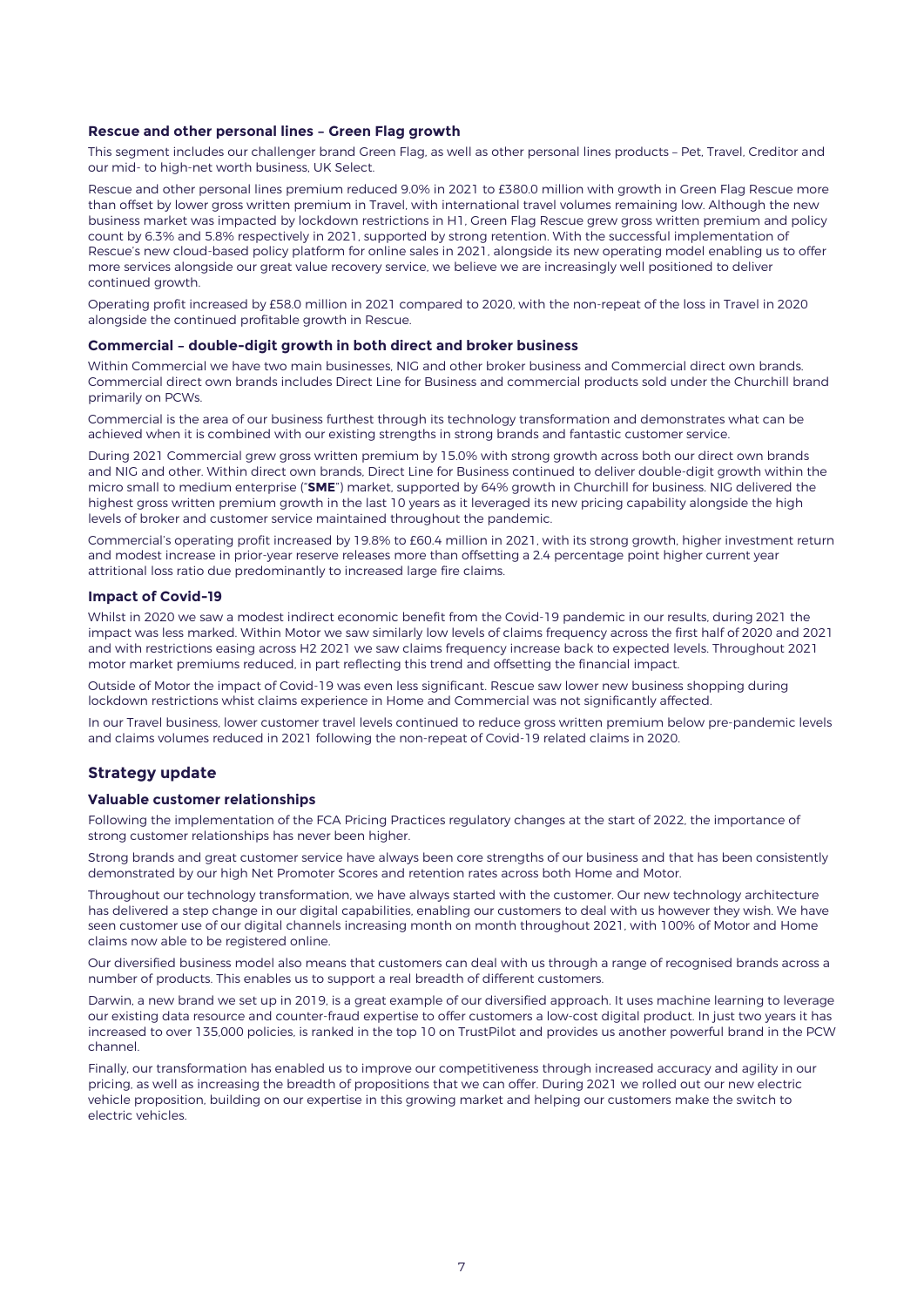# **Strategic objectives**

Overall, in 2021, we made great progress on our path to building the insurance company of the future – technology and data led and with a customer-obsessive mindset. We not only completed the main elements of our technology build but have also made great progress against our six strategic objectives;

| Objective                           | <b>Progress to date</b>                                                                                                                                                                                                                                                                                |
|-------------------------------------|--------------------------------------------------------------------------------------------------------------------------------------------------------------------------------------------------------------------------------------------------------------------------------------------------------|
| <b>Best at direct</b>               | Launched a new Direct Line proposition helping to make the transition to electric<br>vehicles easier for customers, by providing free access to a bundle of electric vehicle-<br>related services, including discounted home charging installation.                                                    |
|                                     | Green Flag delivered a new cloud-based policy platform for online sales and<br>relaunched the way it operates, enabling it to offer more services alongside roadside<br>recovery.                                                                                                                      |
|                                     | Launch of Direct Line cyclist product as we extend our products and services in order to<br>$\equiv$<br>meet broader customer needs.                                                                                                                                                                   |
| <b>Win on PCWs</b>                  | Successfully rolled out our new Motor platform, which delivers greater pricing<br>sophistication using third-party data and speed to market. We saw the benefits of this<br>in improved Motor competitiveness in the second half of the year.                                                          |
|                                     | Continued to deliver strong growth in Darwin as we enhanced pricing across the four<br>÷<br>main PCWs, growing policy count to over 135,000, an increase of over 150% compared<br>to the end of 2020.                                                                                                  |
|                                     | - Churchill business delivered 64% growth in gross written premiums in 2021.                                                                                                                                                                                                                           |
| <b>Extend our reach</b>             | - We announced our new partnership with Motability Operations, demonstrating our<br>core strengths in delivering great customer service and efficient car repairs. The<br>partnership is anticipated to increase Motor gross written premium by around £500<br>million each year from H2 2023.         |
|                                     | Agreed a long-term extension to our Home partnership with NatWest Group.                                                                                                                                                                                                                               |
|                                     | - U K Insurance Business Services Limited expanded into subscription insurance with a<br>new partnership with Cazoo.                                                                                                                                                                                   |
|                                     | Green Flag renewed partnerships with Caravan and Motorhome Club, Zurich and Virgin<br>Money.                                                                                                                                                                                                           |
| <b>Nimble and cost</b><br>efficient | - Progressed our site strategy, purchasing our head office and rationalising our footprint<br>at two regional offices, overall reducing our site footprint by 30% since 2019 and<br>delivering savings in excess of £10 million per year.                                                              |
|                                     | Expanded digital customer journeys, including 100% of all Home and Motor claims<br>$\equiv$<br>now able to be registered online and with end-to-end digital journeys for certain claims<br>types, delivering reduced demand into our contact centres.                                                  |
|                                     | Technology transformation reducing ongoing run costs through rationalisation of<br>legacy systems, including the decommissioning of two data centres and reducing<br>system support costs.                                                                                                             |
| <b>Technical edge</b>               | - We continued to expand our claims capabilities through the acquisition of our 22nd<br>DLG Auto Services accident repair centre. This acquisition supports our competitive<br>advantage in vehicle repairs and we continued to invest in capability to repair more<br>advanced and electric vehicles. |
|                                     | Commercial continued the rollout of its new pricing and underwriting system across<br>Commercial combined and Fleet, alongside the launch of machine learning pricing<br>models, dramatically improving pricing accuracy.                                                                              |
|                                     | Integration of digital journeys into new our fraud decision engine.<br>$\overline{a}$                                                                                                                                                                                                                  |
| <b>Great people</b>                 | - We have refreshed our leadership, with an Executive Committee team which has the<br>brilliant mix of digital, customer, data, insurance and agile skills we need to grow our<br>business, leveraging the technology we have built.                                                                   |
|                                     | DLG ranked 13th in The Inclusive Top 50 UK Employers list for 2021/22.<br>-                                                                                                                                                                                                                            |
|                                     | Published our Black Inclusion report and signed up to 10,000 Black interns<br>programme.                                                                                                                                                                                                               |
|                                     | - Continued to embed Agile operating models across our trading and technology teams,<br>enabling increased pace and efficiency of change.                                                                                                                                                              |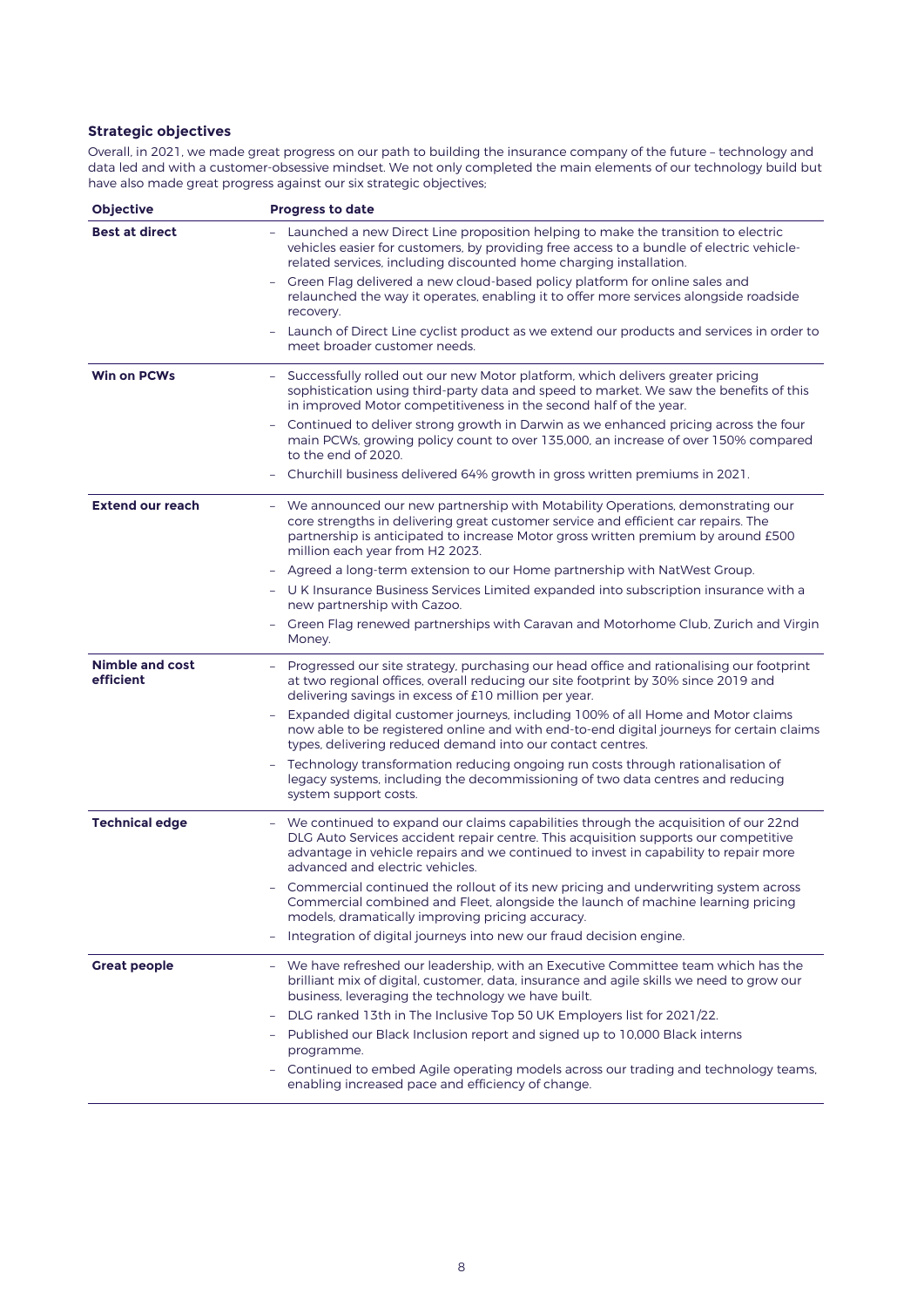#### **Growing the portfolio**

Commercial and Green Flag Rescue are the areas of our business that are furthest through their transformation and they demonstrate what can be achieved when we combine our existing strengths in claims management, customer service and strong brands, with a new technology infrastructure and agile ways of working.

Between them they drove strong gross written premium growth of 13.9% in 2021 and gained share in their respective markets. We are adopting similar approaches in Motor and Home and are seeking to grow our share over time.

Longer term, we believe our brand strength enables us to extend into broader products and services to meet customers' needs. Direct Line has recently launched a standalone cyclist product to take advantage of this growing market and to attract new customers to other more established products; our electric vehicle proposition is designed to help customers transition to electric vehicles and is only one part of a wider ecosystem; and Green Flag, by changing its operating model, can now offer more assistance to customers during a vehicle recovery. These are all examples of how we are broadening our propositions and products to deliver for more customers.

#### **Sustainability strategy progress**

We have continued to make progress on our sustainability strategy this year, improving our MSCI ESG rating from an 'A' to 'AA', and will publish our second Task Force for Climate-related Financial Disclosures ("**TCFD**") report outlining our strategic response to climate change in our 2021 Annual Report. We have also participated in the Bank of England's Climate Biennial Exploratory Scenario ("**CBES**"), providing a clearer assessment of climate-related implications for the Group. We take our environmental targets seriously and this year joined the Race to Zero – committing to set Science-Based Targets to reduce emissions based on a 1.5°C pathway. While we finalise our submission to the Science Based Target Initiative ("**SBTi**") for approval, we are clear-sighted that setting ambitious targets requires practical measures to help reduce our emissions.

Colleagues have been innovating and trialling solutions to guide our emission reduction strategy, including launching a Supply Chain Sustainability Programme and piloting measures in our garage network because these are some of our most carbon-intensive operations. Part of our strategic response also means helping to make it easy for our customers to go green so that we can both contribute to and benefit from accelerating the transition. As a major motor insurer we are determined to make it easy for customers to insure electric vehicles, while aiming to fix them in the most energy-efficient repair network in the UK. That's why our new electric vehicle proposition for Direct Line customers is such an exciting development and a sign of how we can take long-term sustainable decisions which are good for the planet and our business.

#### **UK weather**

During February 2022, the UK experienced three significant storms: Dudley, Eunice and Franklin. To date, we have already helped over 10,000 customers across Home and Commercial and estimate claims to be between £30 million and £40 million. This is an early estimate and is within our annual weather budget assumption for 2022.

#### **Ukraine conflict**

We are deeply saddened and shocked by the conflict in Ukraine and have made an immediate donation from the Group's Community Fund to the UK's DEC Ukraine Humanitarian Appeal. As a UK-based business, there has been no direct impact from the conflict in Ukraine that started in February 2022. The investment portfolio has no direct exposure to Russia or Ukraine.

### **Dividend and capital management**

The Board has recommended a final ordinary dividend of 15.1 pence per share, making a total of 22.7 pence per share, an increase of 2.7% over the 2020 total ordinary dividend.

Following the £100 million share buyback programme in 2021 and reflecting the strength of our capital position, we intend to commence a further share buyback programme of up to £100 million split into two tranches of up to £50 million each, the first in H1 and the second scheduled for H2.

After the proposed final dividend and £100 million share buyback programme, the estimated solvency capital ratio was 176% as at 31 December 2021. We have outstanding Tier 2 debt issued in 2012 with nominal value of £250 million which can first be called from 27 April 2022. Excluding this debt, the adjusted solvency ratio after the proposed final dividend and share buyback would be 160% which is in the middle of our stated risk appetite range of 140% to 180% of solvency capital requirement.

We have a track record of returning capital to shareholders, with £2.1 billion returned over the last five years, whilst also improving our capital structure with issues of Restricted Tier 1 and Tier 2 debt. Furthermore, over the last two Motor reinsurance renewals we have reduced the amount of excess of loss reinsurance purchased as increasing reinsurance prices has made it less effective economically. Looking forward, we have a strong balance sheet with further opportunities to reduce capital intensity and increase flexibility.

### **Outlook**

Our strong strategic progress and disciplined approach to trading throughout 2021 mean we were well placed as we entered 2022 and began the implementation of the FCA Pricing Practices regulatory changes.

These are early days but we have seen positive new business premium inflation across the Home and Motor markets in January and February 2022, with search volumes higher but with switching reduced when compared to the same period in 2021. Our retention levels in Motor and Home have remained strong. These movements are within the range of outcomes we had projected and prepared for.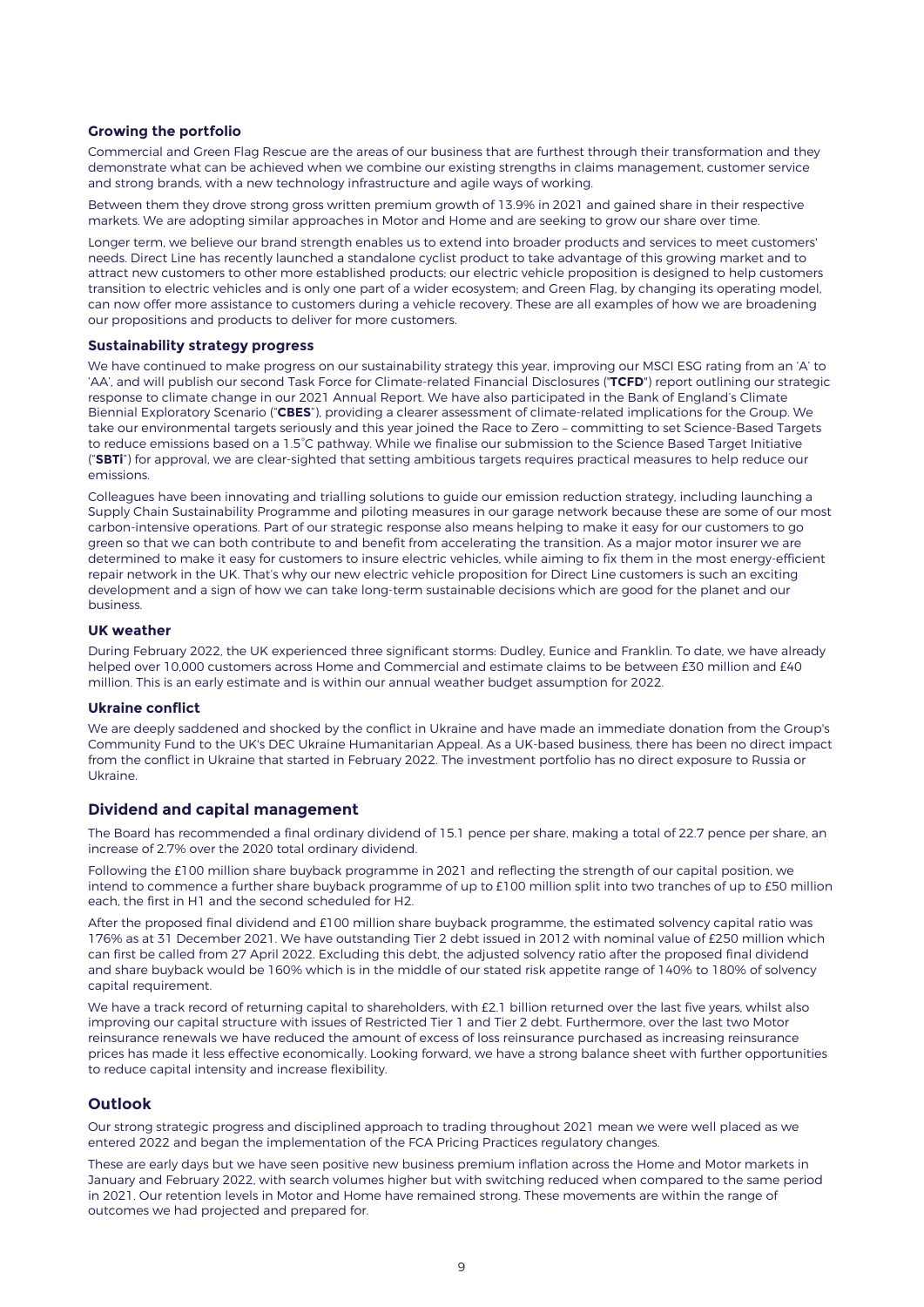Our initial focus was on aiming to safely land the changes compliantly, while seeking to understand both market and consumer behaviour in the new environment. Our multi-brand portfolio sets us up well as it enables us to both protect value and be competitive in new business. This will enable us, as we move through the year, to optimise for growth and shareholder value whilst all the time delivering great outcomes for customers.

There are a range of inflationary pressures currently being seen within our market. Our claims expertise, including our repair cost advantage in Motor, puts us in a good position to manage these. Elsewhere, we have delivered absolute reductions in our overall cost base and we plan to reduce costs further during 2022.

Reflecting this, as well as our long-term confidence underpinned by our strategic transformation, we reiterate our combined operating ratio target range of 93% to 95%, normalised for weather, in 2022 and over the medium term. We also reiterate our expense ratio target of 20% for 2023, assuming modest premium growth, and our ongoing target of achieving at least a 15% return on tangible equity each year.

Having completed the main elements of our technology build we have complemented our strengths in strong brands, fantastic customer service and market-leading claims capabilities with a step change in our pricing capability, greater digitalisation and improved efficiency.

Whilst we are already seeing some of the benefits of this new capability coming through, the full benefits are yet to be realised, which leaves us well positioned to build on this strong performance through 2022 and beyond.

#### **PENNY JAMES**

CHIEF EXECUTIVE OFFICER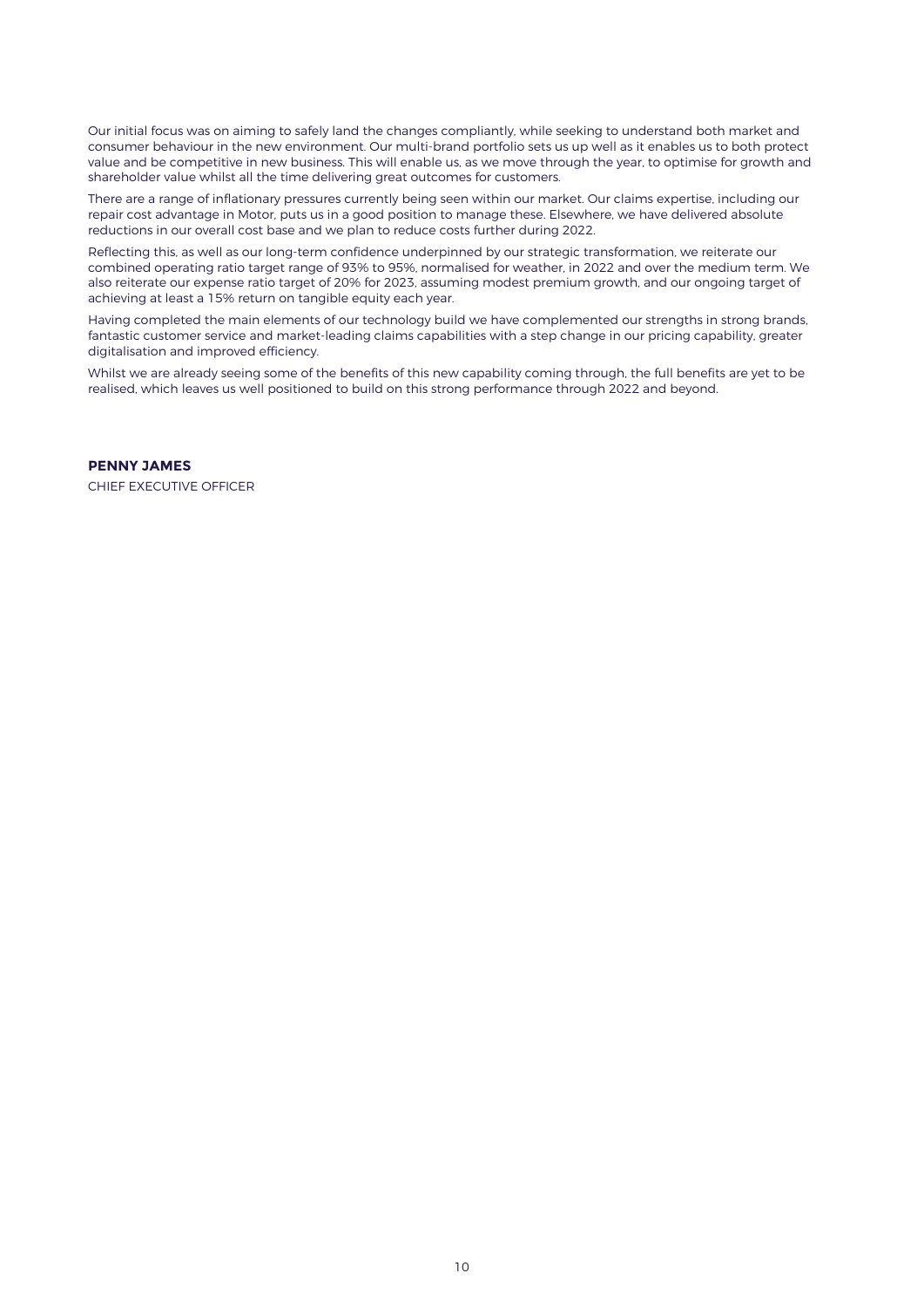# **FINANCE REVIEW**

### **Performance**

# **Operating profit<sup>1</sup>**

|                                       | FY 2021 | FY 2020 |
|---------------------------------------|---------|---------|
|                                       | £m      | Em      |
| Underwriting profit                   | 291.5   | 267.8   |
| Instalment and other operating income | 144.0   | 159.2   |
| Investment return                     | 146.3   | 95.1    |
| Operating profit <sup>1</sup>         | 581.8   | 522.1   |
| Of which:                             |         |         |
| Current-year operating profit         | 323.7   | 348.3   |
| Prior-year reserve releases           | 258.1   | 173.8   |

Notes:

1. See glossary on pages 48 to 50 for definitions and appendix A – Alternative performance measures on pages 51 to 54 for reconciliation to financial statement line items.

In 2021 we delivered a strong financial performance, growing our own brand policy count, delivering a combined operating ratio of 90.1% and increasing operating profit year on year by 11.4%. This enabled us to declare a final dividend of 15.1 pence, a 2.7% increase over 2020, and announce a further share buyback programme of up to £100 million.

We delivered operating profit of £581.8 million, an increase of £59.7 million over 2020, driven by increased underwriting profit and a strong investment return, partially offset by lower instalment and other operating income. Current-year contribution to operating profit, normalised for weather, was 53% (2020: 65%), in line with our target of at least 50%.

Underwriting profit increased by £23.7 million, with increases in prior-year reserve releases and lower operating costs being partially offset by higher claims frequency in Motor. Increases in prior-year reserve releases benefited from favourable development across several perils in Home and large bodily injury reserves development in Motor as uncertainty arising from Covid-19 and Brexit reduced. The combined operating ratio at 90.1%, normalised for weather at 91.1%, was better than our medium-term target of 93% to 95% and in line with our stated mid-year revised expectation for 2021 of between 90% and 92%.

Lower average premiums in Motor and lower claims volumes across the whole year drove a reduction in instalment and other income to £144.0 million (2020: £159.2 million).

Investment return increased by £51.2 million in 2021 following £43.6 million of realised and unrealised gains across our investment property and credit portfolios (2020: £11.7 million of net realised and unrealised losses).

During 2021, the impact of Covid-19 was less significant than in the previous year where it caused a modest overall indirect economic benefit. Whilst Motor claims frequency remained below pre-pandemic levels in H1, it increased back to expected levels during H2 and Motor saw elevated severity inflation in damage claims throughout the year.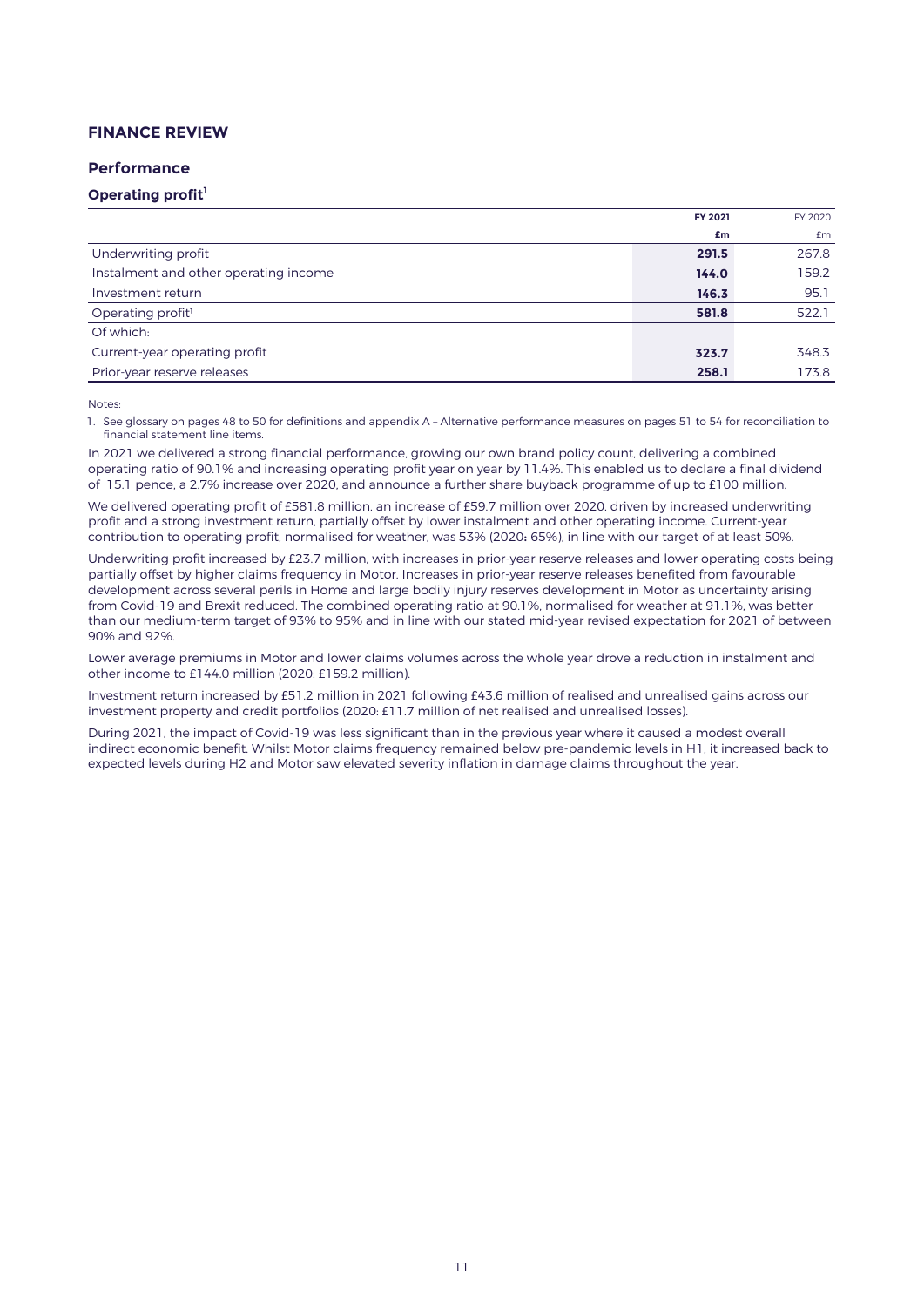# **In-force policies and gross written premium**

### **In-force policies (thousands)**

| At                                     | 31 Dec<br>2021 | 30 Sep<br>2021 | 30 Jun<br>2021 | 31 Mar<br>2021 | 31 Dec<br>2020 |
|----------------------------------------|----------------|----------------|----------------|----------------|----------------|
| Direct own brands                      | 3,869          | 3.858          | 3.867          | 3.896          | 3,943          |
| Partnerships                           | 102            | 104            | 108            | 113            | 118            |
| <b>Motor</b>                           | 3,971          | 3,962          | 3,975          | 4.009          | 4,061          |
|                                        |                |                |                |                |                |
| Direct own brands                      | 1,879          | 1.890          | 1.880          | 1,861          | 1,837          |
| Partnerships                           | 788            | 792            | 797            | 799            | 801            |
| Home                                   | 2,667          | 2,682          | 2,677          | 2,660          | 2,638          |
|                                        |                |                |                |                |                |
| Rescue                                 | 3,417          | 3,295          | 3,346          | 3,375          | 3,400          |
| Travel                                 | 3.445          | 3.412          | 3.424          | 3.445          | 3.499          |
| Pet                                    | 138            | 140            | 141            | 142            | 145            |
| Other personal lines                   | 56             | 57             | 58             | 59             | 61             |
| <b>Rescue and other personal lines</b> | 7,056          | 6.904          | 6,969          | 7,021          | 7,105          |
| Of which: Green Flag Direct            | 1,179          | 1,172          | 1.134          | 1,108          | 1.114          |
|                                        |                |                |                |                |                |
| Direct own brands                      | 602            | 593            | 584            | 571            | 560            |
| NIG and other                          | 269            | 269            | 266            | 260            | 251            |
| <b>Commercial</b>                      | 871            | 862            | 850            | 831            | 811            |
| <b>Total in-force policies</b>         | 14,565         | 14,410         | 14,471         | 14,521         | 14,615         |
| Of which: direct own brands            | 7,529          | 7.513          | 7,465          | 7.436          | 7.454          |

Direct own brand policies grew 1.0% to 7.5 million with growth in Commercial, Green Flag Rescue and Home offsetting declines in Motor. Total in-force policies were broadly stable at 14.6 million (31 December 2020: 14.6 million) as the increases in direct own brand and Commercial NIG in-force policies were offset by lower partnership and Travel volumes.

### **Gross written premium**

|                                        | H <sub>2</sub> 2021 | H <sub>2</sub> 2020 | FY 2021 | FY 2020 |
|----------------------------------------|---------------------|---------------------|---------|---------|
|                                        | £m                  | £m                  | £m      | £m      |
| Direct own brands                      | 781.9               | 788.7               | 1,515.2 | 1,567.6 |
| Partnerships                           | 23.3                | 22.9                | 45.6    | 49.3    |
| <b>Motor</b>                           | 805.2               | 811.6               | 1,560.8 | 1,616.9 |
|                                        |                     |                     |         |         |
| Direct own brands                      | 218.1               | 218.0               | 416.7   | 411.6   |
| Partnerships                           | 81.4                | 83.8                | 161.1   | 166.3   |
| Home                                   | 299.5               | 301.8               | 577.8   | 577.9   |
|                                        |                     |                     |         |         |
| Rescue                                 | 88.2                | 85.7                | 170.0   | 166.7   |
| Travel                                 | 44.7                | 62.7                | 92.3    | 134.0   |
| Pet                                    | 36.3                | 36.4                | 71.4    | 72.8    |
| Other personal lines                   | 24.3                | 22.9                | 46.3    | 44.3    |
| <b>Rescue and other personal lines</b> | 193.5               | 207.7               | 380.0   | 417.8   |
| Of which: Green Flag direct            | 47.4                | 43.9                | 88.3    | 83.1    |
|                                        |                     |                     |         |         |
| Direct own brands                      | 96.5                | 84.7                | 187.4   | 163.3   |
| NIG and other                          | 220.4               | 193.8               | 465.6   | 404.5   |
| <b>Commercial</b>                      | 316.9               | 278.5               | 653.0   | 567.8   |
| <b>Total gross written premium</b>     | 1,615.1             | 1,599.6             | 3,171.6 | 3,180.4 |
| Of which: direct own brands            | 1,143.9             | 1,135.3             | 2,207.6 | 2,225.6 |

Direct own brands gross written premium reduced by 0.8% to £2,207.6 million (2020: £2,225.6 million) where strong growth in Commercial and Green Flag Rescue were offset by lower volumes and lower average premiums in Motor. Total gross written premium of £3,171.6 million (2020: £3,180.4 million) reduced by 0.3% with strong growth in Commercial NIG offset by the small reduction in own brands and a reduction in Travel.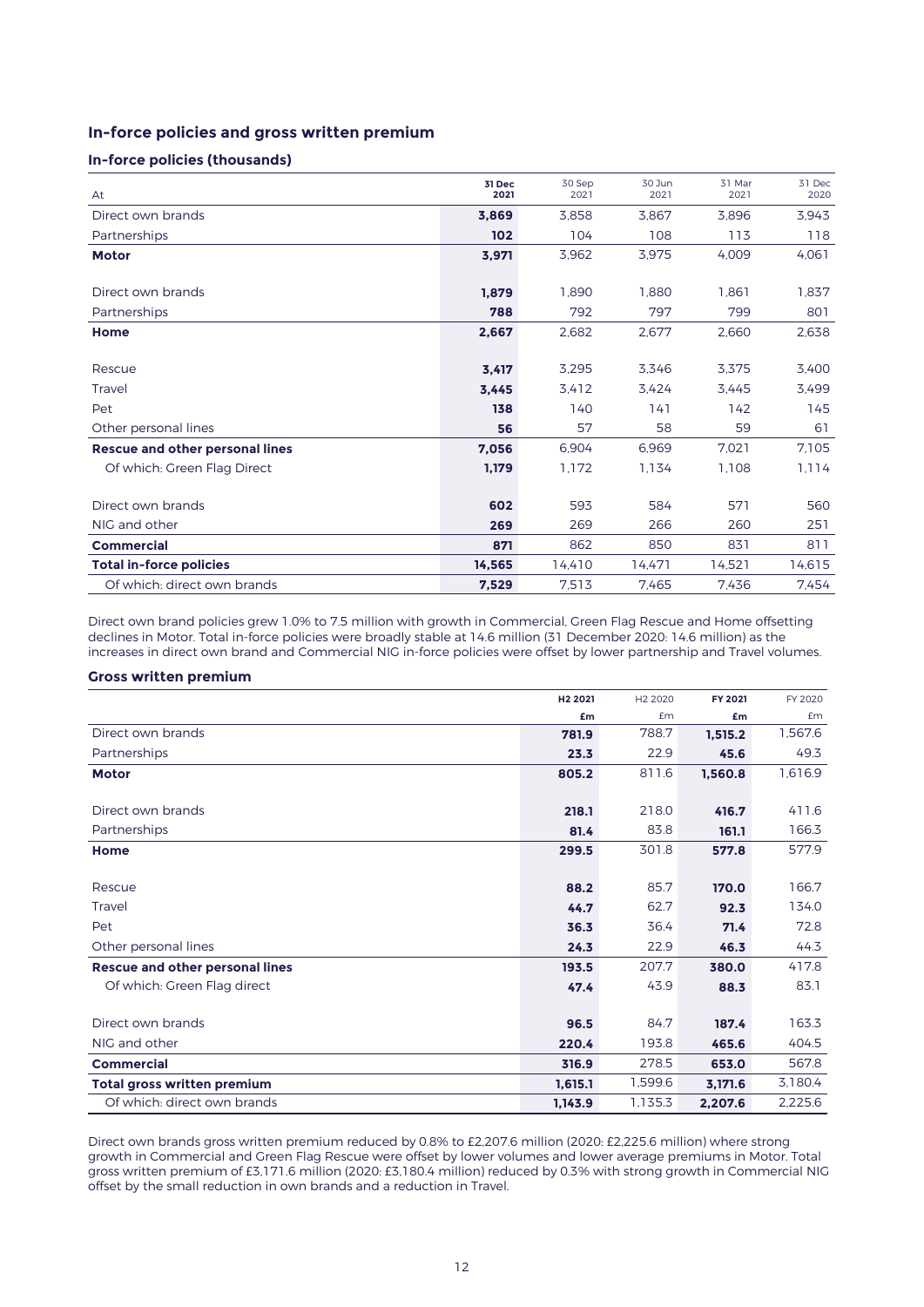#### **Motor**

Motor in-force policies reduced by 2.2% to 4.0 million compared to 2020, with own brand in-force policies down by 1.9% at 3.9 million. Gross written premium reduced by 3.5% to £1,560.8 million in the same period, with Motor own brand average premium reducing 2.5% during 2021.

There were two major trends in the motor market during 2021. Firstly, against the backdrop of deflationary market conditions driven by claims frequency remaining below pre-pandemic levels and the impact of the Whiplash reforms, we remained disciplined and focused on maintaining target loss ratios. Secondly, following the implementation of the Motor platform we saw improved competitiveness, enabling us to hold policy count flat across H2 despite our average premiums<sup>1</sup> reducing 2.5% in 2021 compared to the market reducing 7%.

We offered premium refunds to customers where miles driven were expected to be lower than anticipated at policy inception. In particular, we continued our "Mileage MoneyBack" proposition for all Direct Line customers such that customers would be able to receive a refund at the end of the policy period where they had driven less than expected.

#### **Home**

In-force policies for Home's own brands increased by 2.3% compared to 2020 to 1.9 million policies. Retention levels remained high, whilst new business sales grew across our direct channels reflecting improved competitiveness in a strong new business market in H1. The market became increasingly competitive across H2 as we approached the implementation of the Pricing Practices Review regulations. Against this deflationary backdrop, we maintained our discipline and reduced our competitiveness in relation to new business particularly in the PCW channel.

Own brands gross written premium increased by 1.2%, whilst overall gross written premium remained stable between 2020 and 2021. Partnership volumes reduced by 1.6%; Prudential and Sainsbury's partnerships are closed to new business and continued to run off in line with expectations.

Own brands average premium $^2$  reduced by 1.6% compared to 2020, reflecting a change in mix towards lower risk policies, alongside risk-adjusted prices reducing by 1.0%. This followed pricing actions earlier in the year to capitalise on a buoyant new business market and to support retention, more than offsetting underlying inflationary price increases.

#### **Rescue**

Rescue in-force policies increased by 0.5% to 3.4 million and gross written premium increased by 2.0% to £170.0 million compared to 2020.

Green Flag Rescue continued to grow its higher average premium direct business during 2021, increasing in-force policies by 5.8% to 1.2 million and gross written premium by 6.3% to £88.3 million compared to 2020. Other Rescue lines, which include the linked channel, where cover can be purchased with a Group Motor policy, and Rescue partnerships, saw inforce policies and gross written premium reduce by 2.1% and 2.3% respectively.

In 2022, Green Flag is developing its customer proposition. As a result, the amount new customers pay will be split between premium and a service fee, which could result in up to approximately £10 million being recognised as other income instead of premium.

### **Other personal lines**

Other personal lines (comprising Travel, Pet and other) in-force policies reduced by 1.8% to 3.6 million compared to 2020 primarily due to reductions in travel partnerships volumes. Gross written premium for Other personal lines decreased by 16.4% with reductions across all lines except policies tailored to mid- to high-net worth customers, where premium levels grew by 7.0%. In Travel, gross written premium was down 31.1% reflecting lower upgrade premium, lower partnership volumes and reduced partnership pricing that reflected lower claim expectations in 2021.

#### **Commercial**

Commercial in-force policies of 871,000 increased by 7.4% compared with 2020, reflecting strong growth in both Commercial direct own brands and NIG and other. Commercial gross written premium grew by 15.0% to £653.0 million (2020: £567.8 million).

Commercial direct own brands grew in-force policies by 7.5% and gross written premium increased by 14.8% to £187.4 million, with increases across all Commercial direct product lines. We continued to see the benefits of our technology transformation driving growth in SME trading on both the Direct Line for Business platform and Commercial's Churchill brand.

NIG and other in-force policy numbers were 7.2% higher than in 2020 and gross written premium grew by 15.1% to £465.6 million. This reflected growth across all major categories as the book continued to benefit from improvements arising from the re-platforming of its products, improved pricing sophistication and growth on its award-winning electronic trading platform.

Notes:

- 1. Average incepted written premium excluding IPT for Motor direct own brands for the year ending 31 December 2021.
- 2. Average incepted written premium excluding IPT for Home own brands for the year ending 31 December 2021.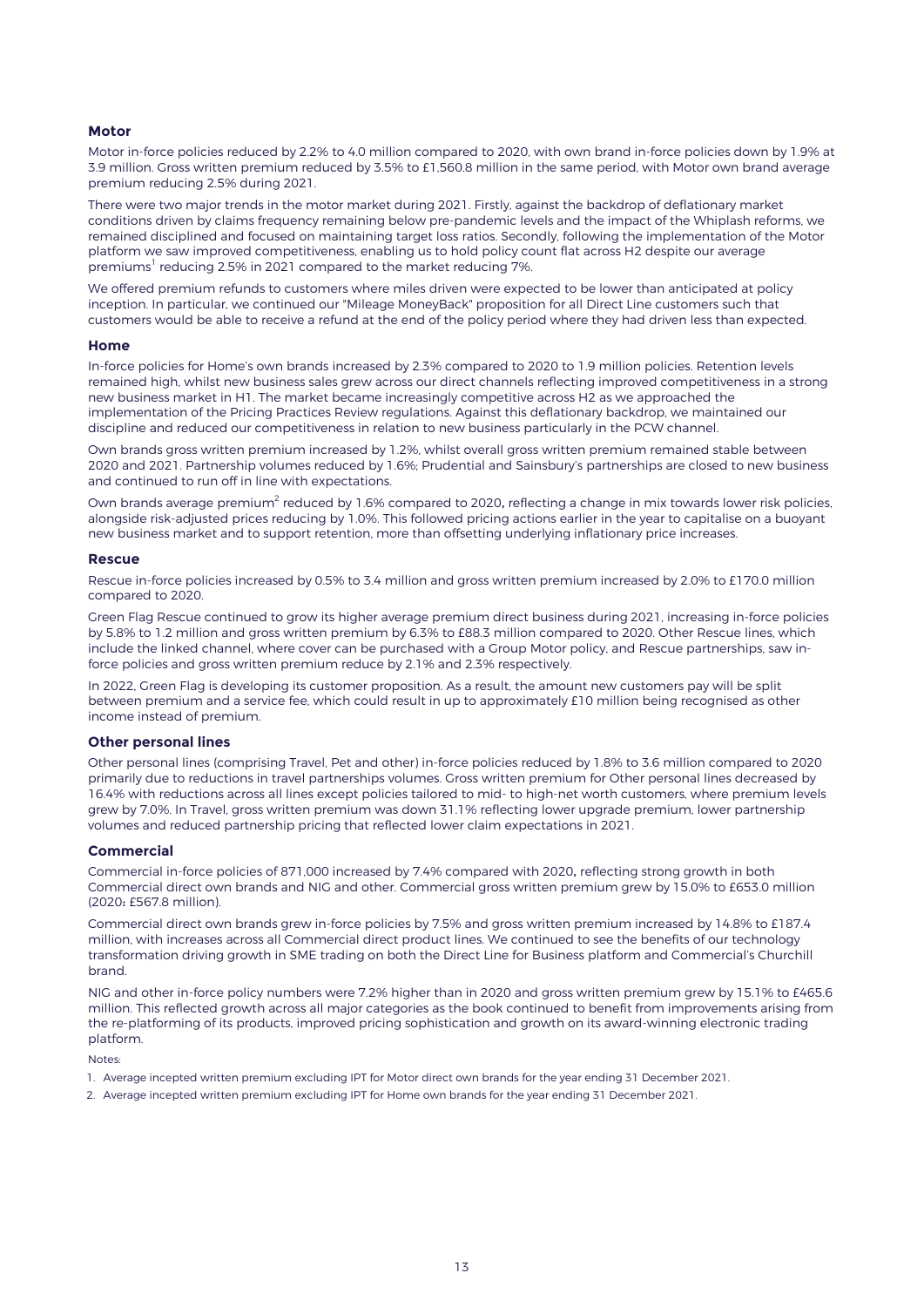### **Underwriting profit and combined operating ratio<sup>1</sup>**

|                                 | FY 2021 | FY 2020 |
|---------------------------------|---------|---------|
| Underwriting profit (£ million) | 291.5   | 267.8   |
| Loss ratio                      | 58.1%   | 57.9%   |
| Commission ratio                | 8.1%    | 8.6%    |
| Expense ratio                   | 23.9%   | 24.5%   |
| <b>Combined operating ratio</b> | 90.1%   | 91.0%   |

Note:

1. See glossary on pages 48 to 50 for definitions and appendix A – Alternative performance measures on pages 51 to 54 for reconciliation to financial statement line items.

Overall underwriting profit increased to £291.5 million (2020: £267.8 million) with an improvement in the combined operating ratio to 90.1% (2020: 91.0%).

The loss ratio edged up slightly to 58.1% (2020: 57.9%) driven by increases across Motor and Commercial more than offsetting improvements in Home and Rescue and other personal lines.

The small deterioration in the loss ratio was more than offset by a lower commission ratio. The commission ratio reduced primarily due to reduced profit share payments, particularly on packaged bank accounts and Home partnerships, partially offset by increased commission payments in Commercial.

The expense ratio reduced by 0.6 percentage points to 23.9% as operating expenses reduced following progress on our cost-saving initiatives, partially offset by increased levies and depreciation and amortisation charges relating to the launch of our new technology platforms.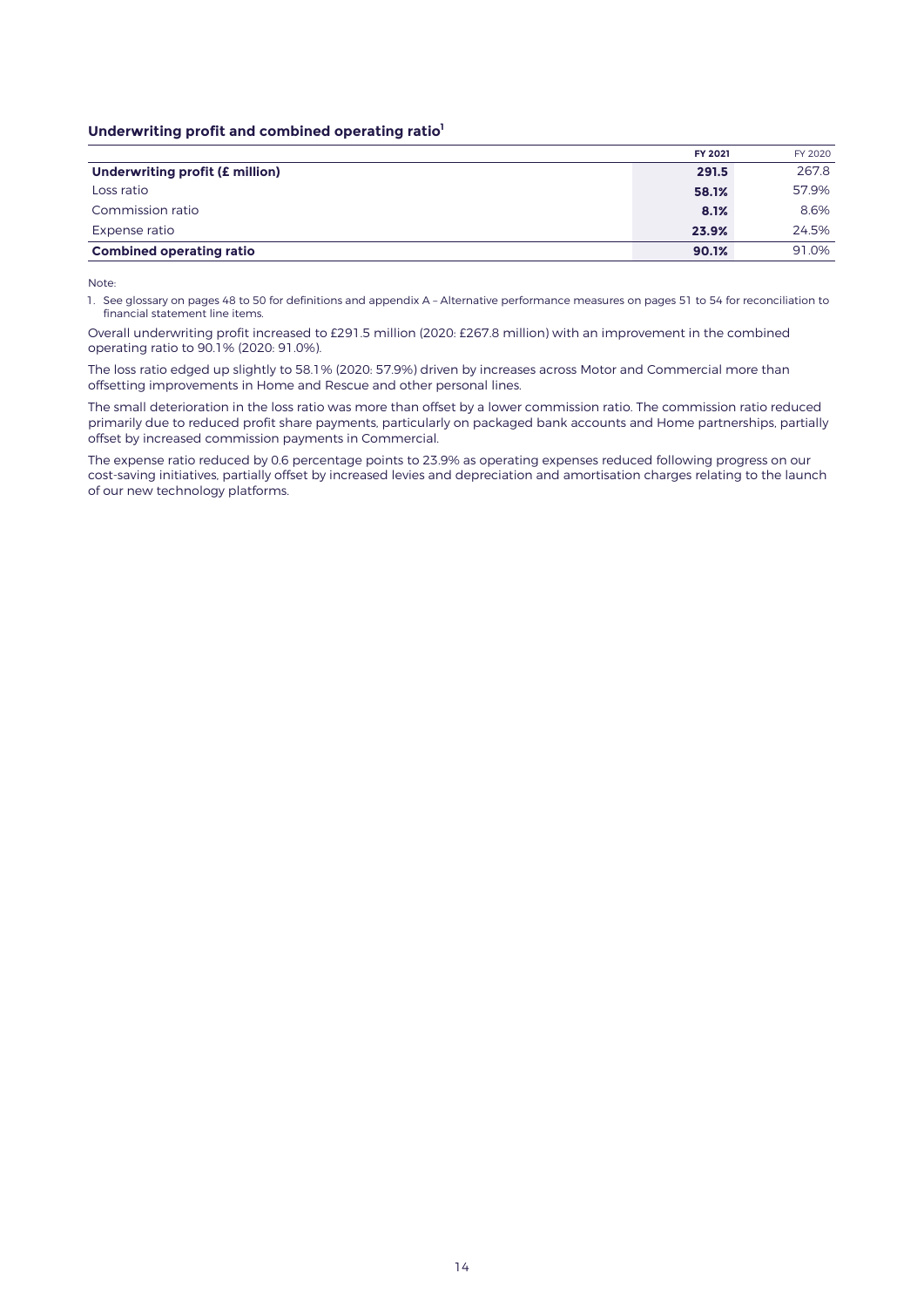#### **Ratio analysis by division**

|                                                    |                |         |        | Rescue and              |            |                |
|----------------------------------------------------|----------------|---------|--------|-------------------------|------------|----------------|
|                                                    |                | Motor   | Home   | other<br>personal lines | Commercial | Total<br>Group |
|                                                    | <b>Notes</b>   | £m      | £m     | £m                      | £m         | £m             |
| For the year ended 31 December 2021                |                |         |        |                         |            |                |
| Net earned premium                                 | 3              | 1.473.3 | 553.4  | 369.5                   | 561.2      | 2,957.4        |
| Net insurance claims                               | 3              | 947.0   | 280.4  | 185.3                   | 306.0      | 1,718.7        |
| Prior-year reserve releases                        | 20             | 127.1   | 45.8   | 23.8                    | 61.4       | 258.1          |
| Major weather events                               |                | n/a     | (18.3) | n/a                     | (19.2)     | (37.5)         |
| Attritional net insurance claims                   |                | 1,074.1 | 307.9  | 209.1                   | 348.2      | 1,939.3        |
| Loss ratio - current-year attritional              |                | 72.9%   | 55.7%  | 56.5%                   | 62.0%      | 65.5%          |
| Loss ratio - prior-year reserve releases           |                | (8.6%)  | (8.3%) | (6.4%)                  | (10.9%)    | (8.7%)         |
| Loss ratio - major weather events'                 |                | n/a     | 3.3%   | n/a                     | 3.4%       | 1.3%           |
| Loss ratio - reported                              | 3              | 64.3%   | 50.7%  | 50.2%                   | 54.5%      | 58.1%          |
| Commission ratio                                   | 3              | 3.3%    | 6.9%   | 11.4%                   | 20.0%      | 8.1%           |
| Expense ratio                                      | 3              | 24.8%   | 22.5%  | 25.3%                   | 21.7%      | 23.9%          |
| Combined operating ratio <sup>2</sup>              | 3              | 92.4%   | 80.1%  | 86.9%                   | 96.2%      | 90.1%          |
| Current-year combined operating ratio <sup>2</sup> |                | 101.0%  | 88.4%  | 93.3%                   | 107.1%     | 98.8%          |
| For the year ended 31 December 2020                |                |         |        |                         |            |                |
| Net earned premium                                 | 3              | 1.484.8 | 555.8  | 422.9                   | 497.0      | 2.960.5        |
| Net insurance claims                               | 3              | 888.1   | 309.1  | 261.1                   | 255.3      | 1.713.6        |
| Prior-year reserve releases                        | 20             | 100.6   | 10.8   | 5.6                     | 56.8       | 173.8          |
| Major weather events                               |                | n/a     | (27.0) | n/a                     | (16.0)     | (43.0)         |
| Attritional net insurance claims                   |                | 988.7   | 292.9  | 266.7                   | 296.1      | 1.844.4        |
| Loss ratio - current-year attritional              |                | 66.6%   | 52.7%  | 63.0%                   | 59.6%      | 62.3%          |
| Loss ratio - prior-year reserve releases           |                | (6.8%)  | (1.9%) | $(1.3\%)$               | (11.4%)    | (5.9%)         |
| Loss ratio - major weather events <sup>1</sup>     |                | n/a     | 4.8%   | n/a                     | 3.2%       | 1.5%           |
| Loss ratio - reported                              | 3              | 59.8%   | 55.6%  | 61.7%                   | 51.4%      | 57.9%          |
| Commission ratio                                   | 3              | 3.2%    | 8.1%   | 16.4%                   | 18.7%      | 8.6%           |
| Expense ratio                                      | 3              | 24.7%   | 23.4%  | 23.9%                   | 25.4%      | 24.5%          |
| Combined operating ratio <sup>2</sup>              | $\overline{5}$ | 87.7%   | 87.1%  | 102.0%                  | 95.5%      | 91.0%          |
| Current-year combined operating ratio <sup>2</sup> |                | 94.5%   | 89.0%  | 103.3%                  | 106.9%     | 96.9%          |

Notes:

1. Home and Commercial claims for major weather events, including inland and coastal flooding and storms.

2. See glossary on pages 48 to 50 for definitions and appendix A – Alternative performance measures on pages 51 to 54 for reconciliation to financial statement line items.

The current-year attritional loss ratio excludes prior-year reserve releases and claims costs from major weather events and is therefore an indicator of underlying accident year performance. Our current-year attritional loss ratio of 65.5% increased by 3.2 percentage points compared to 2020, with increases in loss ratio in Motor, Home and Commercial partially offset by a reduction in Rescue and other personal lines.

Prior-year reserve releases increased in 2021 to £258.1 million (2020: £173.8 million), equivalent to 8.7% of net earned premium (2020: 5.9%) and were concentrated towards more recent accident years. Prior-year reserve releases were higher across all categories, including in Home, which benefited from favourable experience across several perils, in line with expectations, and Motor, which benefited mainly from large bodily injury reserve development as uncertainty arising from Covid-19 and Brexit reduced.

Our current-year combined operating ratio increased by 1.9 percentage points to 98.8% (2020: 96.9%) as a 3.2 percentage point increase in the current-year attritional loss ratio was partially offset by a 0.6 percentage point improvement in the expense ratio, a 0.5 percentage point decrease in the commission ratio and a 0.2 percentage point reduction in claims due to major weather.

#### **Motor**

Motor's current-year attritional loss ratio rose 6.3 percentage points to 72.9% (2020: 66.6%) driven predominantly by a reduction in the severity of lockdowns in 2021 compared to 2020. Whilst the Motor current-year loss ratio in H1 2021 was modestly higher than for H1 2020, it increased in H2 as lockdown restrictions were eased and claims frequency increased back to expected levels. In addition, claims severity inflation was slightly above our medium-term 3% to 5% per year inflation expectations during 2021, due to high levels of inflation in second-hand vehicles and additional Covid-19 related cleaning costs. Our vertically integrated business, including the largest insurer-owned network of vehicle repair centres, has continued to provide us with a competitive advantage and mitigate some of this inflationary pressure.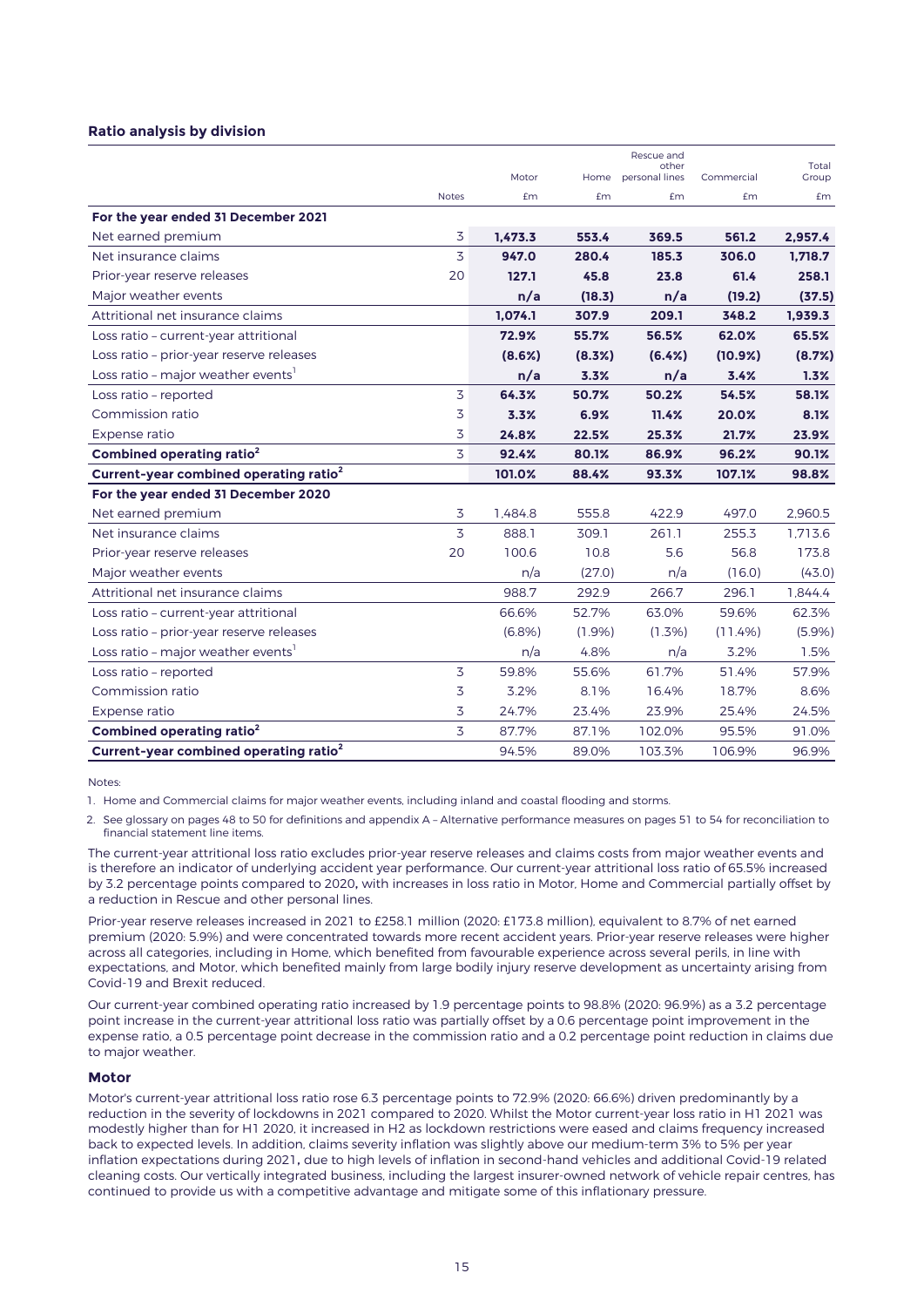In total, prior-year reserve releases were £26.5 million higher year on year at £127.1 million reflecting, primarily, favourable development of large bodily injury claims reserves as uncertainty arising from Covid-19 and Brexit reduced.

Overall, Motor's reported combined operating ratio increased by 4.7 percentage points to 92.4% (2020: 87.7%). A 1.8 percentage point increase in prior-year reserve releases was offset by a 6.3 percentage point increase in the current-year attritional loss ratio. There were marginal increases in the expense ratio and the commission ratio.

#### **Home**

The current-year attritional loss ratio, excluding major weather event claims, was 3.0 percentage points higher than prior year at 55.7%. as we took pricing actions to support retention and to capitalise on a buoyant new business market in H1, alongside some large fire claims and freeze events. The reported loss ratio was 4.9 percentage points better than 2020, with increases in prior-year reserve releases, following favourable experience on escape of water, flood, storm and fire perils, and a reduction in major weather claims more than offsetting the increase in attritional loss ratio. Claims severity inflation remained within our 3% to 5% medium-term expectations and claims frequency remained within normal levels.

The commission ratio of 6.9% was 1.2 percentage points lower than in 2020 due to lower profit share payments to partners.

Home's combined operating ratio improved by 7.0 percentage points to 80.1% (2020: 87.1%). This was driven primarily by a 6.4 percentage point improvement as a result of higher prior-year reserve releases and a 1.5 percentage point improvement resulting from fewer major weather events, as well as improvements in commission and expense ratios, offset in part by an increase in the current-year attritional loss ratio. Normalised for weather, the combined operating ratio was 5.1 percentage points better than for 2020 at 85.2% $^{\rm l}$  (2020: 90.3%). For 2022, it is expected that the normalised combined operating ratio will return to levels similar to the 2020 normalised performance.

#### **Rescue and other personal lines**

The combined operating ratio for Rescue and other personal lines improved by 15.1 percentage points to 86.9% (2020: 102.0%) due to the non-repeat of the 2020 Covid-19 related claims in Travel and to improvements in Rescue.

The combined operating ratio for **Rescue** of 74.8% was 1.7 percentage points better than 2020's ratio of 76.5%. This reflected an improved expense ratio, due predominantly to reduced marketing expenditure, and a lower commission ratio following lower profit shares with partners.

**Other personal lines** combined operating ratio improved by 21.7 percentage points compared to 2020 to 96.8%. The improvement is primarily due to the non-repeat of 2020 Covid-19 related claims in Travel.

#### **Commercial**

The current-year attritional loss ratio in Commercial increased by 2.4 percentage points to 62.0% in 2021 due, predominantly, to elevated large fire claims partially offset by an improvement in underlying loss ratio in motor and liability

Total prior-year reserve releases increased by 8.1% to £61.4 million (2020: £56.8 million).

Overall, the combined operating ratio for Commercial increased by 0.7 percentage points to 96.2% (2020: 95.5%), with the 3.1 percentage point increase in reported loss ratio and a 1.3 percentage point increase in commission ratio partially offset by a 3.7 percentage point decrease in expense ratio reflecting good cost control.

#### Note:

1. See glossary on pages 48 to 50 for definitions and appendix A – Alternative performance measures on pages 51 to 54 for reconciliation to financial statement line items.

#### **Operating expenses before restructuring and one-off costs**

|                                                                 |             | FY 2021 | FY 2020 |
|-----------------------------------------------------------------|-------------|---------|---------|
|                                                                 | <b>Note</b> | £m      | Em      |
| Staff costs                                                     |             | 261.0   | 255.6   |
| IT and other operating expenses <sup>1.2</sup>                  |             | 147.7   | 196.0   |
| Marketing                                                       | 9           | 112.0   | 106.6   |
| Sub-total                                                       |             | 520.7   | 558.2   |
| Insurance levies                                                | 9           | 89.0    | 80.4    |
| Depreciation and amortisation <sup>3,4</sup>                    | 9           | 96.6    | 85.8    |
| Total operating expenses before restructuring and one-off costs |             | 706.3   | 724.4   |

Notes:

1. Staff costs and other operating expenses attributable to claims handling activities are allocated to the cost of insurance claims.

2. IT and other operating expenses include professional fees and property costs.

3. For the year ended 31 December 2021, depreciation and amortisation includes a £2.1 million impairment charge (2020: £6.6 million), which relates to capitalised software development costs for ongoing IT projects primarily relating to the development of new systems. and a £0.5 million impairment charge (2020: £nil), which relates to ROU property assets.

4. Includes depreciation on right-of-use assets of £10.8 million (2020: £14.8 million).

We continued to reduce our operating expenses as we move towards our target of a 20% expense ratio in 2023. Overall operating expenses before restructuring and one-off costs reduced by £18.1 million to £706.3 million (2020: £724.4 million) and resulted in a decrease in the expense ratio of 0.6 percentage points to 23.9% (2020: 24.5%).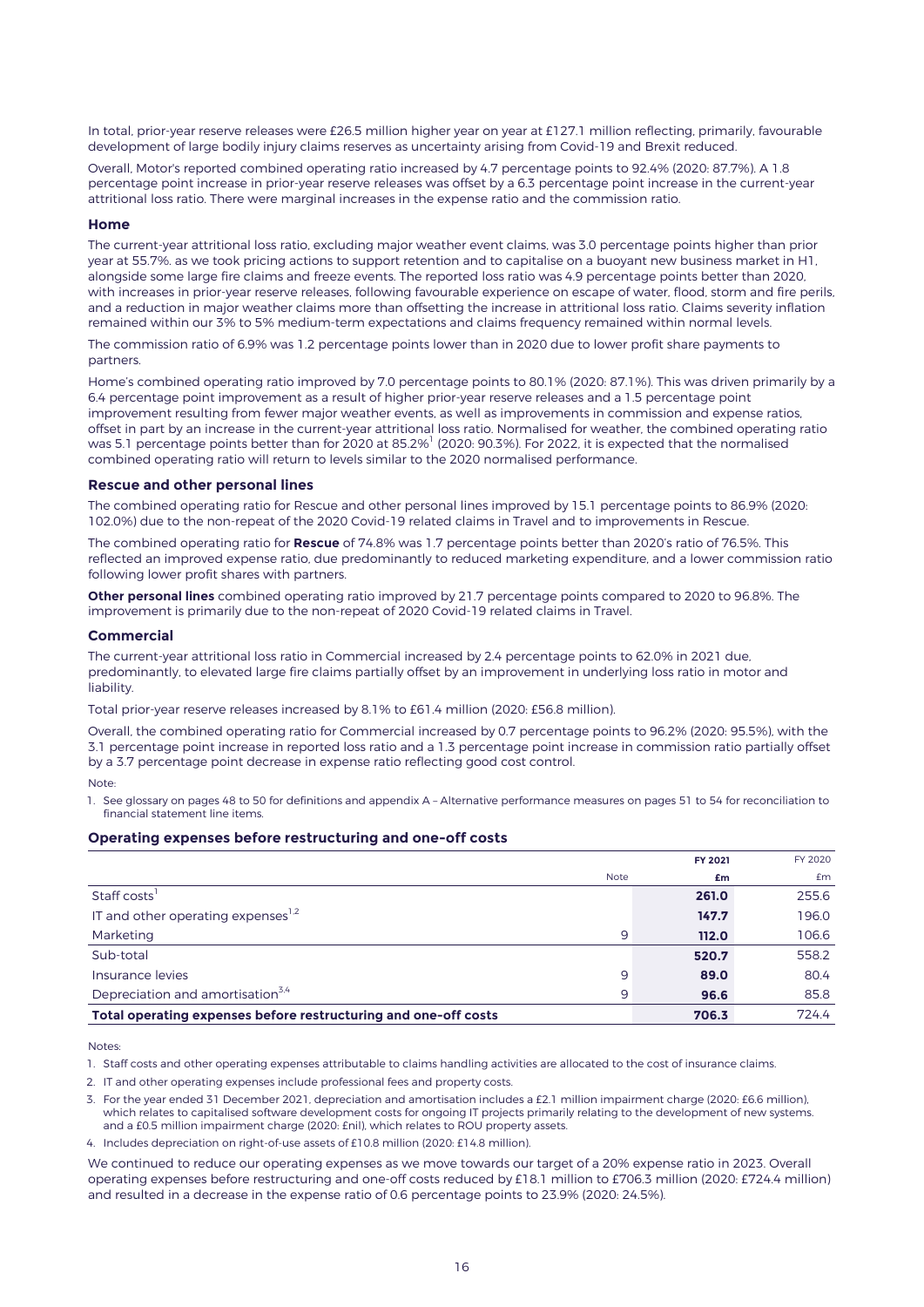Costs before insurance levies, depreciation and amortisation were 6.7% (£37.5 million) lower at £520.7 million reflecting lower costs in relation to the Covid-19 response and reductions arising from the Group's cost-saving initiatives. We have also made good progress on our property strategy, completing the acquisition of our Bromley office and we have disposed of a further property in 2022.

#### **Instalment and other operating income**

|                                                   |      | FY 2021 | FY 2020 |
|---------------------------------------------------|------|---------|---------|
|                                                   | Note | £m      | Em      |
| Instalment income                                 |      | 97.3    | 109.3   |
| Other operating income                            |      |         |         |
| Revenue from vehicle recovery and repair services | 6    | 19.7    | 24.0    |
| Vehicle replacement referral income               | 6    | 13.1    | 12.2    |
| Legal services income                             | 6    | 7.2     | 8.8     |
| Other income <sup>1</sup>                         | 6    | 6.7     | 4.9     |
| Other operating income                            |      | 46.7    | 49.9    |
| Total instalment and other operating income       |      | 144.0   | 159.2   |

Note:

1. Other income includes mainly fee income from insurance intermediary services.

Instalment and other operating income, which is primarily driven by premium and claims volumes, decreased by £15.2 million to £144.0 million. Instalment income fell primarily due to lower Motor gross written premium, whereas other operating income reduced due primarily to a reduction in external Motor repair income and lower recovery after accident volumes.

### **Investment return**

|                                                              | <b>FY 2021</b> | FY 2020 |
|--------------------------------------------------------------|----------------|---------|
| <b>Note</b>                                                  | £m             | £m      |
| Investment income                                            | 116.0          | 127.1   |
| Hedging to a sterling floating rate basis                    | (13.3)         | (20.3)  |
| Net investment income                                        | 102.7          | 106.8   |
| Net realised and unrealised gains/(losses) excluding hedging | 43.6           | (11.7)  |
| <b>Total investment return</b>                               | 146.3          | 95.1    |

#### **Investment yields**

|                             | FY 2021 | FY 2020 |
|-----------------------------|---------|---------|
| Investment income yield     | 1.9%    | 2.1%    |
| Net investment income yield | 1.7%    | 1.8%    |
| Investment return yield     | 2.4%    | l.6%    |

Note:

1. See glossary on pages 48 to 50 for definitions and appendix A – Alternative performance measures on pages 51 to 54 for reconciliation to financial statement line items.

Total investment return increased by £51.2 million to £146.3 million (2020: £95.1 million) primarily reflecting positive fair value adjustments in investment properties in 2021 versus write downs in 2020, as well as increasing the gains from debt security disposals year on year. Lower investment rates, driven by central banks' policy actions in 2020, led to a lower net investment income yield of 1.7% (2020: 1.8%).

In 2021 net investment income has been modestly ahead of expectations mainly due to good performance on the high yield portfolio and rising risk-free rates. For 2022 we expect net investment income yield to be in the region of 1.7%, increasing to between 1.8% and 1.9% in 2023, based on current yield curves.

Our investment strategy aims to deliver several objectives, which are summarised below:

- to ensure there is sufficient liquidity available within the investment portfolio to meet stressed liquidity scenarios;
- to match periodic payment orders ("**PPO**") and non-PPO liabilities in an optimal manner; and
- to deliver a suitable risk-adjusted investment return commensurate with our risk appetite.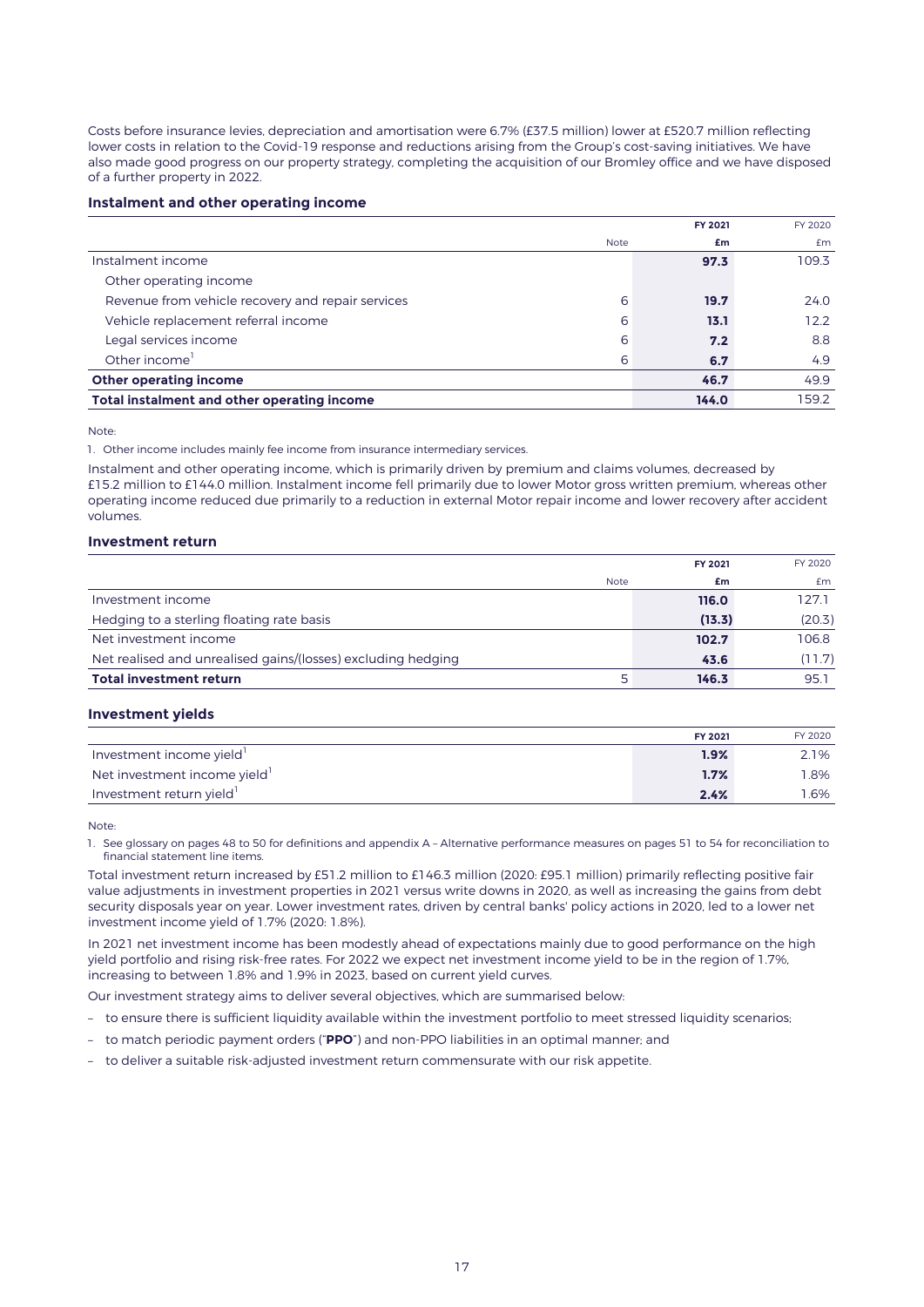### **Investment holdings**

|                                        | FY 2021 | FY 2020 |
|----------------------------------------|---------|---------|
| At 31 December                         | £m      | £m      |
| Investment-grade credit                | 3,721.1 | 3,736.6 |
| High yield                             | 342.1   | 349.0   |
| Investment-grade private placements    | 91.2    | 103.9   |
| <b>Credit</b>                          | 4,154.4 | 4,189.5 |
| Sovereign <sup>1</sup>                 | 35.7    | 25.5    |
| <b>Total debt securities</b>           | 4,190.1 | 4,215.0 |
| Infrastructure debt                    | 250.8   | 264.5   |
| Commercial real estate loans           | 200.8   | 206.7   |
| Cash and cash equivalents <sup>2</sup> | 896.5   | 1,168.2 |
| Investment property                    | 317.0   | 292.1   |
| Equity investments <sup>3</sup>        | 6.2     | 3.2     |
| <b>Total investment holdings</b>       | 5,861.4 | 6,149.7 |

Notes:

1. Asset allocation at 31 December 2021 includes investment portfolio derivatives, which have a mark-to-market asset value of £14.2 million included in investment grade credit and £0.1 million in sovereign debt (31 December 2020: mark-to-market asset value of £7.7 million and £0.3 million respectively). This excludes non-investment derivatives that have been used to hedge interest on subordinated debt and operational cash flows.

2. Net of bank overdrafts: includes cash at bank and in hand and money market funds.

3. Equity investments consist of an equity fund which is valued based on external valuation reports received from a third-party fund manager.

At 31 December 2021, total investment holdings of £5,861.4 million were 4.7% lower than at the start of the year. Total debt securities were £4,190.1 million (31 December 2020: £4,215.0 million), of which 2.1% were rated as 'AAA' and a further 54.7% were rated as 'AA' or 'A'. The average duration at 31 December 2021 of total debt securities was 2.5 years (31 December 2020: 2.8 years).

At 31 December 2021, total unrealised gains, net of tax, on available-for-sale ("**AFS**") investments were £9.0 million (31 December 2020: £83.9 million).

### **Reconciliation of operating profit**

|                                                               |              | FY 2021 | FY 2020 |
|---------------------------------------------------------------|--------------|---------|---------|
|                                                               | <b>Notes</b> | £m      | £m      |
| Motor                                                         | 3            | 314.8   | 363.5   |
| Home                                                          | 3            | 141.8   | 101.4   |
| Rescue and other personal lines                               | 3            | 64.8    | 6.8     |
| Commercial                                                    | 3            | 60.4    | 50.4    |
| <b>Operating profit</b>                                       | 3            | 581.8   | 522.1   |
| Restructuring and one-off costs                               | 3            | (101.5) | (39.4)  |
| Finance costs                                                 | 10           | (34.3)  | (31.3)  |
| <b>Profit before tax</b>                                      | 3            | 446.0   | 451.4   |
| Tax                                                           | 12           | (102.3) | (84.2)  |
| Profit for the year attributable to the owners of the Company |              | 343.7   | 367.2   |

#### **Operating profit by segment**

All divisions contributed significant profit in 2021, demonstrating the diversity of our multi-product, multi-brand and multichannel portfolio. Motor operating profit decreased as claims frequency increased back to expected levels as Covid-19 lockdown measures have been progressively relaxed across H2 2021, partially offset by an increase in prior-year reserve releases following favourable development of large bodily injury reserves as uncertainty arising from Covid-19 and Brexit reduced. Home operating profit increased primarily due to lower weather-related costs and higher prior-year reserve releases on escape of water, flood and fire perils. Rescue and other personal lines profit increased significantly following the non-repeat of the 2020 impact of the Covid-19 pandemic on Travel. Commercial operating profit increased due to improvements in underlying motor and liability claims costs, offsetting higher property claims costs, and increased gross written premium. Rescue operating profit of £55.0 million (2020: £51.2 million) is included in the Rescue and other personal lines result.

#### **Restructuring and one-off costs**

We incurred £101.5 million of restructuring and one-off costs in 2021, with £89 million of these costs relating to our site strategy, including £83.9 million in relation to the purchase of the lease of our Bromley office. The remainder are in respect of redundancy programmes and one-off costs. The Group may incur additional costs in 2022 if further opportunities are found as part of the Group's site strategy.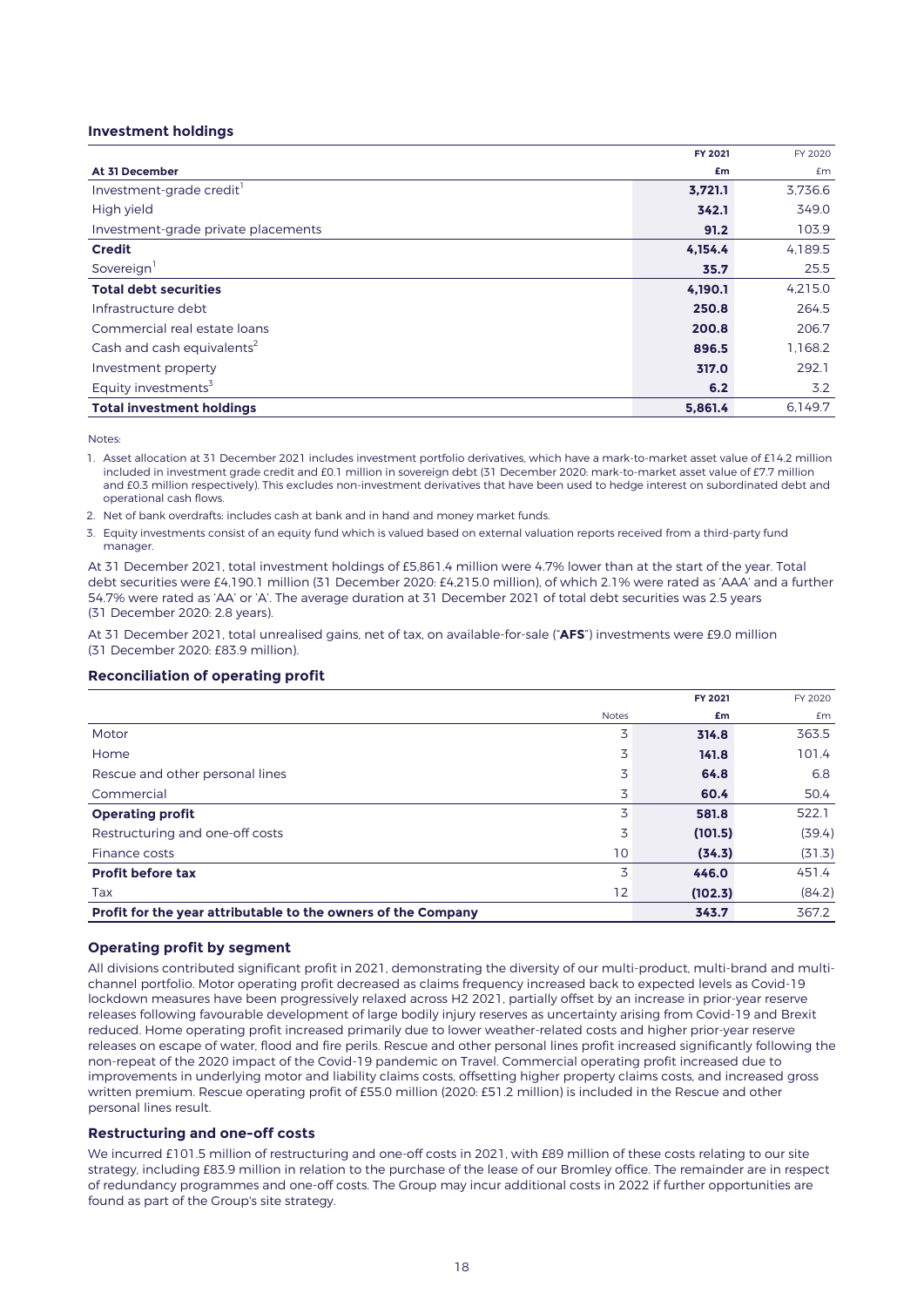### **Finance costs**

Finance costs increased to £34.3 million (2020: £31.3 million) primarily due to the full-year effect of interest payments on the £260 million Tier 2 subordinated debt issued in June 2020 included in the 2021 figure, partially offset by reductions of lease interest payable following the purchase of the lease of our Bromley office.

#### **Effective corporation tax rate**

The effective tax rate for 2021 was 22.9% (2020: 18.7%), higher than the standard UK corporation tax rate of 19.0% (2020: 19.0%) driven primarily by the non-deductible payment to terminate the lease on the Bromley property, and other disallowable expenses partly offset by tax relief for the Tier 1 coupon payments. The Effective Tax Rate is higher than for 2020 due to the Bromley lease payment and is expected to return to a more normal level in future years, subject to any future one off disallowable items.

#### **Profit for the year and return on tangible equity<sup>1</sup>**

Profit before tax of £446.0 million was £5.4 million lower than for 2020 as the increase in operating profit was offset by a £62.1 million increase in restructuring and one-off costs as we continued to make progress in our property site strategy.

Profit for the year ended 31 December 2021 decreased by £23.5 million to £343.7 million (2020: £367.2 million) as an increase in operating profit was partially offset by a £62.1 million increase in restructuring and one-off costs and finance costs.

Return on tangible equity increased to 23.6% (2020: 19.9%) due primarily to the higher operating profit. Profit after tax was adjusted for restructuring and one-off costs and coupon payments in respect of Tier 1 notes.

Note:

1. See glossary on pages 48 to 50 for definitions and appendix A – Alternative performance measures on pages 51 to 54 for reconciliation to financial statement line items.

#### **Earnings per share**

Basic earnings per share decreased by 5.0% to 24.5 pence (2020: 25.8 pence). Diluted earnings per share decreased by 5.5% to 24.1 pence (2020: 25.5 pence) mainly reflecting a reduction in profit after tax.

### **Net asset value**

|                                              |             | <b>FY 2021</b> | FY 2020 |
|----------------------------------------------|-------------|----------------|---------|
| At 31 December                               | <b>Note</b> | £m             | £m      |
| Net assets <sup>1</sup>                      | 13          | 2.550.2        | 2.699.7 |
| Goodwill and other intangible assets         | 13          | (822.5)        | (786.8) |
| Tangible net assets                          | 13          | 1.727.7        | 1.912.9 |
| Closing number of Ordinary Shares (millions) | 13          | 1.317.3        | 1.351.8 |
| Net asset value per share (pence)            | 13          | 193.6          | 199.7   |
| Tangible net asset value per share (pence)   | 13          | 131.2          | 141.5   |

Note:

1. See glossary on pages 48 to 50 for definitions and appendix A – Alternative performance measures on pages 51 to 54 for reconciliation to financial statement line items.

Net assets at 31 December 2021 decreased by £149.5 million to £2,550.2 million (31 December 2020: £2,699.7 million) and tangible net assets decreased to £1,727.7 million (31 December 2020: £1,912.9 million) following the payment of the 2020 final dividend, 2021 interim dividend and the completion of the share buyback programme, a reduction in availablefor-sale reserves and additional expenditure on intangible assets as we continued to invest in the business.

### **Balance sheet management**

#### **Capital management and dividend policy**

The Group aims to manage its capital efficiently and generate long-term sustainable value for shareholders, while balancing operational, regulatory, rating agency and policyholder requirements.

The Group aims to grow its regular dividend in line with business growth.

Where the Board believes that the Group has capital which is expected to be surplus to the Group's requirements for a prolonged period, it intends to return any surplus to shareholders. In normal circumstances, the Board expects that a solvency capital ratio around the middle of its risk appetite range of 140% to 180% of the Group's solvency capital requirement ("**SCR**") would be appropriate and it will therefore take this into account when considering the potential for special distributions.

In the normal course of events the Board will consider whether or not it is appropriate to distribute any surplus capital to shareholders once a year, alongside the full-year results.

The Group expects that one third of the annual dividend will generally be paid in the third quarter as an interim dividend, and two thirds will be paid as a final dividend in the second quarter of the following year. The Board may revise the dividend policy from time to time. The Company may consider a special dividend and/or a repurchase of its own shares to distribute surplus capital to shareholders.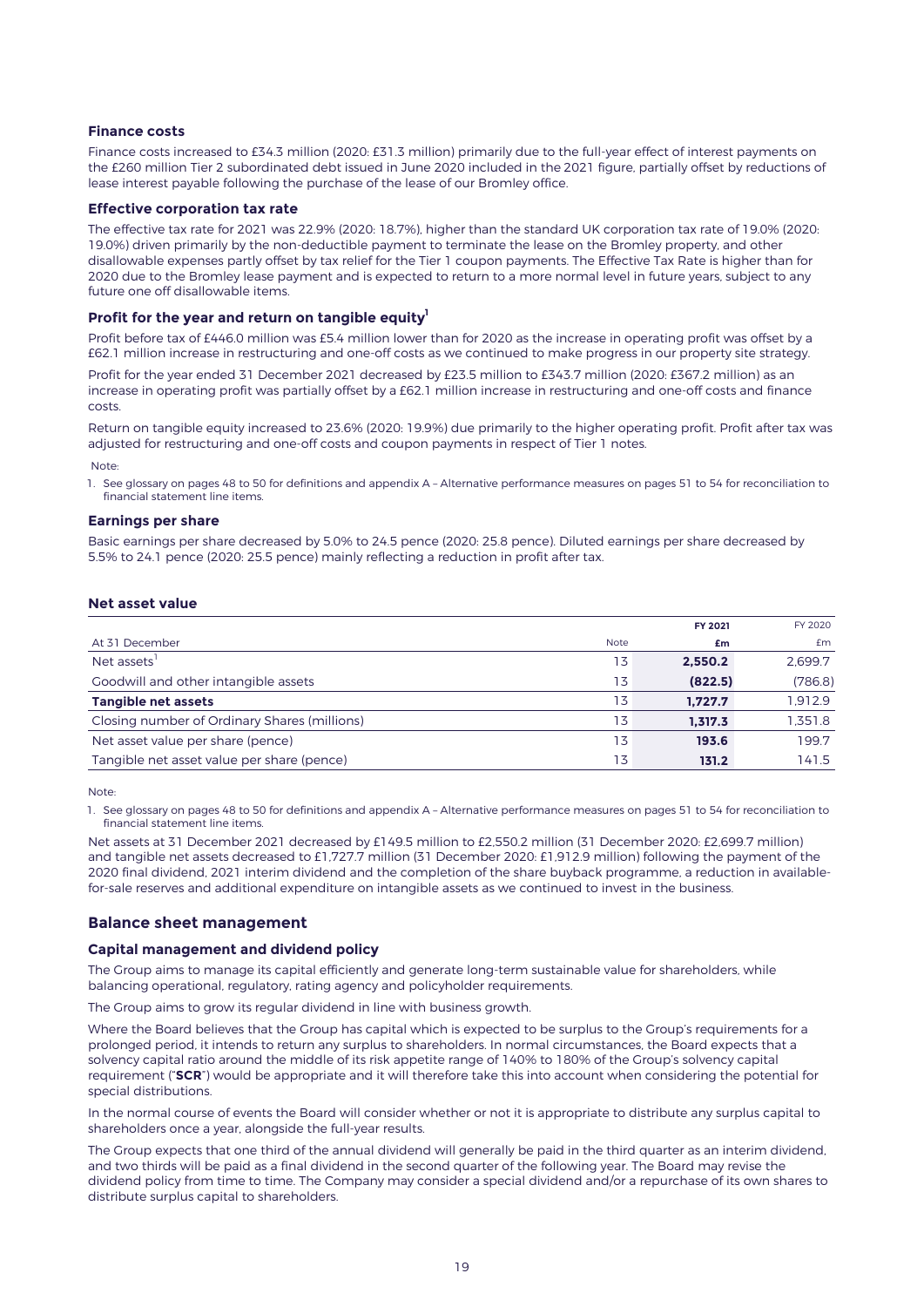The Board has recommended a final dividend of 15.1 pence per share (2020: 14.7 pence), an increase of 0.4 pence per share (2.7%). This reflects the Board's continued confidence in the Group's capital position and the sustainability of its earnings.

After the dividend and proposed share buyback programme, the estimated solvency capital ratio was 176% as at 31 December 2021. The Group has outstanding Tier 2 debt issued in 2012 with nominal value of £250 million which can first be called from 27 April 2022. Excluding this debt, the Group's adjusted solvency ratio would have been 160% as at 31 December 2021.

The final dividend will be paid on 17 May 2022 to shareholders on the register on 8 April 2022. The ex-dividend date will be 7 April 2022.

The Group uses reinsurance extensively to mitigate the impact of individual large claims and the aggregation of claims. At the 1 January 2022 renewal for its Motor excess of loss reinsurance, the Group chose to retain additional risk and increased the retention for each individual claim to £5 million (2021: £1 million with 75% placement).

Looking forward, we have a strong balance sheet with further opportunities to reduce capital intensity and increase flexibility.

#### **Capital analysis**

The Group is regulated under Solvency II requirements by the PRA on both a Group basis and for the Group's principal underwriter, U K Insurance Limited. In its results, the Group has estimated its Solvency II own funds, SCR and solvency capital ratio as at 31 December 2021.

#### **Capital position**

At 31 December 2021, the Group held a Solvency II capital surplus of £1.03 billion above its regulatory capital requirements, which was equivalent to an estimated solvency capital ratio of 176%, after the proposed final dividend and share buyback programme. Excluding the Group's outstanding Tier 2 debt the Group would have had a Solvency II capital surplus of £0.81 billion, equivalent to a solvency capital ratio of 160%.

The Group's SCR and solvency capital ratio are as follows:

| At 31 December                                                         | 2021 | 2020 |
|------------------------------------------------------------------------|------|------|
| Solvency capital requirement (£ billion)                               | 1.35 | 1.34 |
| Capital surplus above solvency capital requirement (£ billion)         | 1.03 | 1.22 |
| Solvency capital ratio after proposed final dividend and share buyback | 176% | 191% |
| Adjusted solvency capital ratio                                        | 160% | 172% |

Note:

1. Adjusted solvency capital ratio excluding Tier 2 debt which can first be called from 27 April 2022.

#### **Movement in capital surplus**

|                                                                                              | 2021   | 2020   |
|----------------------------------------------------------------------------------------------|--------|--------|
|                                                                                              | £bn    | £bn    |
| <b>Capital surplus at 1 January</b>                                                          | 1.22   | 0.85   |
| Capital generation excluding market movements                                                | 0.40   | 0.59   |
| Market movements                                                                             | (0.03) | (0.02) |
| <b>Capital generation</b>                                                                    | 0.37   | 0.57   |
| Change in solvency capital requirement                                                       | (0.01) | (0.02) |
| <b>Surplus generation</b>                                                                    | 0.36   | 0.55   |
| Capital expenditure                                                                          | (0.12) | (0.16) |
| Tier 2 debt issue                                                                            |        | 0.26   |
| Cancellation of 2019 year-end distribution and reinstatement for 2020 half-year <sup>1</sup> |        | 0.12   |
| Interim dividend                                                                             | (0.10) | (0.10) |
| Final dividends <sup>2</sup>                                                                 | (0.20) | (0.20) |
| Share buyback                                                                                | (0.10) | (0.10) |
| Ineligible Tier 3 capital <sup>3</sup>                                                       | (0.03) |        |
| <b>Net surplus movement</b>                                                                  | (0.19) | 0.37   |
| Capital surplus at 31 December                                                               | 1.03   | 1.22   |

Note:

1. Relates to the cancellation of the 2019 cash dividend (£197 million) and share buyback (£120 million); offset by the special dividend subsequently declared at half-year 2020.

2. Foreseeable dividends included above are adjusted to exclude the expected dividend waivers in relation to shares held by the employee share trusts, which are held to meet obligations arising on the various share option awards.

3. The amount of Tier 2 and Tier 3 capital permitted under the Solvency II regulations is 50% of the Group's SCR.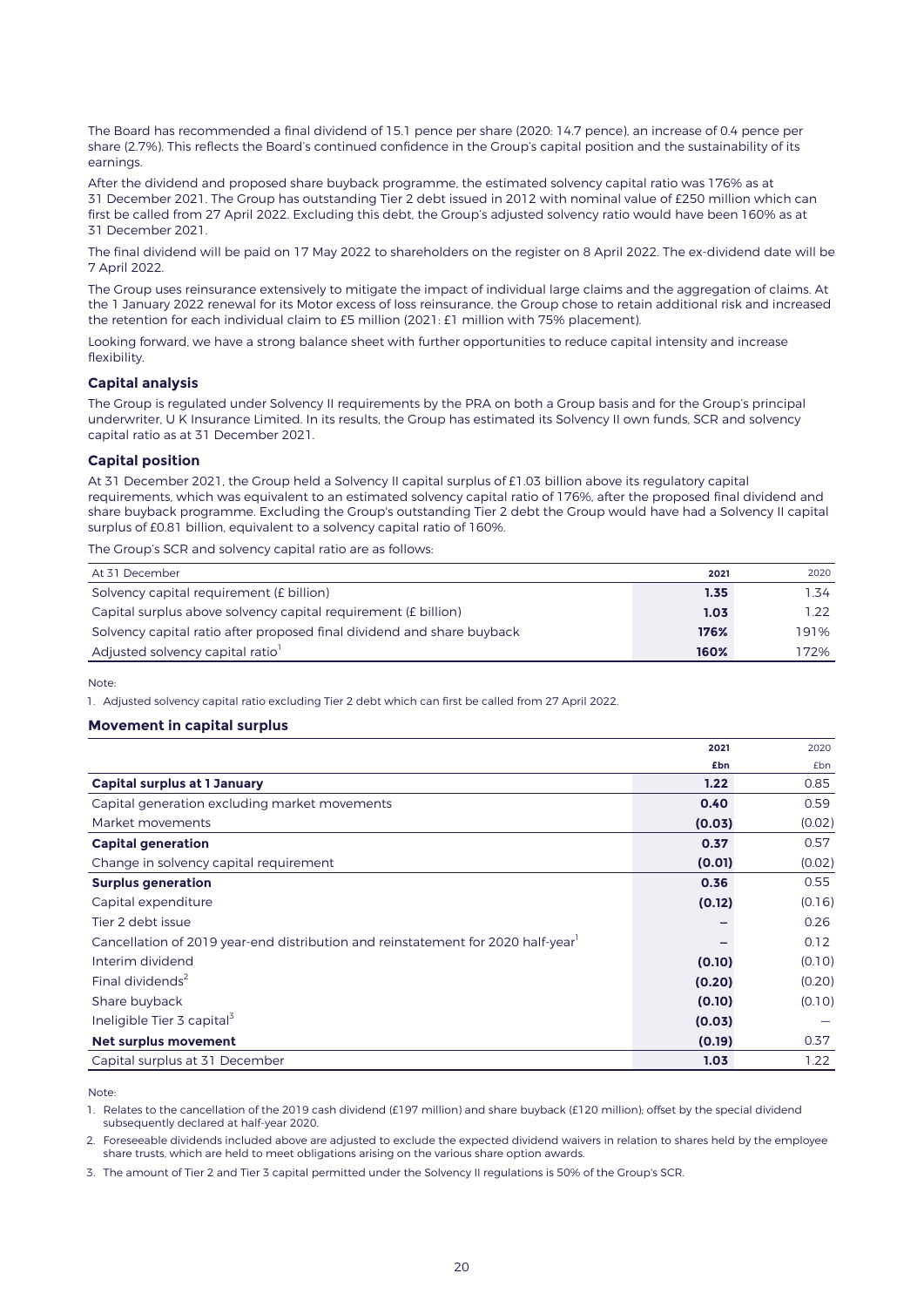In 2021, the Group generated £0.37 billion of Solvency II capital, of which £0.06 billion related to a change in the Group's deferred tax rate, following the change to the UK corporation tax rate from 19% to 25% with effect from 1 April 2023. Restructuring costs in relation to the purchase of the Bromley office lease reduced capital generation by £83.9 million. This was offset by a £0.01 billion change in the SCR, £0.12 billion of capital expenditure, dividends of £0.30 billion and share buybacks of £0.10 billion. At 31 December 2021 there was £0.03 billion of ineligible capital relating to deferred tax assets. Capital expenditure levels are expected to remain around £120 million in 2022.

#### **Change in solvency capital requirement**

|                                             | 2021   |
|---------------------------------------------|--------|
|                                             | £bn    |
| Solvency capital requirement at 1 January   | 1.34   |
| Model and parameter changes                 | (0.05) |
| Exposure changes                            | 0.06   |
| Solvency capital requirement at 31 December | 1.35   |

The Group's SCR has increased by £0.01 billion in the year. Exposure changes resulted in a £0.06 billion increase, which was partially offset by a decrease of £0.05 billion relating to model and parameter changes.

#### **Scenario and sensitivity analysis**

The following table shows the impact on the Group's estimated solvency capital ratio in the event of the following scenarios as at 31 December 2021. The impact on the Group's solvency capital ratio arises from movements in both the Group's SCR and own funds.

|                                                                                        | Impact on solvency capital ratio |             |
|----------------------------------------------------------------------------------------|----------------------------------|-------------|
| Scenario                                                                               | 31 Dec 2021                      | 31 Dec 2020 |
| Deterioration of small bodily injury motor claims equivalent to that experienced in    |                                  |             |
| 2008/09                                                                                | (5pts)                           | (6pts)      |
| One-off catastrophe loss equivalent to the 1990 storm "Daria"                          | (9pts)                           | (8pts)      |
| One-off catastrophe loss based on extensive flooding of the River Thames               | (9pts)                           | (8pts)      |
| Increase in Solvency II inflation assumption for PPOs by 100 basis points <sup>2</sup> | (9pts)                           | (10pts)     |
| 100bps increase in credit spreads <sup>3</sup>                                         | (8pts)                           | (9pts)      |
| 100bps decrease in interest rates with no change in the PPO real discount rate         | (2pts)                           | (2pts)      |

Notes:

1. 2021 figures exclude from own funds the value of the £250 million Tier 2 subordinated debt which can first be called from 27 April 2022. The comparative period has been represented on this basis, with the only change being the interest rate sensitivity which was reported as (3pts) at 31 December 2020.

2. The PPO inflation assumption used is an actuarial judgement which is reviewed annually based on a range of factors including the economic outlook for wage inflation relative to the PRA discount rate curve.

3. Only includes the impact on AFS assets (excludes illiquid assets such as infrastructure debt) and assumes no change to the SCR.

#### **Own funds**

The following table splits the Group's eligible own funds by tier on a Solvency II basis.

At 31 December **2021** 2020 **£bn** £bn Tier 1 capital before foreseeable distributions **1.66** 1.84 Foreseeable dividend and share buyback **(0.30)** (0.30) Tier 1 capital – unrestricted **1.36** 1.54 Tier 1 capital – restricted **0.36** 0.38 Less reclassified restricted Tier 1 debt<sup>1</sup> **All and Contact Contact (0.02) (0.02)** Eligible Tier 1 capital **1.70** 1.92 Tier 2 capital – reclassified restricted Tier 1 debt and Tier 2 subordinated debt<sup>1</sup> **0.53 0.53 0.53 0.53** Tier 3 capital – deferred tax **0.18** 0.11 Ineligible Tier 3 capital² **(0.03)** — Total eligible own funds **2.38** 2.56

Notes:

1. As at 31 December 2021 £19 million (2020: £nil) of the Group's restricted Tier 1 capital was reclassified as Tier 2 due to Solvency II tiering restrictions.

2. The amount of Tier 2 and Tier 3 capital permitted under the Solvency II regulations is 50% of the Group's SCR.

During 2021, the Group's eligible own funds reduced from £2.56 billion to £2.38 billion. Eligible Tier 1 capital after foreseeable distributions represents 71% of own funds and 126% of the estimated SCR. Tier 2 capital relates to the Group's £0.51 billion subordinated debt and £0.02 billion of ineligible Tier 1 capital. The maximum amount of Restricted Tier 1 capital permitted as a proportion of total Tier 1 capital under the Solvency II regulations is 20%. Restricted Tier 1 capital relates solely to the Tier 1 notes issued in 2017.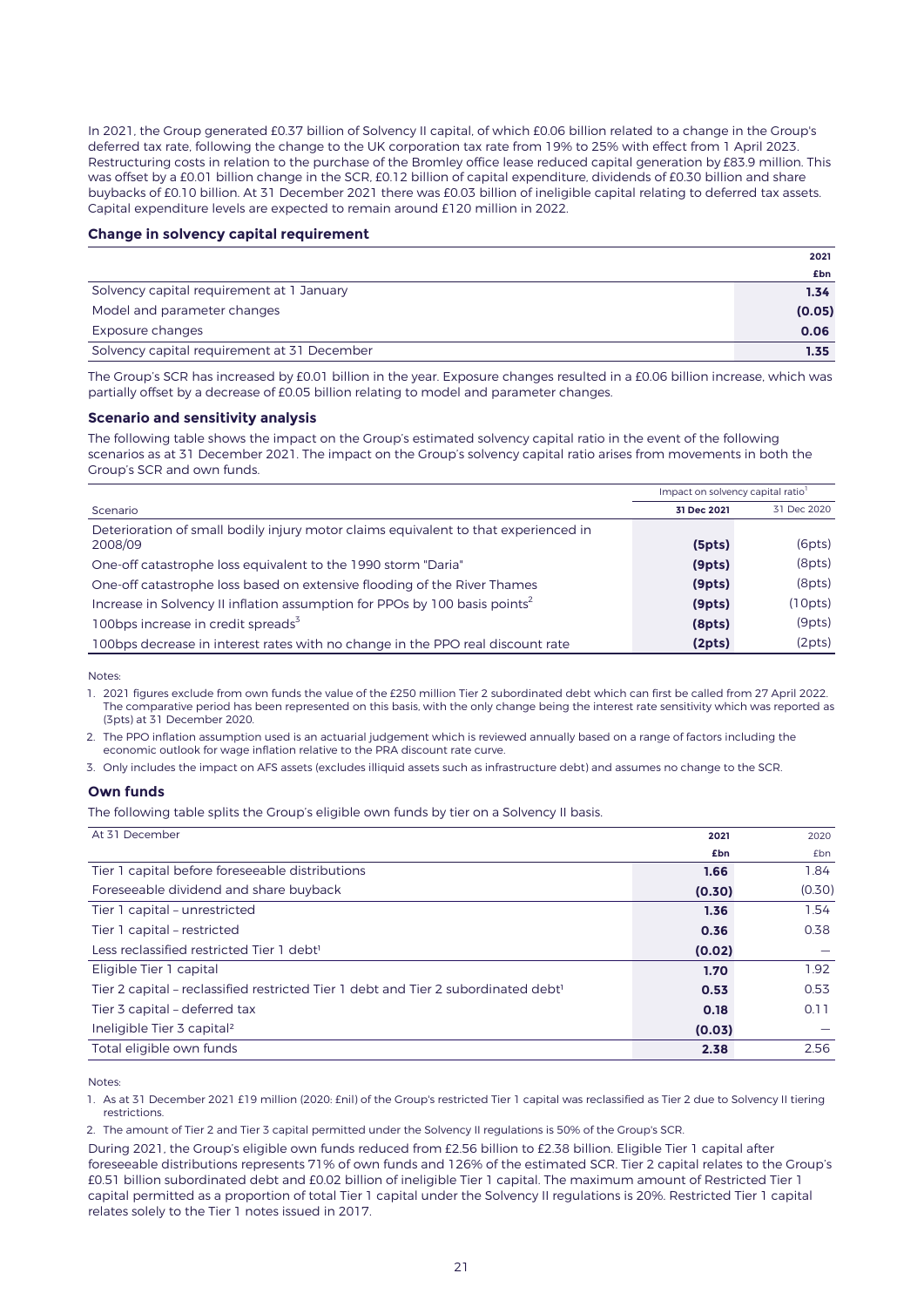The amount of Tier 2 and Tier 3 capital permitted under the Solvency II regulations is 50% of the Group's SCR and of Tier 3 alone is less than 15%. The Group has Tier 2 plus Tier 3 ineligible own funds of £0.03 billion.

#### **Reconciliation of IFRS shareholders' equity to Solvency II eligible own funds**

| At 31 December                                                                                 | 2021   | 2020   |
|------------------------------------------------------------------------------------------------|--------|--------|
|                                                                                                | £bn    | £bn    |
| Total shareholders' equity                                                                     | 2.55   | 2.70   |
| Goodwill and intangible assets                                                                 | (0.82) | (0.79) |
| Change in valuation of technical provisions                                                    | (0.01) | 0.04   |
| Other asset and liability adjustments                                                          | (0.06) | (0.11) |
| Foreseeable dividend and share buyback                                                         | (0.30) | (0.30) |
| Tier 1 capital - unrestricted                                                                  | 1.36   | 1.54   |
| Tier 1 capital - restricted                                                                    | 0.36   | 0.38   |
| Less reclassified restricted Tier 1 debt <sup>1</sup>                                          | (0.02) |        |
| <b>Tier 1 capital</b>                                                                          | 1.70   | 1.92   |
| Tier 2 capital - reclassified restricted Tier 1 debt and Tier 2 subordinated debt <sup>1</sup> | 0.53   | 0.53   |
| Tier 3 capital - deferred tax                                                                  | 0.18   | 0.11   |
| Ineligible Tier 3 capital <sup>2</sup>                                                         | (0.03) |        |
| <b>Total own funds</b>                                                                         | 2.38   | 2.56   |

Notes:

1. As at 31 December 2021 £19 million (2020: £nil) of the Group's restricted Tier 1 capital was reclassified as Tier 2 due to Solvency II tiering restrictions.

2. The amount of Tier 2 and Tier 3 capital permitted under the Solvency II regulations is 50% of the Group's SCR which resulted in ineligible capital of £31 million.

### **Leverage**

The Group's financial leverage increased by 1.0 percentage point to 25.2% (2020: 24.2%). The increase was primarily due to a decrease in shareholder's equity following the payment of the 2020 final dividend, 2021 interim dividend and the Group's £100 million share buyback programme, partially offset by 2021 profits.

|                                       | FY 2021 | FY 2020 |
|---------------------------------------|---------|---------|
| At 31 December                        | £m      | Em      |
| Shareholders' equity                  | 2,550.2 | 2.699.7 |
| Tier 1 notes                          | 346.5   | 346.5   |
| Financial debt - subordinated debt    | 513.6   | 516.6   |
| <b>Total capital employed</b>         | 3.410.3 | 3.562.8 |
| Financial-leverage ratio <sup>1</sup> | 25.2%   | 24.2%   |

Note:

1. Total IFRS financial debt and Tier 1 notes as a percentage of total IFRS capital employed.

#### **Credit ratings**

Moody's Investors Service provides insurance financial-strength ratings for U K Insurance Limited, our principal underwriter. Moody's rate U K Insurance Limited as 'A1' for insurance financial strength (strong) with a stable outlook.

#### **Reserving**

We make provision for the full cost of outstanding claims from the general insurance business at the balance sheet date, including claims estimated to have been incurred but not yet reported at that date and associated claims handling costs. We consider the class of business, the length of time to notify a claim, the validity of the claim against a policy, and the claim value. Claims reserves could settle across a range of outcomes, and settlement certainty increases over time. However, for bodily injury claims the uncertainty is greater due to the length of time taken to settle these claims. The possibility of annuity payments for injured parties also increases this uncertainty.

We seek to adopt a conservative approach to assessing liabilities, as evidenced by the favourable development of historical claims reserves. Reserves are based on management's best estimate, which includes a prudence margin that exceeds the internal actuarial best estimate. This margin is set by reference to various actuarial scenario assessments and reserve distribution percentiles. It also considers other short- and long-term risks not reflected in the actuarial inputs, as well as management's view on the uncertainties in relation to the actuarial best estimate.

The most common method of settling bodily injury claims is by a lump sum. When this includes an element of indemnity for recurring costs, such as loss of earnings or ongoing medical care, the settlement calculations apply the statutory discount rate (known as the Ogden discount rate) to reflect the fact that payment is made on a one-off basis rather than periodically over time. The current Ogden discount rate is minus 0.25% for England and Wales, minus 0.75% in Scotland, and minus 1.75% in Northern Ireland.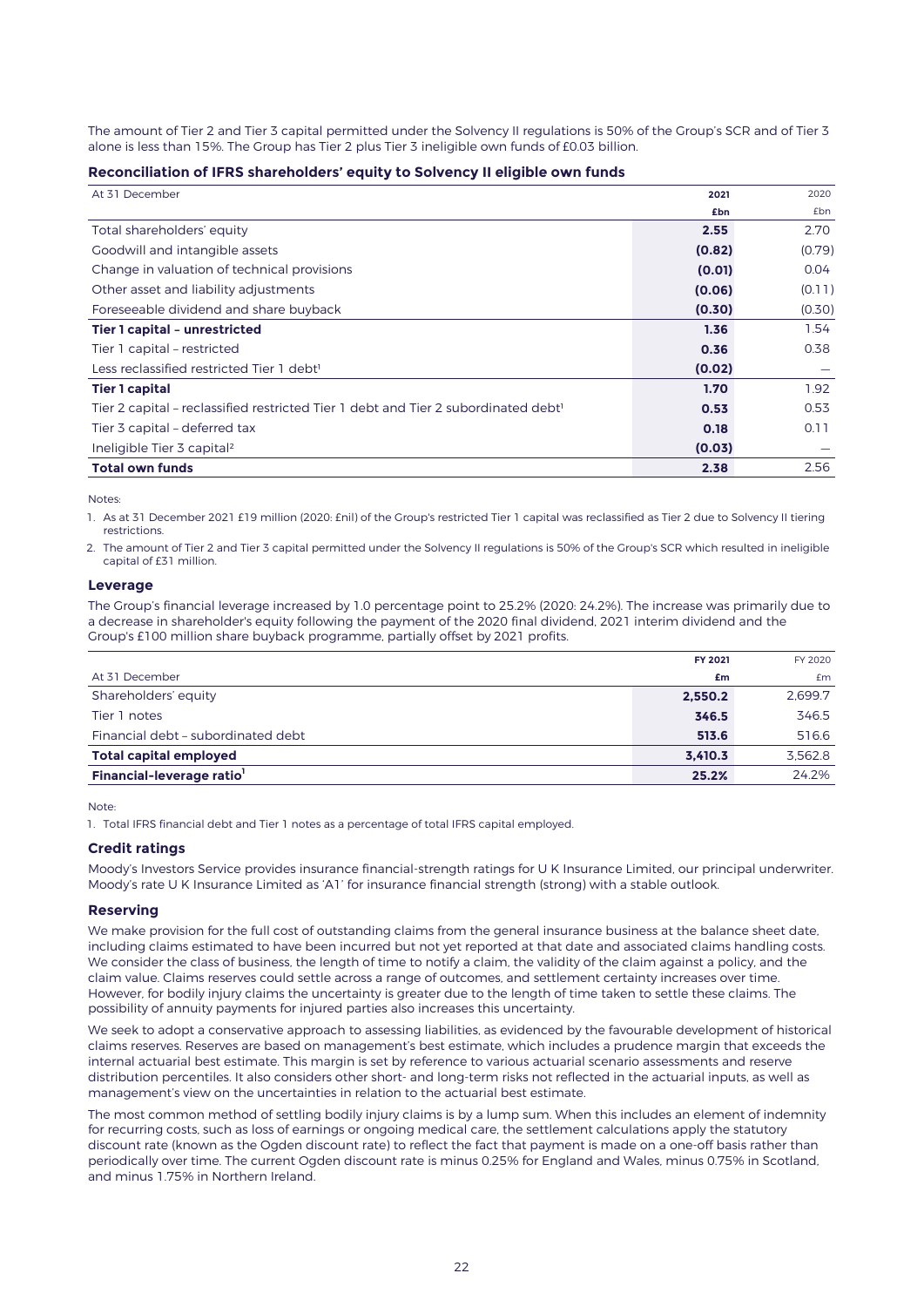We reserve our large bodily injury claims at the relevant discount rate for each jurisdiction, with the overwhelming majority now case reserved at minus 0.25% as most will be settled under the law of England and Wales. The Ogden discount rate will be reviewed again at the latest in 2024. There has been an ongoing reduction in large bodily injury exposures as a result of continued positive prior-year development of claims reserves, and a higher proportion of reserves being covered by reinsurance for the 2014 to 2020 underwriting years. We have reduced the level of Motor reinsurance purchased from 2021 which will have an impact on future reserving.

If the claimant prefers, large bodily injury claims can be settled using a PPO. This is an alternative way to provide an indemnity for recurring costs, making regular payments, usually for the rest of the claimant's life. These claims are reserved for using an internal discount rate, which is progressively unwound over time. As it is likely to take time to establish whether a claimant will prefer a PPO or a lump sum, until a settlement method is agreed we make assumptions about the likelihood that claimants will opt for a PPO. This is known as the PPO propensity.

Higher claims inflation remains a risk, given the continuing rise in consumer prices and wage inflation. Consumer prices inflation is at its highest level for the past decade and is not expected to decline until 2023. Pressure is likely to remain strong on wages, with potential implications for the cost of care. Global supply chain issues remain problematic, resulting in a risk of price increases for products and components in short supply. A range of general and specific claims inflation scenarios for goods and services have therefore been considered in the reserving process.

Prior-year reserve releases were £258.1 million (2020: £173.8 million) concentrated towards more recent accident years, with good experience in Home and with Motor large bodily injury claims in later accident years also being a key contributor as uncertainty arising from Covid-19 and Brexit reduced.

Looking forward, we expect to continue setting our initial management best estimate with an appropriate degree of conservatism. Assuming current claims trends continue, the contribution from prior-year reserve releases is expected to remain significant.

#### **Claims reserves net of reinsurance**

| At 31 December                  | 2021    | 2020    |
|---------------------------------|---------|---------|
|                                 | £m      | £m      |
| Motor                           | 1,607.9 | 1,678.9 |
| Home                            | 297.8   | 289.5   |
| Rescue and other personal lines | 95.4    | 104.8   |
| Commercial                      | 547.3   | 518.5   |
| <b>Total</b>                    | 2,548.4 | 2.591.7 |

#### **Sensitivity analysis – the discount rate used in relation to PPOs, changes in the assumed Ogden discount rate and claims inflation**

The table below provides a sensitivity analysis of the potential net impact of a change in a single factor (the internal discount rate used for PPOs, the Ogden discount rate or claims inflation) with all other assumptions left unchanged. Other potential risks beyond the ones described could have additional financial impacts.

|                                                                                                   | Increase/(decrease) in profit<br>before tax <sup>1,2</sup> |        |
|---------------------------------------------------------------------------------------------------|------------------------------------------------------------|--------|
| At 31 December                                                                                    | 2021                                                       | 2020   |
|                                                                                                   | £m                                                         | £m     |
| PPOs <sup>3</sup>                                                                                 |                                                            |        |
| Impact of an increase in the discount rate used in the calculation of present values of 100 basis |                                                            |        |
| points                                                                                            | 43.0                                                       | 45.9   |
| Impact of a decrease in the discount rate used in the calculation of present values of 100 basis  |                                                            |        |
| points                                                                                            | (58.9)                                                     | (62.7) |
| Ogden discount rate <sup>4</sup>                                                                  |                                                            |        |
| Impact of the Group reserving at a discount rate of 0.75% compared to minus 0.25% (2020:          |                                                            |        |
| 0.75% compared to minus 0.25%)                                                                    | 42.5                                                       | 43.7   |
| Impact of the Group reserving at a discount rate of minus 1.25% compared to minus 0.25%           |                                                            |        |
| (2020: minus 1.25% compared to minus 0.25%)                                                       | (59.4)                                                     | (61.1) |
| <b>Claims inflation</b>                                                                           |                                                            |        |
| Impact of a decrease in claims inflation by 100 basis points for two consecutive years            | 37.3                                                       | 32.4   |
| Impact of an increase in claims inflation by 100 basis points for two consecutive years           | (37.6)                                                     | (32.2) |

Notes:

1. These sensitivities are net of reinsurance and exclude the impact of taxation.

2. These sensitivities reflect one-off impacts at the balance sheet date and should not be interpreted as predictions.

3. The sensitivities relating to an increase or decrease in the real discount rate used for PPOs illustrate a movement in the time value of money from the assumed level of 0% for reserving. The PPO sensitivity has been calculated on the direct impact of the change in the real internal discount rate with all other factors remaining unchanged.

4. Ogden discount rate sensitivity has been calculated on the direct impact of a permanent change in the discount rate in England and Wales with all other factors remaining unchanged. The Group will consider the statutory discount rate when setting the reserves but not necessarily provide on this basis. This is intended to ensure that reserves are appropriate for current and potential future developments.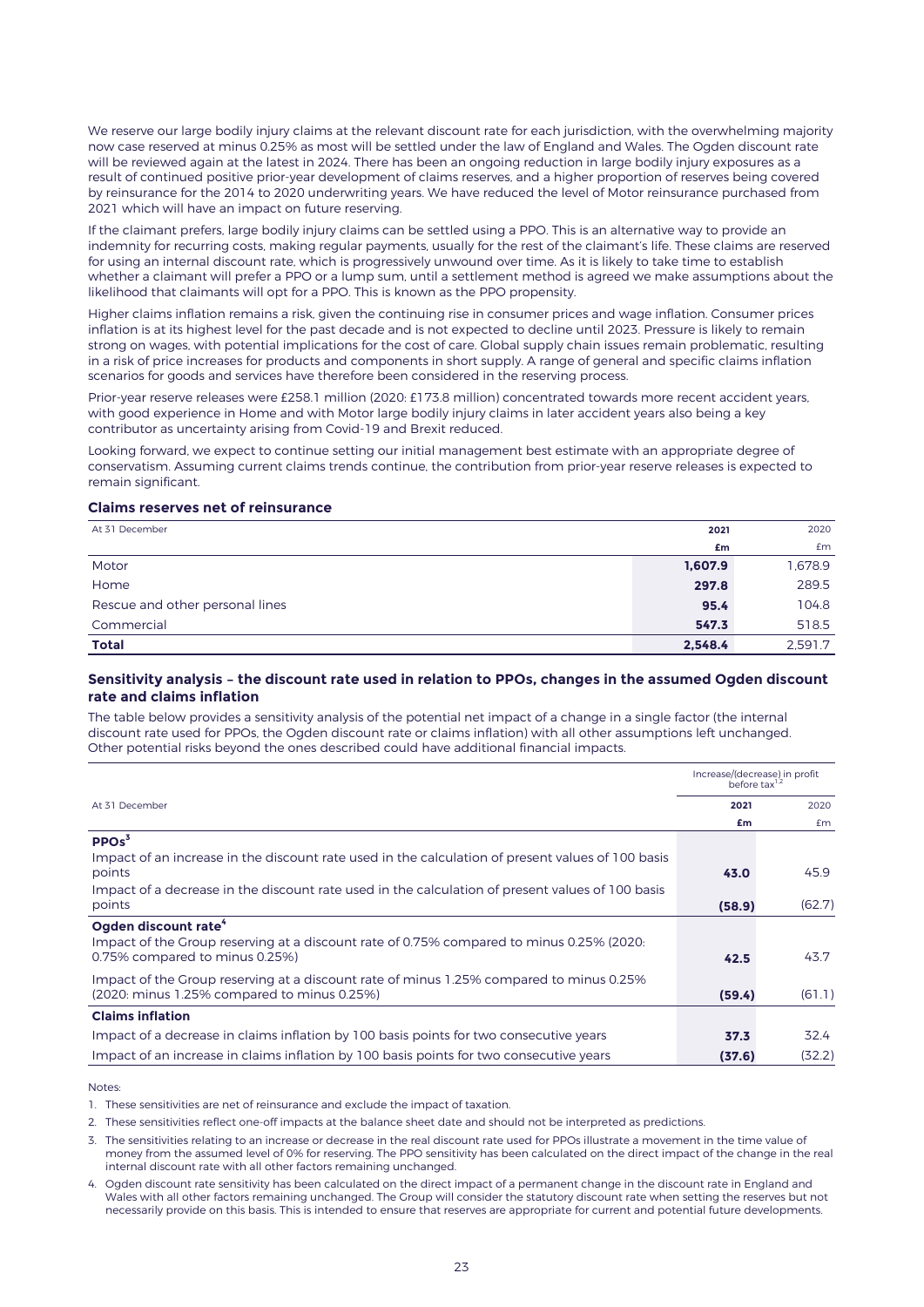The PPO sensitivity above is calculated on the basis of a change in the internal discount rate used for the actuarial best estimate reserves as at 31 December 2021. It does not take into account any second order impacts such as changes in PPO propensity or reinsurance bad debt assumptions.

#### **Tax management**

The Board recognises that the Group has an important responsibility to manage its tax position effectively. The Board has delegated day-to-day management of taxes to the Chief Financial Officer and oversight is provided by the Audit Committee.

These arrangements are intended to ensure that the Group: complies with applicable laws and regulations; meets its obligations as a contributor and a collector of taxes on behalf of the tax authorities; and manages its tax affairs efficiently, claiming reliefs and other incentives where appropriate.

#### **Tax authorities**

The Group has open and co-operative relationships with the tax authorities with whom it deals in the countries where the Group operates, namely the UK, the Republic of Ireland, South Africa and India.

#### **Tax policy and governance**

The Group's tax policy has been reviewed and approved by the Audit Committee. The Group Tax function supports the Chief Financial Officer in ensuring the policy is adhered to at an operational level.

For more information please see our published Group Tax policy on the Group's website at;

www.directlinegroup.co.uk/en/sustainability/reports-policies-and-statements.html

#### **Total tax contribution**

The Group's direct and indirect tax contribution to the UK Exchequer is significantly higher than the UK corporation tax that the Group pays on its profits. The Group collects taxes relating to employees and customers on behalf of the UK Exchequer and other national governments. It also incurs a significant amount of irrecoverable value added tax relating to overheads and claims. Taxes borne and collected in other tax jurisdictions have not been included in this note as the amounts are minimal in the context of the wider UK Group.

During 2021 the sum of taxes either paid or collected across the Group was £885.1 million. The composition of this between the various taxes borne and collected by the Group is shown below.

#### **Total taxes borne**

|                                                            | 2021  |
|------------------------------------------------------------|-------|
| At 31 December                                             | £m    |
| Current-year Corporation Tax charge                        | 102.6 |
| Irrecoverable Value Added Tax incurred on overheads        | 83.5  |
| Irrecoverable Value Added Tax embedded within claims spend | 149.1 |
| <b>Employers' National Insurance contributions</b>         | 41.0  |
| Other taxes                                                | 8.5   |
| <b>Total</b>                                               | 384.7 |
|                                                            |       |

#### **Total taxes collected**

| <b>Total</b>                                                    | 500.4 |
|-----------------------------------------------------------------|-------|
| Employees' Pay As You Earn and National Insurance contributions | 99.2  |
| Value Added Tax                                                 | 10.1  |
| Insurance Premium Tax                                           | 391.1 |
| At 31 December                                                  | £m    |
|                                                                 | 2021  |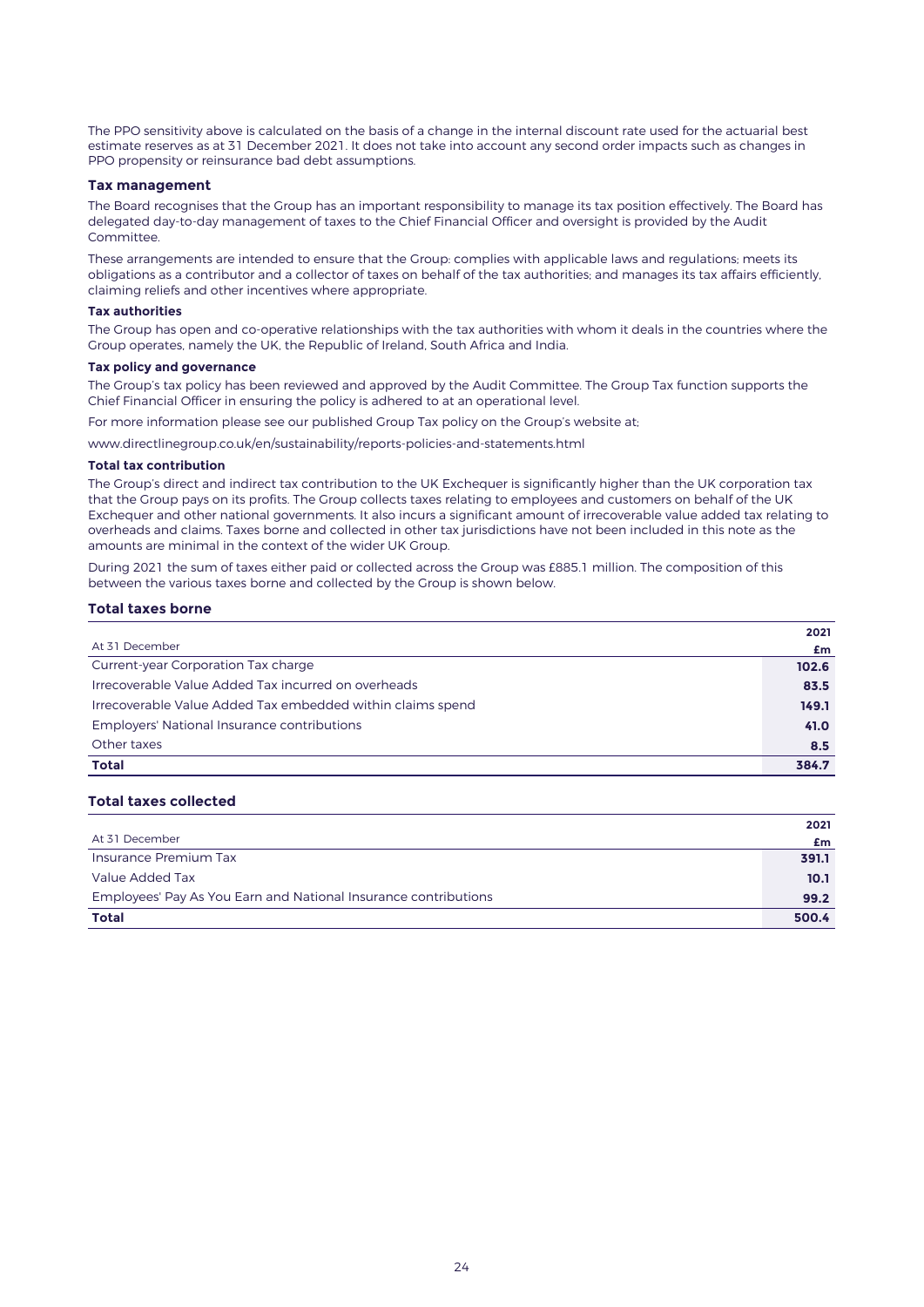# **Principal risks and uncertainties**

We carefully assess the principal risks facing us. Principal risks are defined as having a residual risk impact of £40 million or more on a 1-in-200 years basis, taking into account customer, financial and reputational impacts.

| Principal risks                                                                                                                                                                                                                                                                                                                                     | Risk commentary                                                                                                                                                                                                                                                                                                                                                                                                                                                                                                                                                                                                                                                                                                                                                                                                                                                                                                                                                                                                                                                                                                                                                                                                                                                                                                                                                                                                                                                                                                                                                                                                                                                                                                                                                                                                                                                                                                                                                                                                |
|-----------------------------------------------------------------------------------------------------------------------------------------------------------------------------------------------------------------------------------------------------------------------------------------------------------------------------------------------------|----------------------------------------------------------------------------------------------------------------------------------------------------------------------------------------------------------------------------------------------------------------------------------------------------------------------------------------------------------------------------------------------------------------------------------------------------------------------------------------------------------------------------------------------------------------------------------------------------------------------------------------------------------------------------------------------------------------------------------------------------------------------------------------------------------------------------------------------------------------------------------------------------------------------------------------------------------------------------------------------------------------------------------------------------------------------------------------------------------------------------------------------------------------------------------------------------------------------------------------------------------------------------------------------------------------------------------------------------------------------------------------------------------------------------------------------------------------------------------------------------------------------------------------------------------------------------------------------------------------------------------------------------------------------------------------------------------------------------------------------------------------------------------------------------------------------------------------------------------------------------------------------------------------------------------------------------------------------------------------------------------------|
| <b>Insurance risk</b> is the risk of loss due to<br>fluctuations in the timings, amount,<br>frequency and severity of an insured<br>event relative to the expectations at the<br>time of underwriting.                                                                                                                                              | Key drivers of the outlook for insurance risk across our strategic plan include<br>reserve, underwriting, distribution, pricing and reinsurance risks, Issues<br>relating to Covid-19, the Pricing Practices Review and claims inflation risk<br>have been a key area of focus for the Group in 2021 and the main driver of<br>the increasing trend in insurance risk.<br>Claims trends have been significantly impacted by Covid-19, leading to<br>uncertainty in claims reserving and pricing. In addition, in 2022 and beyond<br>there is a risk of higher than expected claims inflation driven by customer<br>behaviour, a rebound in global growth and supply chain disruption from the<br>UK's new trading relationships.<br>Uncertainty following the implementation of the FCA Pricing Practices<br>Regulations will continue to have financial impacts on the market in 2022.<br>We have used scenario testing to understand the potential financial impacts<br>of these risks and continue to monitor these risks closely.<br>Finally, climate change presents a risk of more frequent extreme events and<br>key risk indicators are being continually enhanced to monitor related risks<br>across Home and Motor.                                                                                                                                                                                                                                                                                                                                                                                                                                                                                                                                                                                                                                                                                                                                                                                  |
| <b>Market risk</b> is the risk of loss resulting<br>from fluctuations in the level and in the<br>volatility of market prices of assets,<br>liabilities and financial instruments.                                                                                                                                                                   | Key drivers of market risk are the sensitivity of the values of our assets and<br>investments to changes in credit spreads, and our exposure to losses as a<br>result of changes in interest rate term structure or volatility.<br>Global geopolitical, economic and other uncertainty could impact equity<br>and credit markets within the global economy leading to credit spread<br>increases, foreign exchange rate volatility, interest rate changes and<br>devaluation of UK property assets.<br>To address this, we have an investment strategy which is approved by the<br>Board and includes limiting exposure to individual asset classes and the<br>amount of illiquid investments we hold. We also use risk reduction<br>techniques such as hedging foreign currency exposures with forward<br>contracts.                                                                                                                                                                                                                                                                                                                                                                                                                                                                                                                                                                                                                                                                                                                                                                                                                                                                                                                                                                                                                                                                                                                                                                                          |
| <b>Operational risk</b> is the risk of loss due<br>to inadequate or failed internal<br>processes or systems, human error or<br>from external events.<br>The key risks within this category are<br>Cyber, Technology & Infrastructure,<br>Operational Resilience, Change, People,<br>Information Management, Outsourcing,<br>Partnerships and Fraud. | Operational risks can arise within all areas of the business and can become<br>manifest as a result of inadequate or failed internal processes or systems,<br>human error or because of external events.<br>Our approach is to proactively manage our operational risks to mitigate<br>potential customer harm, regulatory or legal censure, and financial or<br>reputational impacts. The stable trend in operational risk is driven mainly by<br>the progress demonstrated by the business in delivering key strategic<br>technology improvements that strengthen resilience and have enabled the<br>Group's transition to a more flexible operating model, utilising both virtual<br>and office based working solutions.<br>We have in place robust operational processes and systems, including<br>prevention and detection measures, that seek to ensure the Group is well<br>placed to absorb and/or adapt to internal or external events that have the<br>potential to impact our customer operations and the wider business more<br>generally.<br>With large numbers of staff working mainly from home, significant progress<br>has been made to improve the performance and ability of our IT systems,<br>focusing on delivering system stability and optimising capability.<br>Streamlining change implementation and ensuring we drive effective<br>prioritisation in our investment decisions has remained a key area of<br>management focus, to support the Group in achieving its strategic aims,<br>whilst also actively strengthening its controls to further mitigate impacts<br>from potential risk events.<br>Finally, the Cyber threat landscape has continued to remain volatile globally,<br>including the increase in ransomware attacks, and we have introduced new<br>controls, strengthened existing ones, and enhanced our suite of automated<br>monitoring and reporting, to enable us to respond to malicious and<br>unintended threats from both internal and external entities. |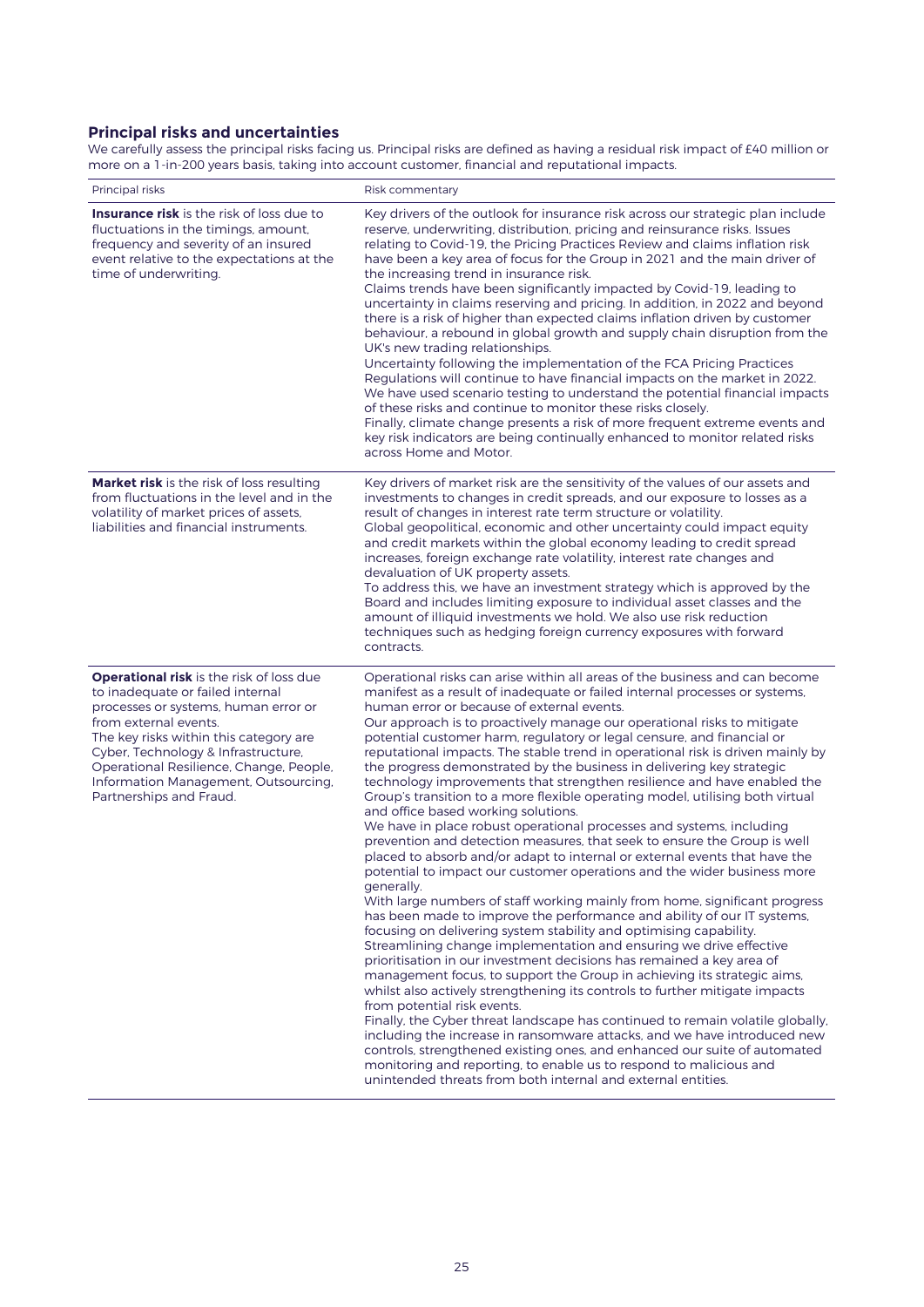| Principal risks                                                                                                                                                                                                                                                            | Risk commentary                                                                                                                                                                                                                                                                                                                                                                                                                                                                                                                                                                                                                                                                                                                                                                                                                                                                                                                                                                                                                                                                                                                                                                                                                                                                                                                                                                                                                                                                                                                                                                                            |
|----------------------------------------------------------------------------------------------------------------------------------------------------------------------------------------------------------------------------------------------------------------------------|------------------------------------------------------------------------------------------------------------------------------------------------------------------------------------------------------------------------------------------------------------------------------------------------------------------------------------------------------------------------------------------------------------------------------------------------------------------------------------------------------------------------------------------------------------------------------------------------------------------------------------------------------------------------------------------------------------------------------------------------------------------------------------------------------------------------------------------------------------------------------------------------------------------------------------------------------------------------------------------------------------------------------------------------------------------------------------------------------------------------------------------------------------------------------------------------------------------------------------------------------------------------------------------------------------------------------------------------------------------------------------------------------------------------------------------------------------------------------------------------------------------------------------------------------------------------------------------------------------|
| <b>Regulatory and compliance risk</b><br>describes the risks leading to<br>reputational damage, regulatory or<br>legal censure, fines or prosecutions and<br>other types of non-budgeted<br>operational risk losses associated with<br>the Group's conduct and activities. | We maintain a constructive and open relationship with our regulators and<br>have a strong culture of delivering on our commitments to our customers.<br>Pricing practices within the general insurance market has remained a key<br>area of focus for the FCA and for the Group. We have devoted a lot of<br>attention and resource with the intention of enabling the Group to meet the<br>FCA's Pricing Practices Review requirements within the challenging<br>deadlines prescribed by the FCA, and to be in a position to deliver the<br>intended customer outcomes. Focus has also been given to the ability of<br>the Group to trade effectively post the implementation of the FCA Pricing<br>Practices Review requirements.<br>For product lines which sit outside of the FCA's pricing remedies, the Group<br>continues to operate to a set of conduct pricing principles which enable the<br>fair pricing of business across our book and the provision of fair outcomes for<br>our customers.<br>We have maintained regular and open dialogue with both the FCA and PRA<br>on our responses to climate change and the Covid-19 pandemic.<br>We have also engaged with HM Treasury and participated in the PRA's<br>Quantitative Impact Study on the UK review of the Solvency II framework.<br>Finally, we have put in place a strong governance and accountability<br>framework as part of the Senior Managers and Certification Regime, and<br>carry out an annual declaration process to ensure the ongoing fitness and<br>propriety of the Group's Senior Managers and Certified Functions. |
| <b>Credit risk</b> is the risk of loss resulting<br>from default in obligations due from<br>and/or changes in the credit standing<br>of issuers of securities, counterparties or<br>any debtors to which the Group is<br>exposed.                                          | To manage credit risk, we set credit limits for each material counterparty<br>and actively monitor credit exposures. In addition, we only purchase<br>reinsurance from reinsurers with at least A- rating and, for liabilities with a<br>relatively long period of time to settlement, this rating is at least A+. Finally,<br>we also have well defined criteria to determine which customers are offered<br>and granted credit.                                                                                                                                                                                                                                                                                                                                                                                                                                                                                                                                                                                                                                                                                                                                                                                                                                                                                                                                                                                                                                                                                                                                                                          |
| <b>Strategic risk</b> is the risk of direct or<br>indirect adverse effects resulting from<br>strategies not being optimally chosen,<br>implemented or adapted to changing<br>conditions.                                                                                   | Strategic risk is influenced by internal and external developments such as<br>the Covid-19 pandemic, the UK's new trading relationships and FCA's<br>Pricing Practice Review. In addition, the adoption of agile ways of working<br>allows the business to more quickly identify and react to risks to the<br>implementation of the Group's strategic goals.<br>To manage our risks, we have taken the following steps:<br>- we agree, monitor and manage performance against the Board-approved<br>plan and targets;<br>- the Board leads an annual strategy and five-year planning process which<br>considers our performance, competitor positioning and strategic<br>opportunities;<br>- as part of the timetable for the Strategic Plan, the Risk Function carries<br>out a risk review of the Plan which is documented in the Group's Own Risk<br>and Solvency Assessment and presented to the Board; and<br>— we identify and manage emerging risks using established governance<br>processes and forums.                                                                                                                                                                                                                                                                                                                                                                                                                                                                                                                                                                                           |

### **Potential effects of Covid-19 and the UK's new international trading relationships on inflation**

The UK's new international trading relationships may have had an impact on claims inflation and may still do so, although the Covid-19 pandemic continues to mask the effects of these relationships. Certain risks related to Brexit could still occur or be exacerbated and we continue to be alert to possible developments.

#### **Emerging risks**

Emerging risks are defined by the Group as newly developing or changing threats or opportunities, external to the Group, that are subject to a high degree of uncertainty but have the potential to materially impact the Group.

The Group has in place an emerging risks process designed to enable it to:

- have a proactive approach to emerging risk management;
- identify, manage and monitor a broad range of potential emerging risks; and
- mitigate the impact of emerging risks which could impact the delivery of the strategic plan.

The Group records emerging risks within an Emerging Risk Register. An update on emerging risks is presented to the Board Risk Committee annually and is supplemented by deep dives on selected emerging risks.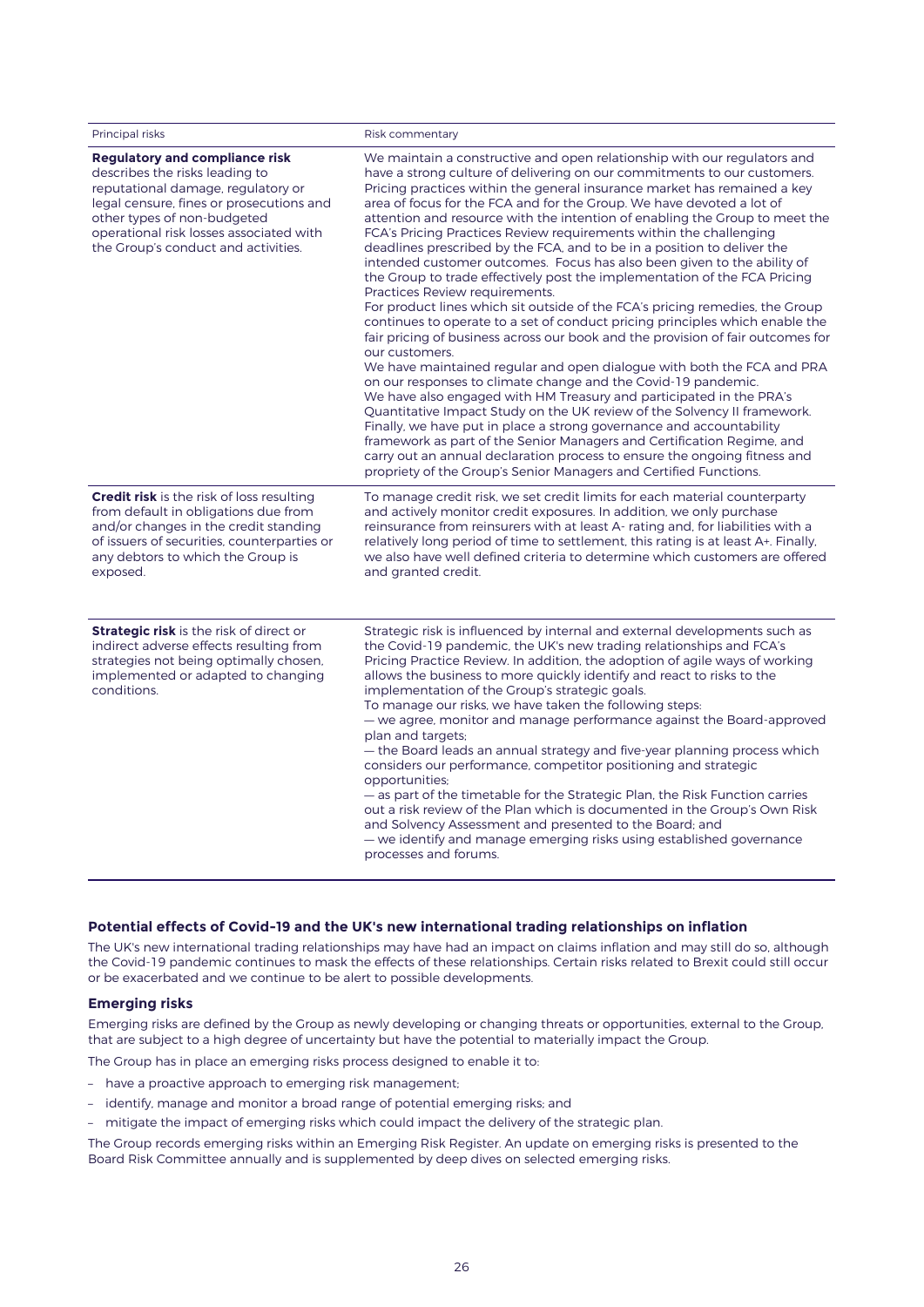The most notable emerging risks currently being monitored via the emerging risks process are outlined below.

#### **Climate change**

The Group recognises that climate change potentially poses material long-term financial risks to the business and is receiving increased scrutiny from regulators and investors. Climate change risk can be divided into physical and transition risks. Both of these categories can manifest themselves through a range of existing financial and non-financial risks, including insurance, market, operational, strategic and reputational risks.

In 2021, we participated in the Bank of England's CBES exercise, which was designed to test the resilience of the financial system to the physical and transition risks from climate change. The CBES exercise covered both a quantitative scenario analysis, spanning a 30-year time horizon, and a qualitative assessment of management actions and the sustainability of different business models.

We continue to monitor these risks closely and to develop our climate change modelling capability.

#### **Ethical use of data**

The insurance industry is gathering and processing greater volumes of data than ever before. The adoption of Artificial Intelligence ("**AI**") and Machine Learning introduces the potential to create unfair outcomes if data is not processed responsibly. The use of technology to automate decisions could magnify the impact of problems caused by inaccurate or biased data.

The Group has developed a Data Ethics Framework which introduces a set of principles to drive the ethical use of data and a new governance model to ensure appropriate visibility and escalation of ethical concerns. Furthermore, the Group has an established Data Ethics Steering Group which gathers internal and external views on data ethics, reviews business propositions on data use and helps to drive the embedding of the data ethics framework across the Group.

#### **Global financial instability**

Global financial instability can occur through unexpected or unpredictable external events that affect fundamental macroeconomic variables, such as GDP growth, consumption, inflation or unemployment. As markets worldwide continue to recover from the impact of Covid-19, there is a risk that global financial instability could be triggered and/or worsened by numerous external events, including natural disasters, war, terrorism, natural resource or fuel shortages and global technological failures. Should the Russia-Ukraine situation continue to deteriorate, there is a likelihood that the impact on global financial instability will increase.

The principal impacts of global financial instability would likely be felt on the Group's investment portfolio, through changes in credit spreads and sovereign yields. Depending on the cause, there may also be operational and insurance risk impacts to consider.

The Group's investment portfolio is already positioned relatively defensively, reducing the potential exposure to global financial instability. However, if global financial instability were to materialise, further steps could be taken, such as shifting the portfolio further towards 'defensive' sectors, pausing reinvestment or increasing the allocation to cash and sovereign debt.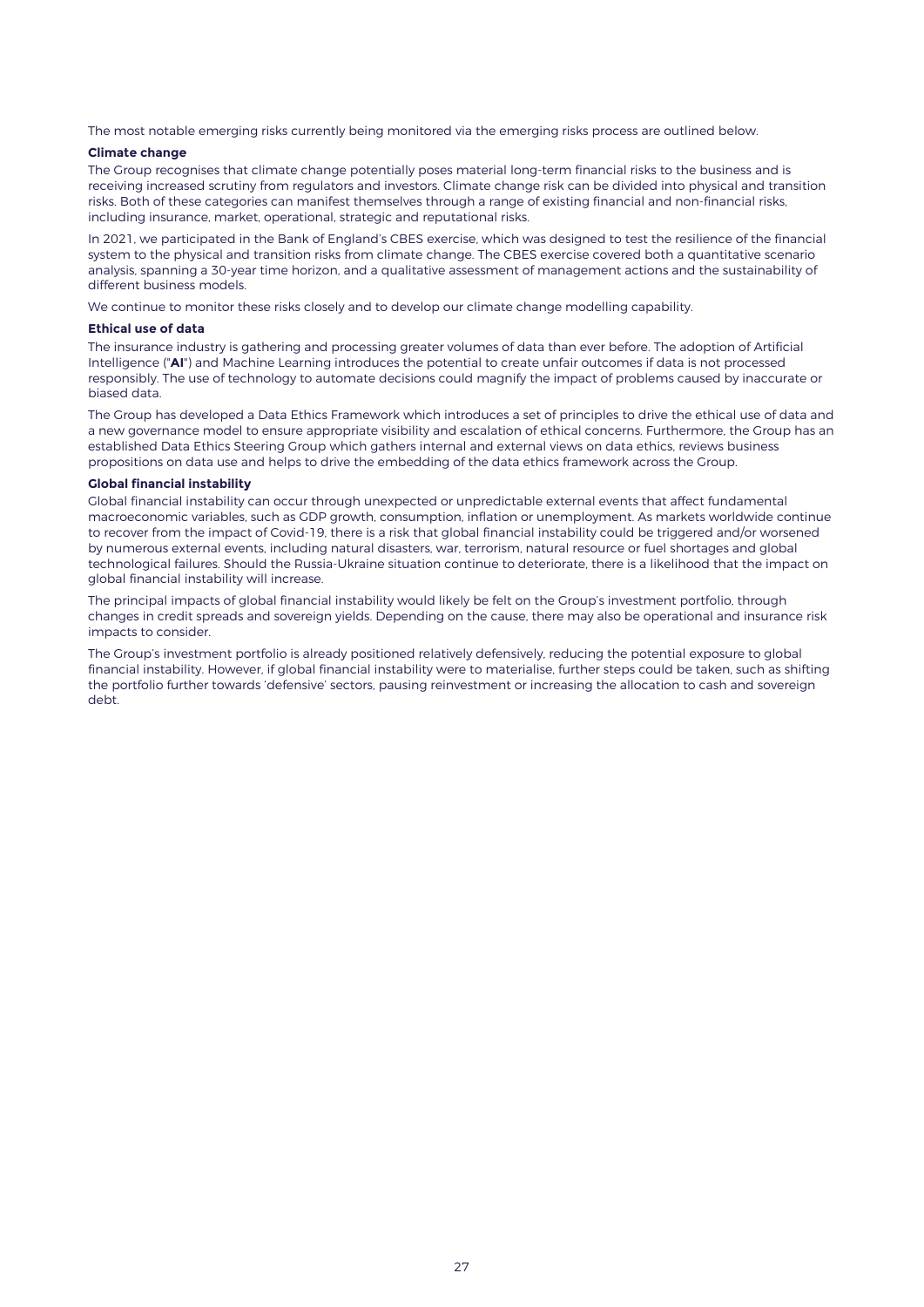# **CONSOLIDATED INCOME STATEMENT**

For the year ended 31 December 2021

|                                                                |              | 2021      | 2020      |
|----------------------------------------------------------------|--------------|-----------|-----------|
|                                                                | <b>Notes</b> | £m        | £m        |
| Gross earned premium                                           |              | 3.168.0   | 3.189.3   |
| Reinsurance premium                                            |              | (210.6)   | (228.8)   |
| <b>Net earned premium</b>                                      | 4            | 2.957.4   | 2.960.5   |
| Investment return                                              | 5            | 146.3     | 95.1      |
| Instalment income                                              |              | 97.3      | 109.3     |
| Other operating income                                         | 6            | 46.7      | 49.9      |
| <b>Total income</b>                                            |              | 3,247.7   | 3,214.8   |
| Insurance claims                                               |              | (1.915.3) | (1,730.4) |
| Insurance claims recoverable from reinsurers                   |              | 196.6     | 16.8      |
| Net insurance claims                                           | 7            | (1,718.7) | (1,713.6) |
| Commission expenses                                            | 8            | (240.9)   | (254.7)   |
| Operating expenses (including restructuring and one-off costs) | 9            | (807.8)   | (763.8)   |
| <b>Total expenses</b>                                          |              | (1,048.7) | (1,018.5) |
| Finance costs                                                  | 10           | (34.3)    | (31.3)    |
| <b>Profit before tax</b>                                       |              | 446.0     | 451.4     |
| Tax charge                                                     |              | (102.3)   | (84.2)    |
| Profit for the year attributable to the owners of the Company  |              | 343.7     | 367.2     |
|                                                                |              |           |           |
| <b>Earnings per share:</b>                                     |              |           |           |
| Basic (pence)                                                  | 12           | 24.5      | 25.8      |
| Diluted (pence)                                                | 12           | 24.1      | 25.5      |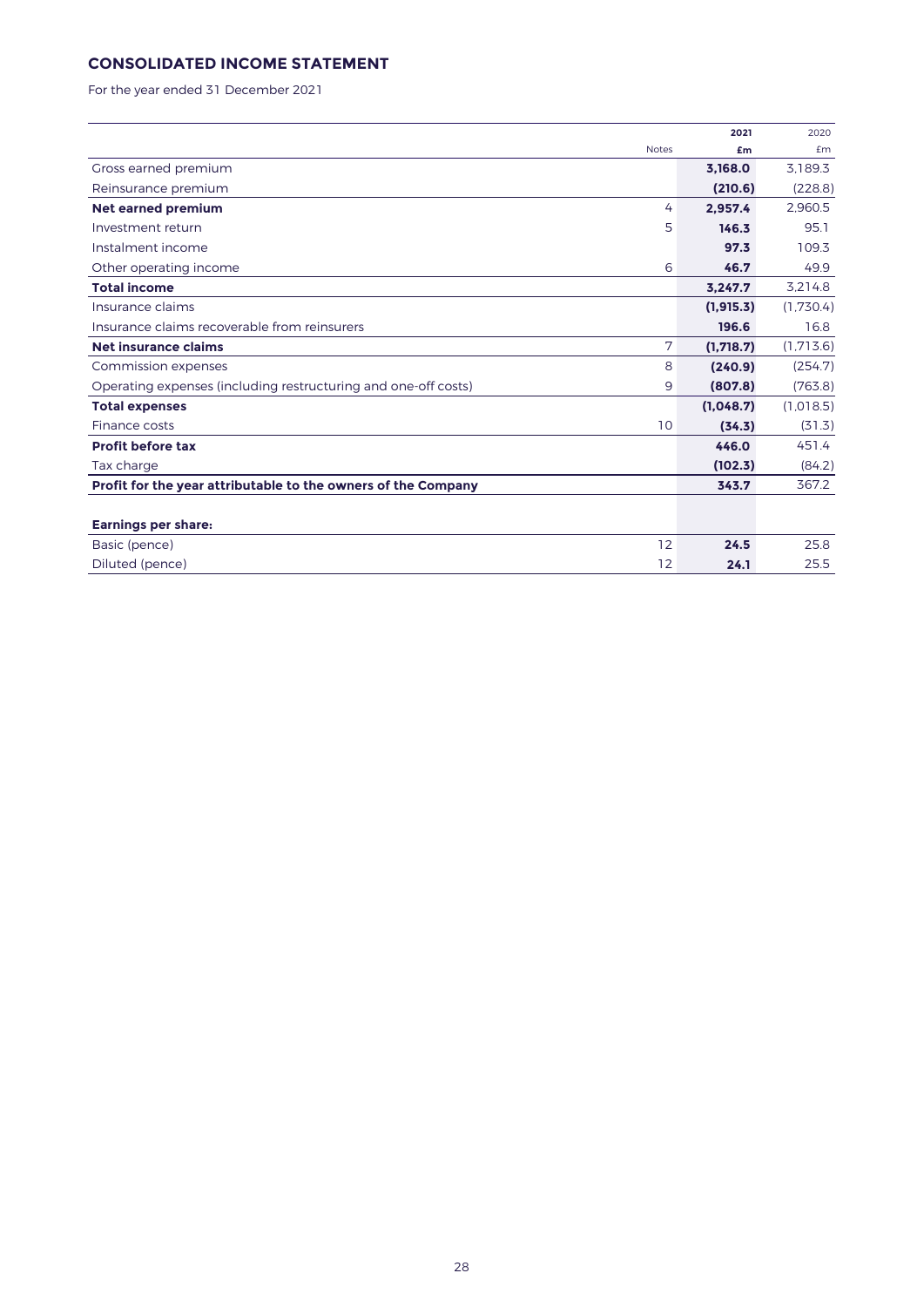# **CONSOLIDATED STATEMENT OF COMPREHENSIVE INCOME**

For the year ended 31 December 2021

|                                                                                   | 2021   | 2020  |
|-----------------------------------------------------------------------------------|--------|-------|
|                                                                                   | £m     | £m    |
| Profit for the year attributable to the owners of the Company                     | 343.7  | 367.2 |
| Other comprehensive (loss)/income                                                 |        |       |
| Items that will not be reclassified subsequently to the income statement:         |        |       |
| Remeasurement gain/(loss) on defined benefit pension scheme                       | 3.8    | (0.4) |
| Tax relating to items that will not be reclassified                               | (0.8)  | 0.3   |
|                                                                                   | 3.0    | (0.1) |
| Items that may be reclassified subsequently to the income statement:              |        |       |
| Cash flow hedges                                                                  | (0.3)  | (0.1) |
| Fair value (loss)/gain on AFS investments                                         | (84.1) | 47.4  |
| Less: net gains on AFS investments transferred to income statement on disposals   | (7.9)  | (1.1) |
| Tax relating to items that may be reclassified                                    | 17.1   | (9.9) |
|                                                                                   | (75.2) | 36.3  |
| Other comprehensive (loss)/income for the year net of tax                         | (72.2) | 36.2  |
| Total comprehensive income for the year attributable to the owners of the Company | 271.5  | 403.4 |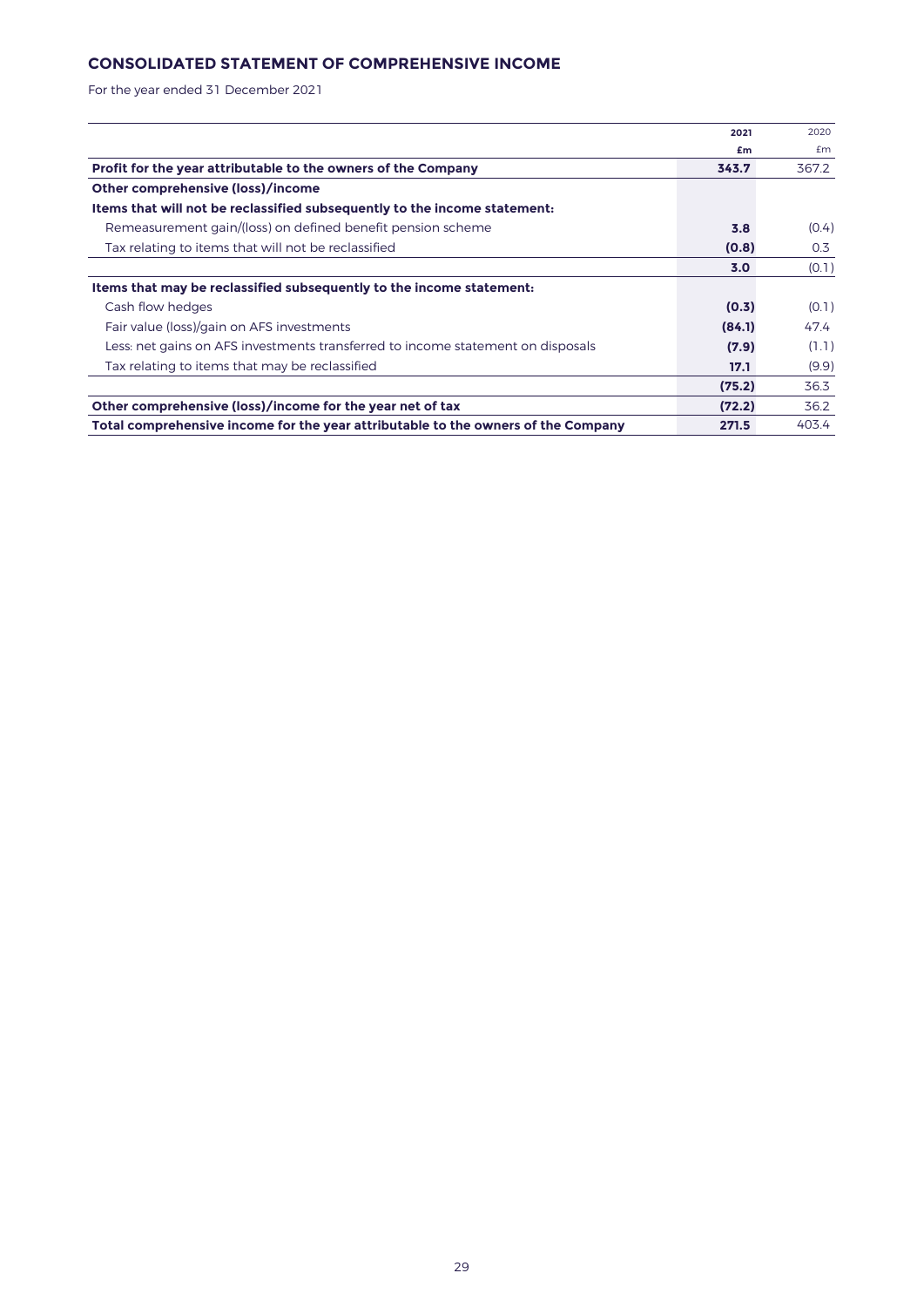# **CONSOLIDATED BALANCE SHEET**

As at 31 December 2021

|                                                        |              | 2021    | 2020    |
|--------------------------------------------------------|--------------|---------|---------|
|                                                        | <b>Notes</b> | £m      | £m      |
| <b>Assets</b>                                          |              |         |         |
| Goodwill and other intangible assets                   |              | 822.5   | 786.8   |
| Property, plant and equipment                          |              | 113.8   | 146.1   |
| Right-of-use assets                                    |              | 76.1    | 137.8   |
| Investment property                                    |              | 317.0   | 292.1   |
| Reinsurance assets                                     | 14           | 1,211.8 | 1,129.2 |
| Current tax assets                                     |              | 14.4    |         |
| Deferred acquisition costs                             |              | 186.6   | 172.2   |
| Insurance and other receivables                        |              | 762.8   | 848.2   |
| Prepayments, accrued income and other assets           |              | 125.1   | 126.0   |
| Derivative financial instruments                       |              | 35.9    | 73.4    |
| Retirement benefit asset                               |              | 12.1    | 9.0     |
| <b>Financial investments</b>                           | 15           | 4.633.6 | 4,681.4 |
| Cash and cash equivalents                              | 16           | 955.7   | 1,220.1 |
| Assets held for sale                                   |              | 41.2    |         |
| <b>Total assets</b>                                    |              | 9,308.6 | 9.622.3 |
|                                                        |              |         |         |
| <b>Equity</b>                                          |              |         |         |
| Shareholders' equity                                   |              | 2,550.2 | 2,699.7 |
| Tier 1 notes                                           | 18           | 346.5   | 346.5   |
| <b>Total equity</b>                                    |              | 2,896.7 | 3,046.2 |
|                                                        |              |         |         |
| <b>Liabilities</b>                                     |              |         |         |
| Subordinated liabilities                               | 19           | 513.6   | 516.6   |
| Insurance liabilities                                  | 20           | 3,680.5 | 3,617.0 |
| Unearned premium reserve                               | 21           | 1,500.7 | 1.497.1 |
| <b>Borrowings</b>                                      | 16           | 59.2    | 51.9    |
| Derivative financial instruments                       |              | 19.5    | 57.2    |
| Provisions                                             |              | 96.4    | 114.8   |
| Trade and other payables, including insurance payables |              | 457.3   | 549.9   |
| Lease liabilities                                      |              | 84.2    | 152.4   |
| Deferred tax liabilities                               |              | 0.5     | 8.7     |
| <b>Current tax liabilities</b>                         |              |         | 10.5    |
| <b>Total liabilities</b>                               |              | 6,411.9 | 6,576.1 |
| <b>Total equity and liabilities</b>                    |              | 9.308.6 | 9.622.3 |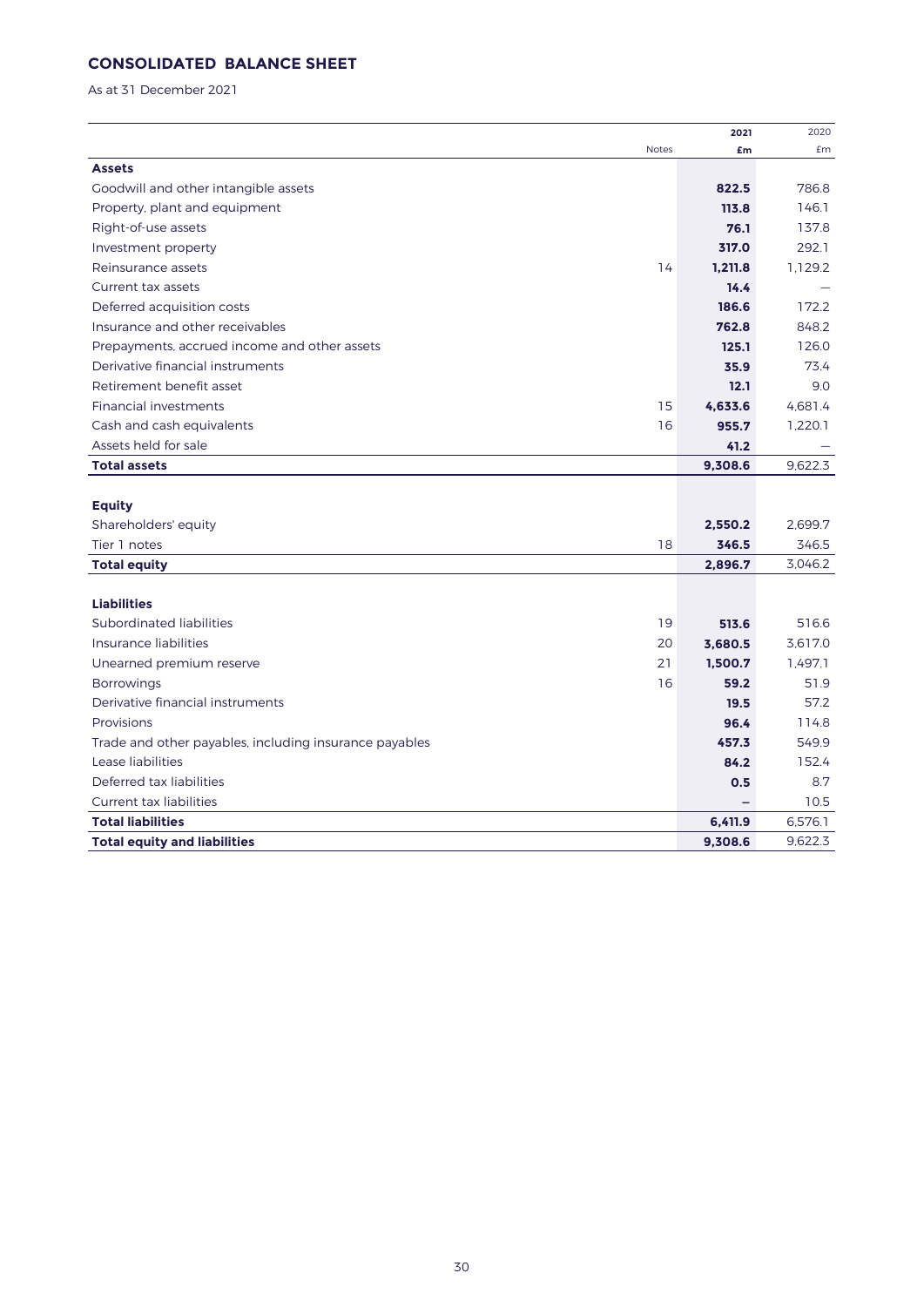# **CONSOLIDATED STATEMENT OF CHANGES IN EQUITY**

For the year ended 31 December 2021

|                                                              | Share<br>capital         | Employee<br>(note 17) trust shares | reserves         | <b>AFS</b><br>Capital revaluation<br>reserve | Foreign<br>exchange<br>translation<br>reserve | Retained<br>earnings | Shareholders'<br>equity  | Tier 1<br>notes<br>(note 18) | Total<br>equity |
|--------------------------------------------------------------|--------------------------|------------------------------------|------------------|----------------------------------------------|-----------------------------------------------|----------------------|--------------------------|------------------------------|-----------------|
|                                                              | £m                       | £m                                 | £m               | £m                                           | £m                                            | £m                   | £m                       | £m                           | £m              |
| <b>Balance at 1 January 2020</b>                             | 150.0                    |                                    | $(30.2)$ 1,450.0 | 47.5                                         | 0.1                                           | 1,026.2              | 2.643.6                  | 346.5                        | 2.990.1         |
| Profit for the year                                          |                          |                                    |                  |                                              |                                               | 367.2                | 367.2                    |                              | 367.2           |
| Other comprehensive income/<br>$(\text{loss})$               |                          |                                    |                  | 36.4                                         | (0.1)                                         | (0.1)                | 36.2                     | -                            | 36.2            |
| Total comprehensive income for<br>the year                   |                          |                                    |                  | 36.4                                         | (0.1)                                         | 367.1                | 403.4                    |                              | 403.4           |
| Dividends and appropriations<br>paid (note 11)               |                          |                                    |                  |                                              |                                               | (312.5)              | (312.5)                  |                              | (312.5)         |
| Shares acquired by employee<br>trusts                        |                          | (23.8)                             |                  |                                              |                                               |                      | (23.8)                   |                              | (23.8)          |
| Shares cancelled following<br>buyback                        | (1.1)                    |                                    | 1.1              |                                              |                                               | (30.0)               | (30.0)                   |                              | (30.0)          |
| Credit to equity for equity-<br>settled share-based payments |                          |                                    |                  |                                              |                                               | 18.5                 | 18.5                     |                              | 18.5            |
| Shares distributed by<br>employee trusts                     | $\overline{\phantom{0}}$ | 13.7                               |                  |                                              |                                               | (13.7)               | $\overline{\phantom{0}}$ |                              |                 |
| Tax on share-based payments                                  |                          |                                    |                  |                                              |                                               | 0.5                  | 0.5                      |                              | 0.5             |
| <b>Total transactions with equity</b><br>holders             | (1.1)                    | (10.1)                             | 1.1              |                                              |                                               | (337.2)              | (347.3)                  |                              | (347.3)         |
| <b>Balance at 31 December 2020</b>                           | 148.9                    |                                    | $(40.3)$ 1,451.1 | 83.9                                         |                                               | 1.056.1              | 2.699.7                  | 346.5                        | 3.046.2         |
| Profit for the year                                          |                          |                                    |                  |                                              |                                               | 343.7                | 343.7                    |                              | 343.7           |
| Other comprehensive (loss)/<br>income                        |                          |                                    | -                | (74.9)                                       | (0.3)                                         | 3.0                  | (72.2)                   | -                            | (72.2)          |
| <b>Total comprehensive income for</b><br>the year            |                          |                                    | $\equiv$         | (74.9)                                       | (0.3)                                         | 346.7                | 271.5                    | $\overline{\phantom{0}}$     | 271.5           |
| Dividends and appropriations<br>paid (note 11)               |                          |                                    |                  |                                              |                                               | (317.4)              | (317.4)                  | L,                           | (317.4)         |
| Shares acquired by employee<br>trusts                        | $\qquad \qquad -$        | (20.3)                             | -                |                                              |                                               |                      | (20.3)                   | $\overline{\phantom{0}}$     | (20.3)          |
| Shares cancelled following<br>buyback                        | (3.7)                    |                                    | 3.7              |                                              |                                               | (101.0)              | (101.0)                  |                              | (101.0)         |
| Credit to equity for equity-<br>settled share-based payments |                          |                                    |                  |                                              |                                               | 17.0                 | 17.0                     |                              | 17.0            |
| Shares distributed by<br>employee trusts                     |                          | 19.2                               |                  |                                              |                                               | (19.2)               |                          |                              |                 |
| Tax on share-based payments                                  |                          |                                    |                  |                                              |                                               | 0.7                  | 0.7                      |                              | 0.7             |
| <b>Total transactions with equity</b><br>holders             | (3.7)                    | (1.1)                              | 3.7              |                                              |                                               | (419.9)              | (421.0)                  |                              | (421.0)         |
| <b>Balance at 31 December 2021</b>                           | 145.2                    |                                    | $(41.4)$ 1.454.8 | 9.0                                          | (0.3)                                         | 982.9                | 2.550.2                  | 346.5                        | 2.896.7         |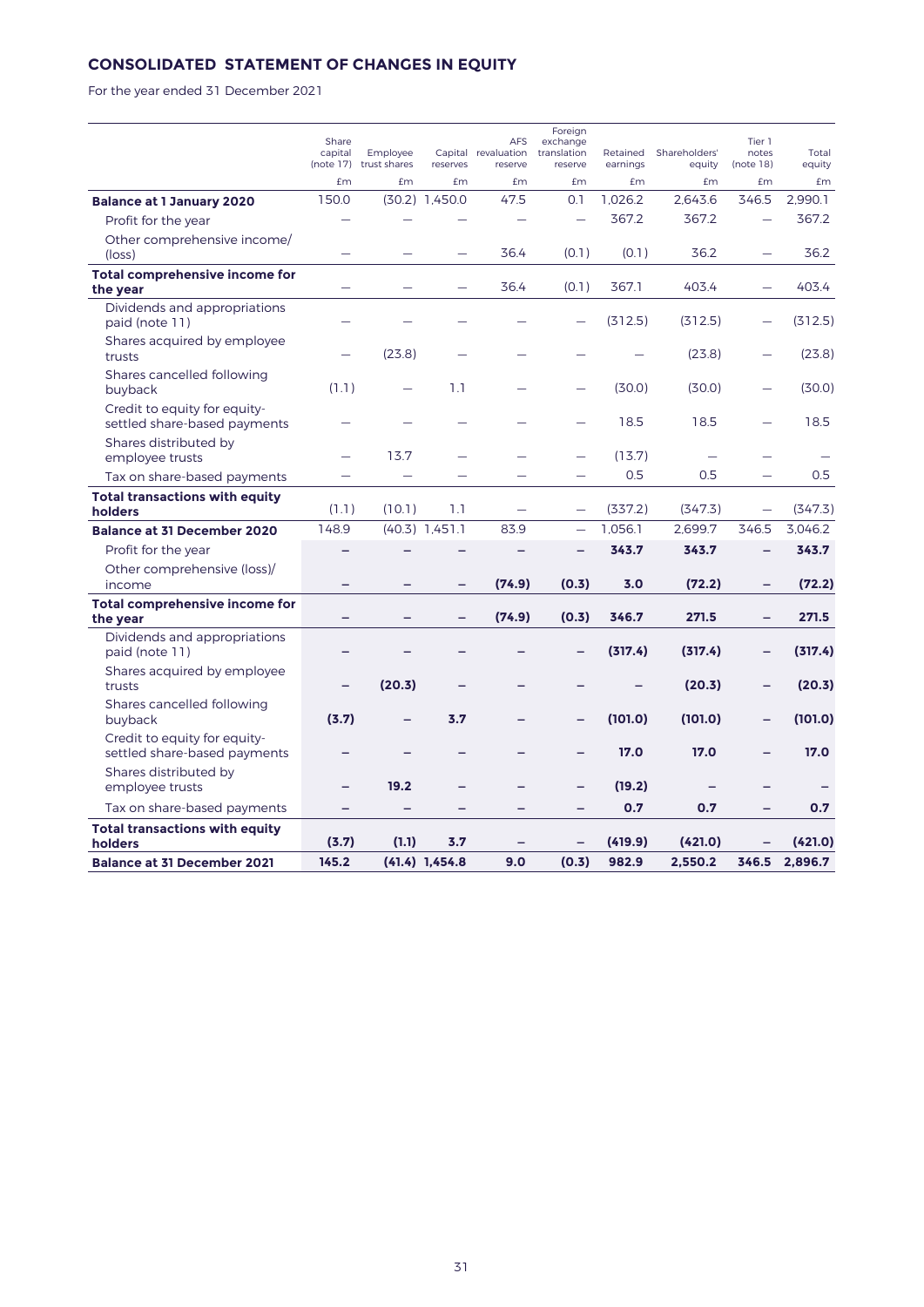# **CONSOLIDATED CASH FLOW STATEMENT**

For the year ended 31 December 2021

|                                                                             |              | 2021    | 2020    |
|-----------------------------------------------------------------------------|--------------|---------|---------|
|                                                                             | <b>Notes</b> | £m      | £m      |
| Net cash generated from operating activities before investment of insurance |              |         |         |
| assets                                                                      |              | 271.8   | 268.8   |
| Cash generated from investment of insurance assets                          |              | 167.2   | 315.9   |
| Net cash generated from operating activities                                |              | 439.0   | 584.7   |
| Cash flows used in investing activities                                     |              |         |         |
| Purchases of goodwill and other intangible assets                           |              | (109.4) | (140.7) |
| Purchases of property, plant and equipment                                  |              | (29.3)  | (20.1)  |
| Net cash flows from acquisition of subsidiaries                             |              |         | (0.2)   |
| Net cash used in investing activities                                       |              | (138.7) | (161.0) |
| Cash flows used in financing activities                                     |              |         |         |
| Dividends paid                                                              | 11           | (300.8) | (295.9) |
| Appropriations paid                                                         | 11           | (16.6)  | (16.6)  |
| Finance costs (including lease interest)                                    |              | (31.4)  | (30.2)  |
| Principal element of lease payments                                         |              | (101.9) | (12.5)  |
| Purchase of employee trust shares                                           |              | (20.3)  | (23.8)  |
| Proceeds on issue of subordinated Tier 2 notes                              |              |         | 257.2   |
| Shares purchased in buyback                                                 |              | (101.0) | (30.0)  |
| Net cash used in financing activities                                       |              | (572.0) | (151.8) |
| Net (decrease)/increase in cash and cash equivalents                        |              | (271.7) | 271.9   |
| Cash and cash equivalents at the beginning of the year                      | 16           | 1.168.2 | 896.3   |
| Cash and cash equivalents at the end of the year                            | 16           | 896.5   | 1.168.2 |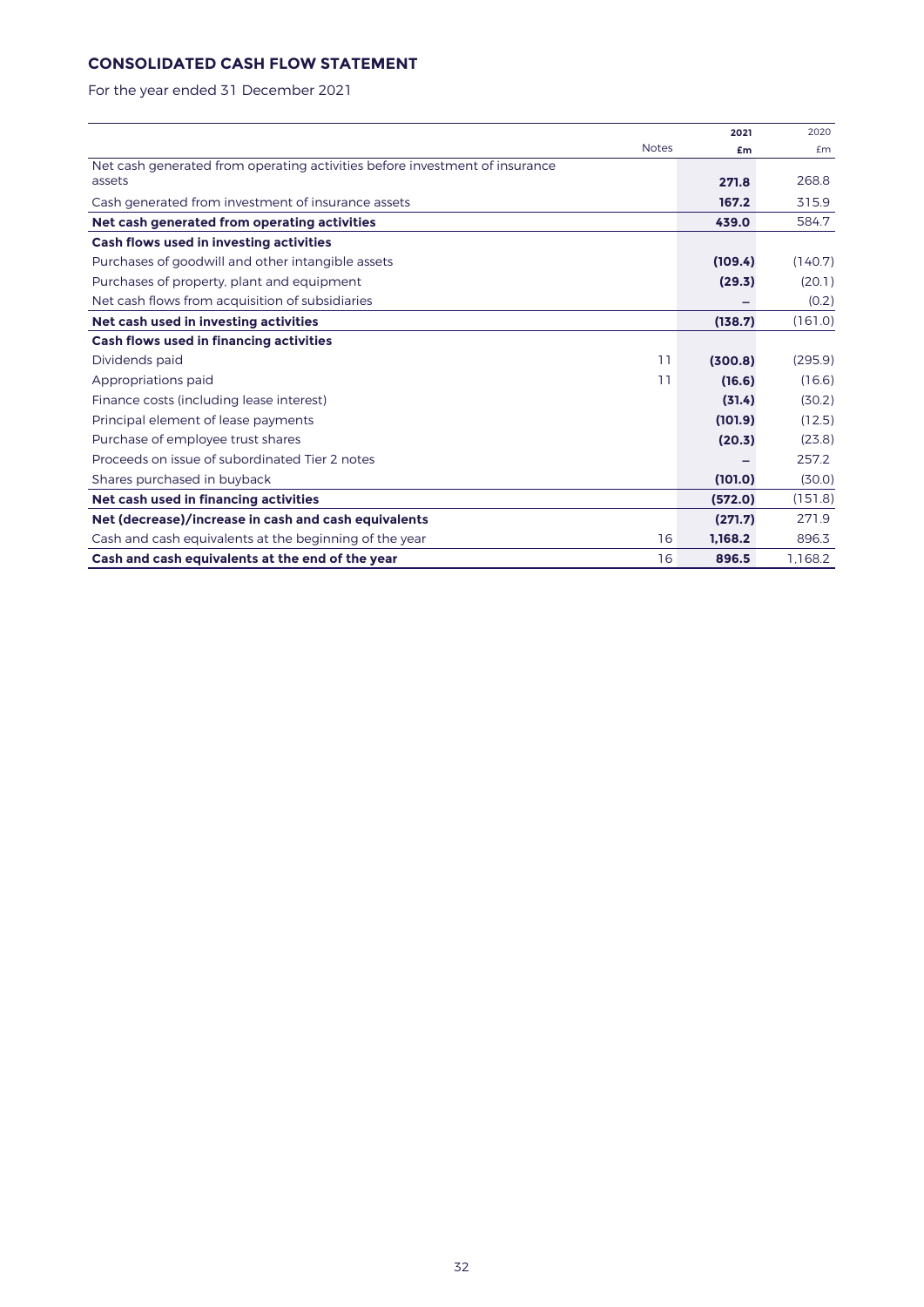## **1. Accounting policies**

#### **Basis of preparation**

The financial information included in this preliminary announcement has been prepared in accordance with the recognition and measurement criteria of International Financial Reporting Standards ("**IFRS**") as adopted by the UK. The financial information set out in this preliminary results announcement does not constitute the statutory accounts for the year ended 31 December 2021. The financial information is derived from the statutory accounts, which comply with IFRS, within the Group's Annual Report & Accounts 2021. These accounts were signed on 7 March 2022 and are expected to be published in March 2022 and delivered to the Registrar of Companies following the Annual General Meeting to be held on 10 May 2022. The independent Auditor's report on the Group accounts for the year ended 31 December 2021 was signed on 7 March 2022, is unqualified, does not draw attention to any matters by way of emphasis and does not include a statement under S498(2) or (3) of the Companies Act 2006. This audit opinion excludes disclosures surrounding capital adequacy calculated under the Solvency II regime as these are outside of the audit scope.

#### **Going concern**

The Directors believe that the Group has sufficient financial resources to meet its financial needs, including managing a mature portfolio of insurance risk. The Directors believe the Group is well positioned to manage its business risks successfully in the current economic climate. The Finance Review describes the Group's capital management strategy, including the capital actions taken in the last twelve months to ensure the continued strength of the balance sheet. The Group's financial position is also covered in that section, including a commentary on cash and investment levels, reserves, currency management, insurance liability management, liquidity and borrowings. Additionally, note 3 to the consolidated financial statements in the Group's Annual Report and Accounts 2021 sets out financial disclosures relating to the Group's principal risks. This covers insurance, market and credit risk; and the Group's approach to monitoring, managing and mitigating exposures to these risks.

The Directors have assessed the principal risks of the Group over the duration of the planning cycle. The assessment included the impact of the Covid-19 pandemic on the underwriting cycle, including motor claims frequency, travel disruption and supply chain disruption, and the possible impacts of the FCA's Pricing Practices Review ("**PPR**"). The key judgements and assumptions applied were in relation to the likely time period of continued Covid-19 related effects and the impact on the general insurance market, the economic recovery and the impact of the PPR on customer behaviour. The 2021 Strategic Plan ("the **Plan**") indicates that the Group will continue to maintain levels of solvency in line with its risk appetite across the planning cycle (to 31 December 2025).

In addition, the Group's Risk Function has carried out an assessment of the risks to the Plan and the dependencies for the success of the Plan. This included running stress tests on the Plan to consider the 1 in 8 years and 1 in 25 years loss simulations based on the internal economic capital model. In both scenarios, it was concluded that the Group's solvency capital requirement would not be breached following the implementation of management actions.

A reverse stress test was also performed to identify the most probable combination of stresses that would result in capital loss and thus threaten the viability of U K Insurance Limited, the Group's principal underwriter, i.e. a reduction of own funds to below the solvency capital requirement. The purpose of this reverse stress test was to assess the coverage and scope of the internal economic capital model and there were no findings that invalidate the internal model.

Therefore, having made due enquiries, the Directors reasonably expect that the Group has adequate resources to continue in operational existence for at least 12 months from 7 March 2022 (the date of approval of the consolidated financial statements). Accordingly, the Directors have adopted the going concern basis in preparing the consolidated financial statements.

#### **Adoption of new and revised standards**

In August 2020, the International Accounting Standards Board has issued 'Interest Rate Benchmark Reform Phase 2 (Amendments to IFRS 9, IAS 39, IFRS 7, IFRS 4 and IFRS 16) which is effective from 1 January 2021 and was adopted by the UK in January 2021. The key considerations are as follows:

The Phase 2 amendments provide practical relief from certain requirements in IFRS standards. These reliefs relate to modifications of financial instruments and lease contracts or hedging relationships triggered by a replacement of a benchmark interest rate in a contract with a new alternative benchmark rate. If the basis for determining the contractual cash flows of a financial asset or financial liability measured at amortised cost changed as a result of interest rate benchmark reform, then the Group updated the effective interest rate of the financial asset or financial liability to reflect the change that is required by the reform. A change in the basis for determining the contractual cash flows is required by interest rate benchmark reform if the following conditions are met:

- the change is necessary as a direct consequence of the reform; and
- the new basis for determining the contractual cash flows is economically equivalent to the previous basis i.e. the basis immediately before the change.

When changes were made to a financial asset or financial liability in addition to changes to the basis for determining the contractual cash flows required by interest rate benchmark reform, the Group first updated the effective interest rate of the financial asset or financial liability to reflect the change that is required by interest rate benchmark reform. After that, the Group applied the policies on accounting for modifications to the additional changes.

The amendments also provide an exception to use a revised discount rate that reflects the change in interest rate when remeasuring a lease liability because of a lease modification that is required by interest rate benchmark reform. The Group has no lease contracts where changes to rental amounts are affected by the interest rate benchmark reform.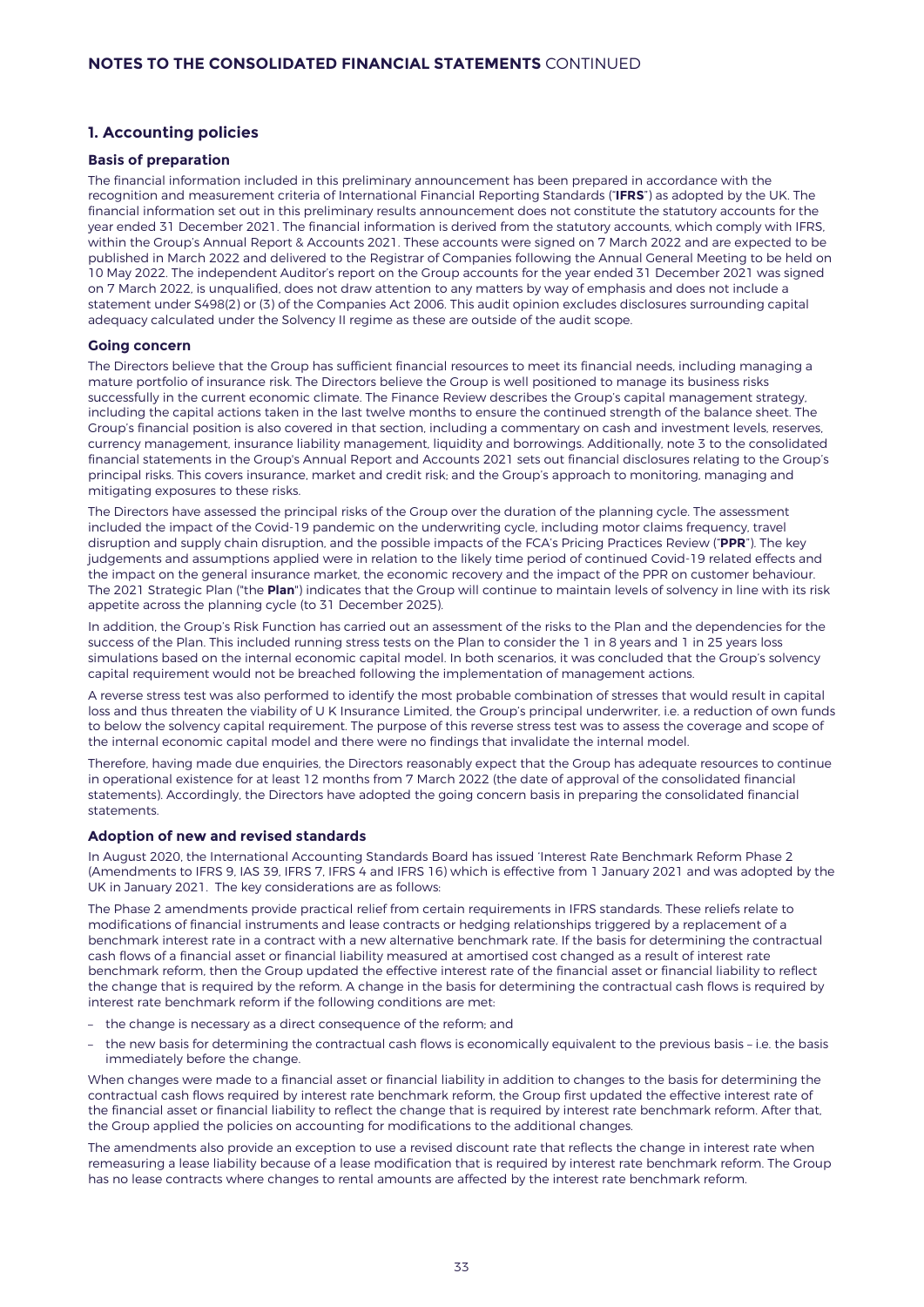## **1. Accounting policies** continued

The Phase 2 amendments provide a series of temporary exceptions from certain hedge accounting requirements when a change required by interest rate benchmark reform occurs to a hedged item and/or hedging instrument that permits the hedging relationship to be continued without interruption. The Group applied the following reliefs as and when uncertainty arising from interest rate benchmark reform was no longer present with respect to the timing and amount of the interest rate benchmark-based cash flows of the hedged item or hedging instrument:

- the Group amended the designation of a hedging relationship to reflect changes that were required by the reform without discontinuing the hedging relationship; and
- when a hedged item in a cash flow hedge was amended to reflect the changes that were required by the reform, the amount accumulated in the cash flow hedge reserve was deemed to be based on the alternative benchmark rate on which the hedged future cash flows are determined.

The IASB issued 'Covid-19-related Rent Concessions beyond 30 June 2021 (Amendment to IFRS 16)' in March 2021 which was adopted by the UK in May 2021. The amendment extends, by one year, the original May 2020 amendment that permits lessees, as a practical expedient, not to assess whether particular rent concessions occurring as a direct consequence of the Covid-19 pandemic are lease modifications and instead to account for those rent concessions as if they are not lease modifications. The Group has not needed to apply this practical expedient.

#### **Accounting developments**

New IFRS standards and amendments that are issued, but not yet effective for the 31 December 2021 reporting period have not been early adopted by the Group. The Group intends to adopt these standards, if applicable, when they become effective, except for Amendments to IFRS 9 'Financial Instruments', as explained below.

These IFRS 9 amendments permitted insurers which satisfied certain criteria to defer the effective date of IFRS 9, to coincide with the expected effective date of IFRS 17. The Group conducted a high-level assessment of the three aspects of IFRS 9 and, based on current information, the impact of applying the expected loss model for the first time is currently immaterial. The Group does not expect any other significant impact on its financial statements.

The amendments required insurance entities to evaluate whether their activities were predominantly connected to insurance as at its annual reporting date immediately preceding 1 April 2016, providing an option to defer adoption of IFRS 9 if liabilities connected to insurance comprised a predominant proportion of its total liabilities as at that date. The Group concluded that it satisfied the criteria and there have been no significant changes in the Group's activities since this assessment to require a reassessment of the criteria.

As a result, the Group decided to defer the application of IFRS 9 and continues to do so.

IFRS 17 was issued by the IASB in May 2017 to replace IFRS 4 'Insurance Contracts' and is effective for reporting periods beginning on or after 1 January 2023, with comparative figures required. IFRS 17 is a comprehensive new accounting standard for all insurance contracts covering recognition and measurement, presentation and disclosure. The overall objective of IFRS 17 is to provide an accounting model for insurance contracts that is more useful and consistent for insurers and to replace the requirements of IFRS 4 that allowed insurers to apply grandfathering of previous local accounting policies.

As the vast majority of the Group's insurance contracts have a coverage period that is 12 months or less, the Group intends to adopt the premium allocation approach ("**PAA**") for all insurance and reinsurance contract groups. Applying the PAA, an entity measures the liability for remaining coverage ("**LRC**") of a group of insurance contracts on initial recognition as premiums received less any insurance acquisition cash flows paid. Subsequently, the liability for remaining coverage of a group of insurance contracts increases with premiums received and decreases to reflect an allocation of the total amount of the expected premiums receipts to profit or loss on a straight line basis as insurance services are provided. The measurement of the Group's liability for incurred claims ("**LIC**") will require the Group to determine a probability-weighted best estimate of future fulfilment cash flows, discounted to reflect the time value of money with a risk adjustment to compensate for non-financial risk.

A dedicated programme of activity throughout the year has ensured the Group remains on track to complete the necessary data and technology changes required to transition to IFRS 17 and IFRS 9 from 1 January 2023, with a period of parallel run planned for 2022.

The Group also continues to refine its accounting policy choices and accounting judgments under IFRS 17 and therefore it is not possible to accurately estimate the likely impact of IFRS 17 to the Group's financial statements at this stage.

The standard is yet to be endorsed by the UK.

#### **2. Critical accounting judgements and key sources of estimation uncertainty**

Full details of critical accounting judgements and key sources of estimation uncertainty used in applying the Group's accounting policies are outlined on pages 170 to 171 of the Annual Report & Accounts 2020. There have been no significant changes to the principles or assumptions of these critical accounting judgements and key sources of estimation uncertainty during the year ended 31 December 2021 except, following the successful implementation of the Group's new Motor platform, that 'impairment provisions - intangible assets' is no longer a critical accounting judgement or source of estimation uncertainty. This is because the Group's most significant intangible asset, the Motor IT platform, has begun amortisation over the period of its expected useful economic life.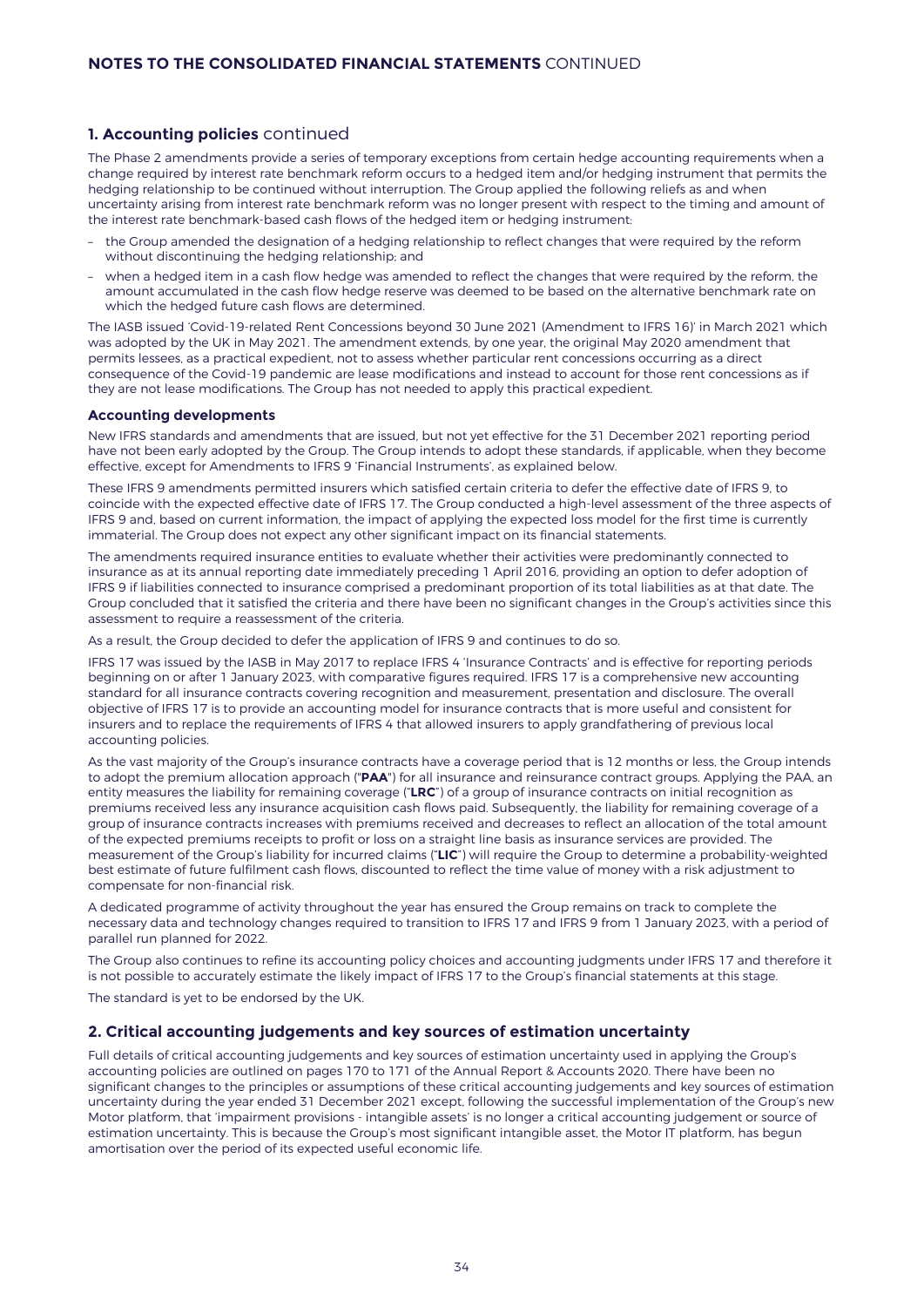# **3. Segmental analysis**

The table below analyses the Group's revenue and results by reportable segment for the year ended 31 December 2021.

|                                                              |           |         | Rescue<br>and other |            | <b>Total</b> |
|--------------------------------------------------------------|-----------|---------|---------------------|------------|--------------|
|                                                              | Motor     | Home    | personal lines      | Commercial | Group        |
|                                                              | £m        | £m      | <b>£m</b>           | £m         | £m           |
| Gross written premium                                        | 1.560.8   | 577.8   | 380.0               | 653.0      | 3.171.6      |
| Gross earned premium                                         | 1.597.8   | 579.8   | 372.5               | 617.9      | 3,168.0      |
| Reinsurance premium                                          | (124.5)   | (26.4)  | (3.0)               | (56.7)     | (210.6)      |
| <b>Net earned premium</b>                                    | 1.473.3   | 553.4   | 369.5               | 561.2      | 2.957.4      |
| Investment return                                            | 99.8      | 12.5    | 3.7                 | 30.3       | 146.3        |
| Instalment income                                            | 69.4      | 18.3    | 3.0                 | 6.6        | 97.3         |
| Other operating income                                       | 33.9      | 1.0     | 9.7                 | 2.1        | 46.7         |
| <b>Total income</b>                                          | 1,676.4   | 585.2   | 385.9               | 600.2      | 3.247.7      |
| Insurance claims                                             | (1,086.8) | (287.7) | (177.2)             | (363.6)    | (1, 915.3)   |
| Insurance claims recoverable from/(payable to)<br>reinsurers | 139.8     | 7.3     | (8.1)               | 57.6       | 196.6        |
| Net insurance claims                                         | (947.0)   | (280.4) | (185.3)             | (306.0)    | (1,718.7)    |
| Commission expenses                                          | (48.2)    | (38.1)  | (42.3)              | (112.3)    | (240.9)      |
| Operating expenses before restructuring and one-off<br>costs | (366.4)   | (124.9) | (93.5)              | (121.5)    | (706.3)      |
| <b>Total expenses</b>                                        | (414.6)   | (163.0) | (135.8)             | (233.8)    | (947.2)      |
| <b>Operating profit</b>                                      | 314.8     | 141.8   | 64.8                | 60.4       | 581.8        |
| Restructuring and one-off costs                              |           |         |                     |            | (101.5)      |
| Finance costs                                                |           |         |                     |            | (34.3)       |
| Profit before tax                                            |           |         |                     |            | 446.0        |
| <b>Underwriting profit</b>                                   | 111.7     | 110.0   | 48.4                | 21.4       | 291.5        |
| Loss ratio                                                   | 64.3 %    | 50.7 %  | 50.2 %              | 54.5 %     | 58.1 %       |
| Commission ratio                                             | 3.3 %     | 6.9%    | 11.4 %              | 20.0 %     | 8.1%         |
| Expense ratio                                                | 24.8 %    | 22.5 %  | 25.3 %              | 21.7%      | 23.9 %       |
| <b>Combined operating ratio</b>                              | 92.4%     | 80.1 %  | 86.9 %              | 96.2 %     | 90.1%        |

The table below analyses the Group's assets and liabilities by reportable segment for the year ended 31 December 2021.

|                           | Motor     | Home    | Rescue<br>and other<br>personal lines | Commercial | Total<br>Group |
|---------------------------|-----------|---------|---------------------------------------|------------|----------------|
|                           | <b>£m</b> | Em      | <b>£m</b>                             | Em         | £m             |
| Goodwill                  | 130.4     | 45.8    | 28.7                                  | 10.1       | 215.0          |
| Assets held for sale      | 29.2      | 3.5     | 1.1                                   | 7.4        | 41.2           |
| Other segment assets      | 6.467.2   | 750.1   | 268.4                                 | 1.566.7    | 9,052.4        |
| Segment liabilities       | (4,551.2) | (550.3) | (166.5)                               | (1.143.9)  | (6, 411.9)     |
| <b>Segment net assets</b> | 2,075.6   | 249.1   | 131.7                                 | 440.3      | 2,896.7        |

The segmental analysis of assets and liabilities is prepared using a combination of asset and liability balances directly attributable to each operating segment and an apportionment of assets and liabilities managed at a Group-wide level. This does not represent the Group's view of the capital requirements for its operating segments.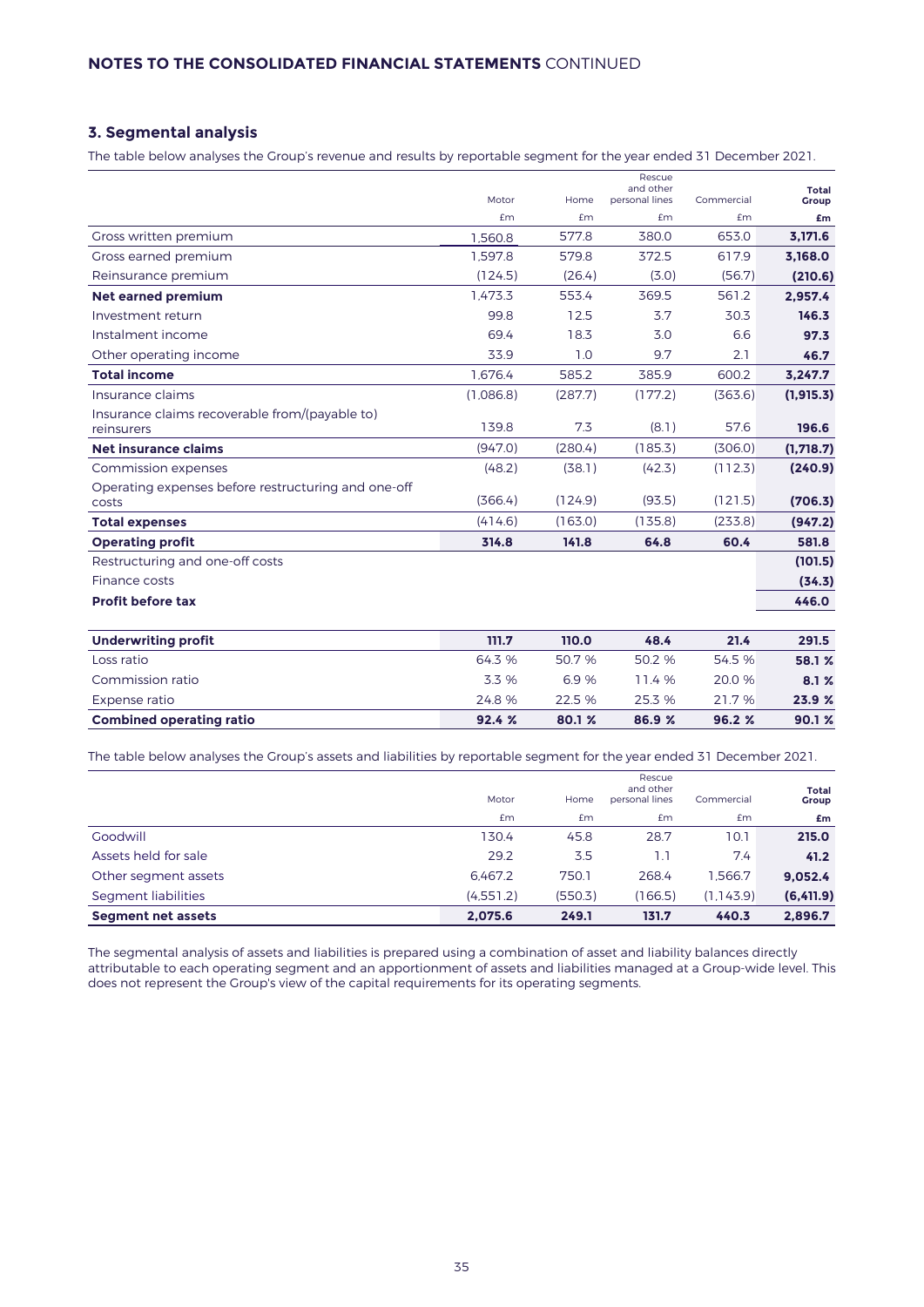# **3. Segmental analysis** continued

The table below analyses the Group's revenue and results by reportable segment for the year ended 31 December 2020.

|                                                              | Motor   | Home    | Rescue<br>and other<br>personal lines | Commercial | Total<br>Group |
|--------------------------------------------------------------|---------|---------|---------------------------------------|------------|----------------|
|                                                              | £m      | £m      | £m                                    | £m         | <b>£m</b>      |
| Gross written premium                                        | 1.616.9 | 577.9   | 417.8                                 | 567.8      | 3.180.4        |
| Gross earned premium                                         | 1.635.3 | 581.9   | 425.6                                 | 546.5      | 3.189.3        |
| Reinsurance premium                                          | (150.5) | (26.1)  | (2.7)                                 | (49.5)     | (228.8)        |
| <b>Net earned premium</b>                                    | 1.484.8 | 555.8   | 422.9                                 | 497.0      | 2.960.5        |
| Investment return                                            | 62.8    | 10.3    | 3.4                                   | 18.6       | 95.1           |
| Instalment income                                            | 80.1    | 19.2    | 3.0                                   | 7.0        | 109.3          |
| Other operating income                                       | 38.4    | 0.2     | 8.9                                   | 2.4        | 49.9           |
| <b>Total income</b>                                          | 1.666.1 | 585.5   | 438.2                                 | 525.0      | 3.214.8        |
| Insurance claims                                             | (889.2) | (316.5) | (279.1)                               | (245.6)    | (1,730.4)      |
| Insurance claims recoverable from/(payable to)<br>reinsurers | 1.1     | 7.4     | 18.0                                  | (9.7)      | 16.8           |
| Net insurance claims                                         | (888.1) | (309.1) | (261.1)                               | (255.3)    | (1.713.6)      |
| Commission expenses                                          | (47.4)  | (45.0)  | (69.4)                                | (92.9)     | (254.7)        |
| Operating expenses before restructuring and one-off<br>costs | (367.1) | (130.0) | (100.9)                               | (126.4)    | (724.4)        |
| <b>Total expenses</b>                                        | (414.5) | (175.0) | (170.3)                               | (219.3)    | (979.1)        |
| <b>Operating profit</b>                                      | 363.5   | 101.4   | 6.8                                   | 50.4       | 522.1          |
| Restructuring and one-off costs                              |         |         |                                       |            | (39.4)         |
| Finance costs                                                |         |         |                                       |            | (31.3)         |
| <b>Profit before tax</b>                                     |         |         |                                       |            | 451.4          |
| <b>Underwriting profit/(loss)</b>                            | 182.2   | 71.7    | (8.5)                                 | 22.4       | 267.8          |
| Loss ratio                                                   | 59.8%   | 55.6%   | 61.7%                                 | 51.4%      | 57.9%          |
| Commission ratio                                             | 3.2%    | 8.1%    | 16.4%                                 | 18.7%      | 8.6%           |
| Expense ratio                                                | 24.7%   | 23.4%   | 23.9%                                 | 25.4%      | 24.5%          |
| <b>Combined operating ratio</b>                              | 87.7%   | 87.1%   | 102.0%                                | 95.5%      | 91.0%          |

The table below analyses the Group's assets and liabilities by reportable segment for the year ended 31 December 2020.

| <b>Segment net assets</b> | 2.232.0   | 252.6   | 136.7                                 | 424.9      | 3.046.2        |
|---------------------------|-----------|---------|---------------------------------------|------------|----------------|
| Segment liabilities       | (4.771.6) | (558.7) | (196.2)                               | (1.049.6)  | (6,576,1)      |
| Other segment assets      | 6.874.0   | 765.5   | 304.2                                 | I.464.4    | 9.408.1        |
| Goodwill                  | 129.6     | 45.8    | 28.7                                  | 10.1       | 214.2          |
|                           | <b>£m</b> | Em      | £m                                    | £m         | <b>£m</b>      |
|                           | Motor     | Home    | Rescue<br>and other<br>personal lines | Commercial | Total<br>Group |

The segmental analysis of assets and liabilities is prepared using a combination of asset and liability balances directly attributable to each operating segment and an apportionment of assets and liabilities managed at a Group-wide level. This does not represent the Group's view of the capital requirements for its operating segments.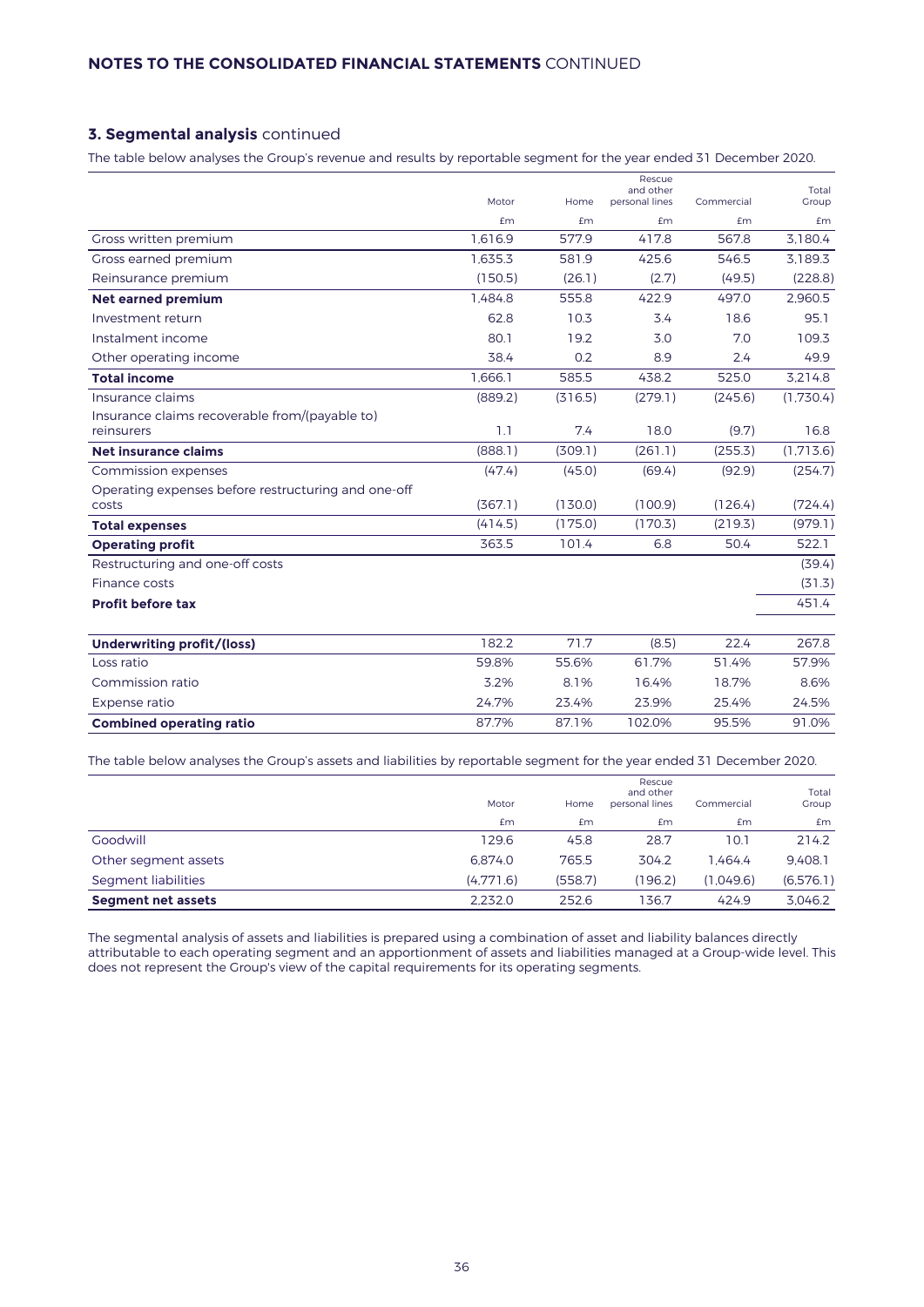# **NOTES TO THE CONSOLIDATED FINANCIAL STATEMENTS** CONTINUED

# **4. Net earned premium**

|                                                  | 2021    | 2020    |
|--------------------------------------------------|---------|---------|
|                                                  | £m      | £m      |
| Gross earned premium:                            |         |         |
| Gross written premium                            | 3,171.6 | 3,180.4 |
| Movement in unearned premium reserve             | (3.6)   | 8.9     |
|                                                  | 3,168.0 | 3.189.3 |
| Reinsurance premium paid and payable:            |         |         |
| Premium payable                                  | (186.4) | (231.0) |
| Movement in reinsurance unearned premium reserve | (24.2)  | 2.2     |
|                                                  | (210.6) | (228.8) |
| <b>Total</b>                                     | 2.957.4 | 2.960.5 |

### **5. Investment return**

|                                        | 2021  | 2020    |
|----------------------------------------|-------|---------|
|                                        | £m    | Em      |
| Investment income:                     |       |         |
| Interest income from:                  |       |         |
| Debt securities                        | 90.9  | 98.6    |
| Cash and cash equivalents              | 0.2   | 2.5     |
| Infrastructure debt                    | 4.4   | 5.8     |
| Commercial real estate loans           | 6.0   | 6.5     |
| Interest income                        | 101.5 | 113.4   |
| Rental income from investment property | 14.5  | 13.7    |
|                                        | 116.0 | 127.1   |
| Net realised gains/(losses):           |       |         |
| AFS debt securities                    | 7.9   | 1.1     |
| Derivatives                            | (5.2) | 69.9    |
| Investment property                    | 0.2   |         |
|                                        | 2.9   | 71.0    |
| Net unrealised gains/(losses):         |       |         |
| Impairment of loans and receivables    | (2.1) | (2.7)   |
| Derivatives                            | (8.1) | (90.2)  |
| Investment property                    | 37.6  | (10.1)  |
|                                        | 27.4  | (103.0) |
| <b>Total</b>                           | 146.3 | 95.1    |

The table below analyses the realised and unrealised gains and losses on derivative instruments included in investment return.

|                                                          | <b>Realised</b> | <b>Unrealised</b> | Realised | Unrealised |
|----------------------------------------------------------|-----------------|-------------------|----------|------------|
|                                                          | 2021            | 2021              | 2020     | 2020       |
|                                                          | £m              | £m                | £m       | £m         |
| Derivative (losses)/gains:                               |                 |                   |          |            |
| Foreign exchange forward contracts                       | 39.9            | (42.5)            | 57.4     | (50.8)     |
| Associated foreign exchange risk                         | (22.8)          | 24.7              | 28.1     | (45.7)     |
| Net gains/(losses) on foreign exchange forward contracts | 17.1            | (17.8)            | 85.5     | (96.5)     |
| Interest rate swaps'                                     | (26.3)          | 48.9              | (26.2)   | (23.0)     |
| Associated interest rate risk on hedged items            | 4.0             | (39.2)            | 10.6     | 29.3       |
| Net (losses)/gains on interest rate derivatives          | (22.3)          | 9.7               | (15.6)   | 6.3        |
| <b>Total</b>                                             | (5.2)           | (8.1)             | 69.9     | (90.2)     |

Note:

1. All foreign exchange forward contracts and certain interest rate swaps are measured at fair value through the income statement. There are also interest rate swaps designated as hedging instruments.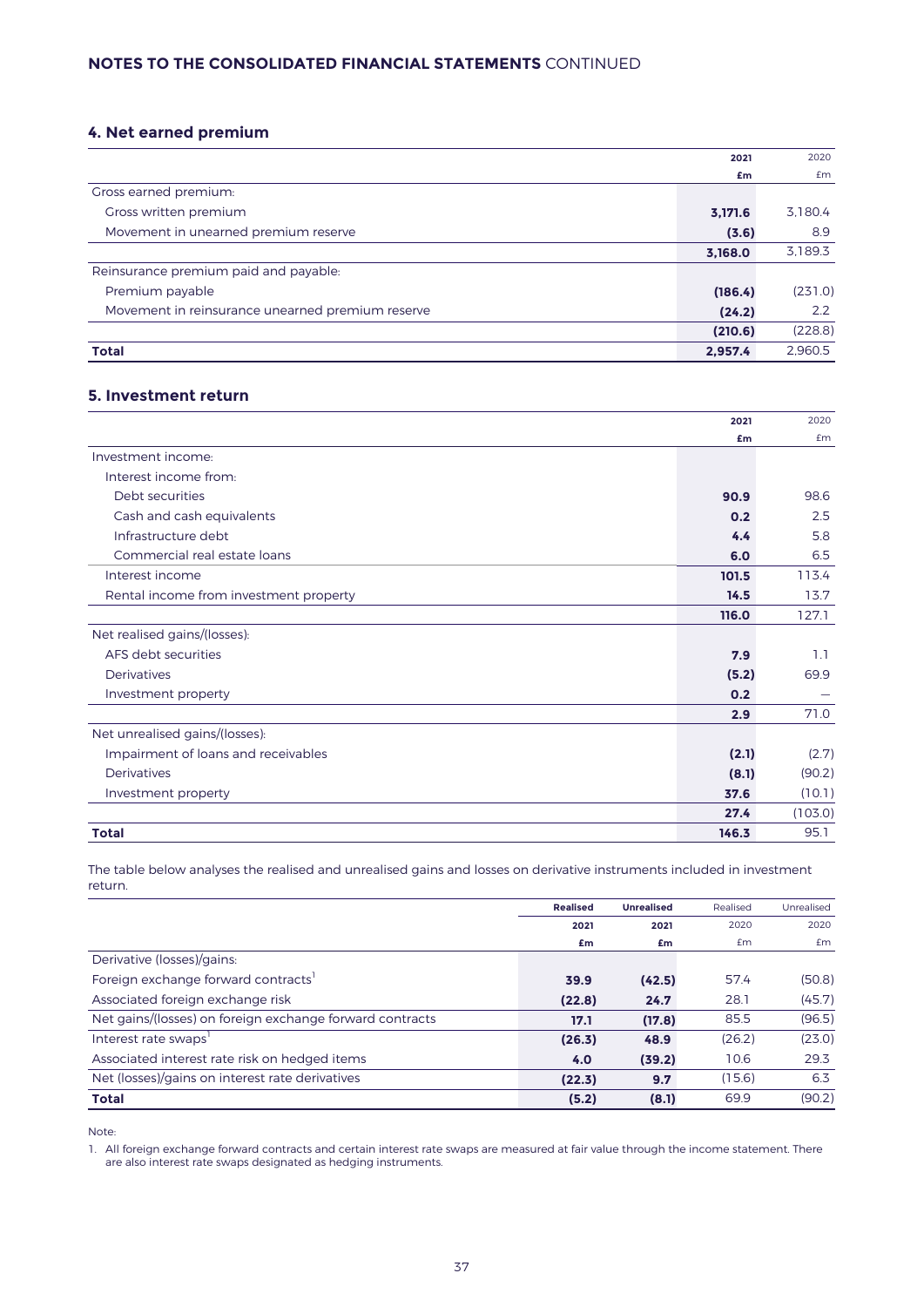# **6. Other operating income**

| £m                                                        | £m   |
|-----------------------------------------------------------|------|
|                                                           |      |
| Revenue from vehicle recovery and repair services<br>19.7 | 24.0 |
| Vehicle replacement referral income<br>13.1               | 12.2 |
| Legal services income<br>7.2                              | 8.8  |
| Other income <sup>1</sup><br>6.7                          | 4.9  |
| <b>Total</b><br>46.7                                      | 49.9 |

Note:

1. Other income mainly includes fee income from insurance intermediary services.

# **7. Net insurance claims**

|                                   | <b>Gross</b> | <b>Reinsurance</b> | <b>Net</b> | <b>Gross</b> | Reinsurance | <b>Net</b> |
|-----------------------------------|--------------|--------------------|------------|--------------|-------------|------------|
|                                   | 2021         | 2021               | 2021       | 2020         | 2020        | 2020       |
|                                   | £m           | £m                 | £m         | Em           | £m          | <b>£m</b>  |
| Current accident year claims paid | 1.058.6      | (1.1)              | 1.057.5    | .056.4       | (18.1)      | 1.038.3    |
| Prior accident year claims paid   | 793.2        | (88.7)             | 704.5      | 876.6        | (123.0)     | 753.6      |
| Movement in insurance liabilities | 63.5         | (106.8)            | (43.3)     | (202.6)      | 124.3       | (78.3)     |
| Total                             | 1.915.3      | (196.6)            | 1.718.7    | .730.4       | (16.8)      | 1.713.6    |

Claims handling expenses for the year ended 31 December 2021 of £188.4 million (2020: £208.2 million) have been included in the claims figures above.

### **8. Commission expenses**

|                                               | 2021  | 2020  |
|-----------------------------------------------|-------|-------|
|                                               | £m    | £m    |
| Commission expenses                           | 201.2 | 180.9 |
| Expenses incurred under profit participations | 39.7  | 73.8  |
| <b>Total</b>                                  | 240.9 | 254.7 |

# **9. Operating expenses**

|                                                                                       | 2021  | 2020  |
|---------------------------------------------------------------------------------------|-------|-------|
|                                                                                       | £m    | Em    |
| Staff costs <sup>1,2</sup>                                                            | 268.8 | 270.3 |
| IT and other operating expenses <sup>1,2,3</sup>                                      | 157.0 | 220.2 |
| Marketing                                                                             | 112.0 | 106.6 |
| Insurance levies                                                                      | 89.0  | 80.4  |
| Depreciation, amortisation and impairment of intangible and ROU assets <sup>1,4</sup> | 97.1  | 86.3  |
| Loss on termination of property lease <sup>1,5</sup>                                  | 83.9  |       |
| Total other operating expenses (including restructuring and one-off costs)            | 807.8 | 763.8 |
| Of which restructuring and one-off costs <sup>1,5</sup>                               | 101.5 | 39.4  |
| Total excluding restructuring and one-off costs                                       | 706.3 | 724.4 |

Notes:

1. Restructuring and one-off costs of £101.5 million (2020: £39.4 million) are included as follows: staff costs of £7.8 million (2020: £14.7 million), other operating expenses of £9.3 million (2020: £24.2 million), depreciation of £0.5 million (2020: £0.5 million) and loss on termination of property lease of £83.9 million (2020: £nil).

2. Staff costs and other operating expenses attributable to claims handling activities are allocated to the cost of insurance claims.

- 3. IT and other operating expenses include professional fees and property costs.
- 4. For the year ended 31 December 2021, depreciation and amortisation includes a £2.1 million impairment charge (2020: £6.6 million), which relates to capitalised software development costs for ongoing IT projects primarily relating to the development of new systems, and a £0.5 million impairment charge (2020: £nil), which relates to ROU property assets.
- 5. As part of the review of the Group's office site property strategy on 10 February 2021, U K Insurance Limited signed a contract in relation to its Bromley site to surrender the current lease and DL Insurance Services Limited signed a contract to purchase the head lease. The loss on terminating the lease was £83.9 million and the value of the fixed asset capitalised was £19.8 million.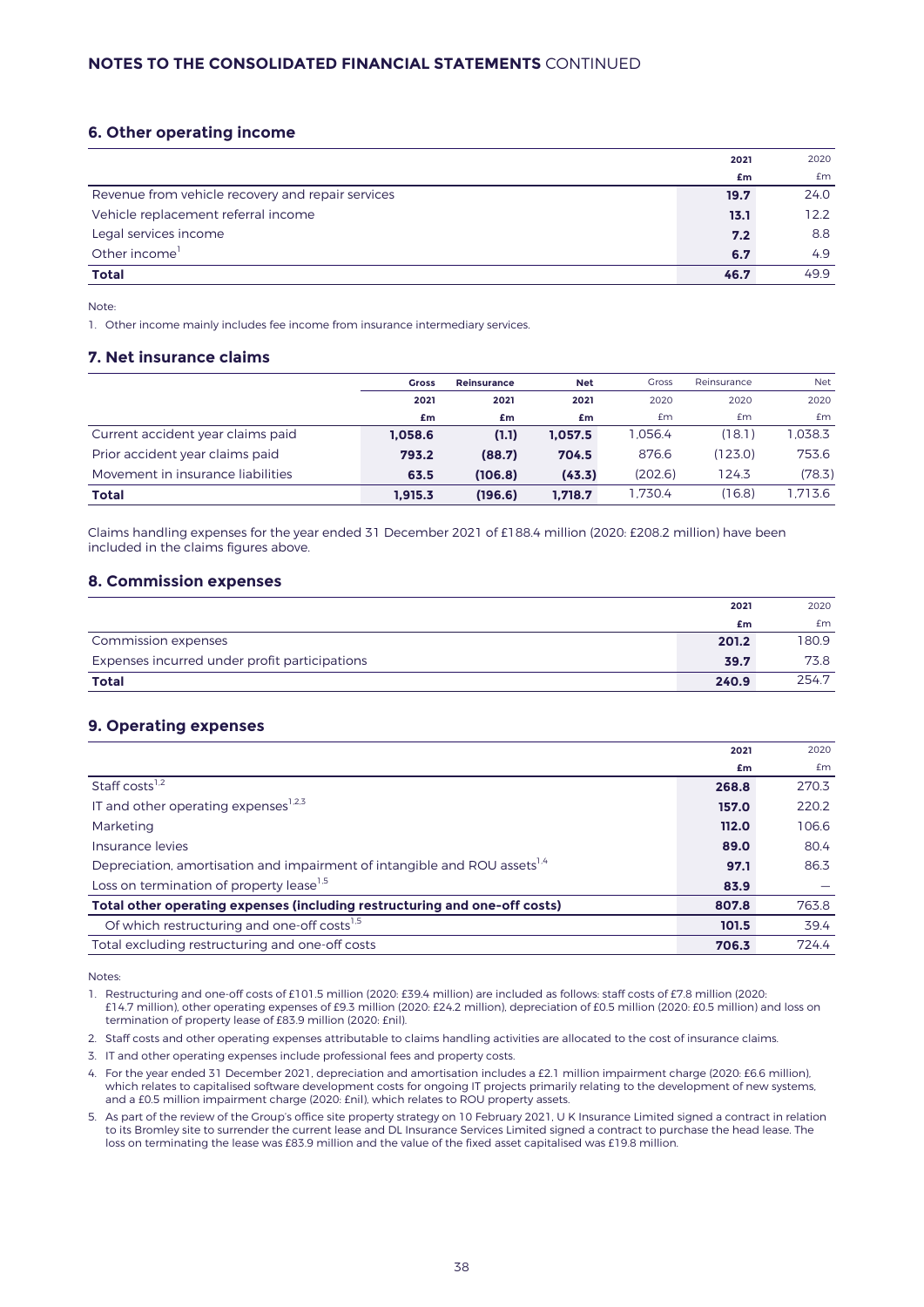# **9. Operating expenses** continued

The table below analyses the number of people employed by the Group's operations.

|                          |       | At 31 December |        | Average for the year |  |  |
|--------------------------|-------|----------------|--------|----------------------|--|--|
|                          | 2021  | 2020           | 2021   | 2020                 |  |  |
| Insurance operations     | 6.976 | 8.022          | 7.502  | 8.010                |  |  |
| Repair centre operations | 1.408 | 1.441          | 1.432  | 1.454                |  |  |
| Support                  | 1.402 | 1.344          | 1.382  | 1.388                |  |  |
| <b>Total</b>             | 9,786 | 10.807         | 10.316 | 10.852               |  |  |

The aggregate remuneration of those employed by the Group's operations comprised:

|                       | 2021  | 2020  |
|-----------------------|-------|-------|
|                       | £m    | £m    |
| Wages and salaries    | 392.8 | 393.5 |
| Social security costs | 42.6  | 43.6  |
| Pension costs         | 26.1  | 26.2  |
| Share-based payments  | 18.4  | 18.5  |
| <b>Total</b>          | 479.9 | 481.8 |

# **10. Finance costs**

|                                                                                                                       | 2021  | 2020  |
|-----------------------------------------------------------------------------------------------------------------------|-------|-------|
|                                                                                                                       | £m    | £m    |
| Interest expense on subordinated liabilities <sup>1</sup>                                                             | 33.6  | 29.1  |
| Net interest received on interest rate swap <sup>2</sup>                                                              | (5.3) | (4.1) |
| Unrealised losses on interest rate swap <sup>2</sup>                                                                  | 5.8   | 1.9   |
| Unrealised gains on designated hedging instrument <sup>2</sup>                                                        |       | (1.2) |
| Unrealised losses on associated interest rate risk on hedged item <sup>2</sup>                                        |       | 0.9   |
| Amortisation of arrangement costs, discount on issue and fair value hedging adjustment of<br>subordinated liabilities | (3.0) | (1.3) |
| Interest expense on lease liabilities                                                                                 | 3.2   | 6.0   |
| Total                                                                                                                 | 34.3  | 31.3  |

Notes:

1. On 5 June 2020, the Group issued subordinated Tier 2 notes at a fixed rate of 4.0%. See note 19.

2. As described in note 19, on 27 April 2012 the Group issued subordinated guaranteed dated Tier 2 notes with a nominal value of £500 million at a fixed rate of 9.25%. On the same date, the Group also entered into a 10-year interest rate swap to exchange the fixed rate of interest on the notes for a floating rate. This was treated as a designated hedging instrument. On 8 December 2017, the Group redeemed £250 million nominal value of the notes and the hedging agreement was redesignated accordingly. On 31 July 2020, the Group identified that the hedge no longer met the criteria of hedge effectiveness under IAS 39 and, under the rules of the standard, the accumulated hedging adjustment has begun to be amortised to the income statement from the date of the last successful hedge effectiveness test over the remaining life of the subordinated debt using an effective interest rate calculation.

### **11. Dividends and appropriations**

| £m<br>£m<br>Amounts recognised as distributions to equity holders in the period.<br>2021 interim dividend of 7.6 pence per share paid on 3 September 2021<br>101.9<br>2020 final dividend of 14.7 pence per share paid on 20 May 2021<br>198.9<br>2020 interim dividend of 7.4 pence per share paid on 4 September 2020<br>100.4<br>2020 special interim dividend of 14.4 pence per share paid on 4 September 2020<br>195.5<br>295.9<br>300.8<br>Coupon payments in respect of Tier 1 notes <sup>1</sup><br>16.6<br>16.6<br>312.5<br>317.4<br>Proposed dividends:<br>2021 final dividend of 15.1 pence per share<br>199.4<br>2020 final dividend of 14.7 pence per share<br>199.3 | 2021 | 2020 |
|-----------------------------------------------------------------------------------------------------------------------------------------------------------------------------------------------------------------------------------------------------------------------------------------------------------------------------------------------------------------------------------------------------------------------------------------------------------------------------------------------------------------------------------------------------------------------------------------------------------------------------------------------------------------------------------|------|------|
|                                                                                                                                                                                                                                                                                                                                                                                                                                                                                                                                                                                                                                                                                   |      |      |
|                                                                                                                                                                                                                                                                                                                                                                                                                                                                                                                                                                                                                                                                                   |      |      |
|                                                                                                                                                                                                                                                                                                                                                                                                                                                                                                                                                                                                                                                                                   |      |      |
|                                                                                                                                                                                                                                                                                                                                                                                                                                                                                                                                                                                                                                                                                   |      |      |
|                                                                                                                                                                                                                                                                                                                                                                                                                                                                                                                                                                                                                                                                                   |      |      |
|                                                                                                                                                                                                                                                                                                                                                                                                                                                                                                                                                                                                                                                                                   |      |      |
|                                                                                                                                                                                                                                                                                                                                                                                                                                                                                                                                                                                                                                                                                   |      |      |
|                                                                                                                                                                                                                                                                                                                                                                                                                                                                                                                                                                                                                                                                                   |      |      |
|                                                                                                                                                                                                                                                                                                                                                                                                                                                                                                                                                                                                                                                                                   |      |      |
|                                                                                                                                                                                                                                                                                                                                                                                                                                                                                                                                                                                                                                                                                   |      |      |
|                                                                                                                                                                                                                                                                                                                                                                                                                                                                                                                                                                                                                                                                                   |      |      |
|                                                                                                                                                                                                                                                                                                                                                                                                                                                                                                                                                                                                                                                                                   |      |      |

Note:

1. Coupon payments on the Tier 1 notes issued in December 2017 are treated as an appropriation of retained profits and, accordingly, are accounted for when paid.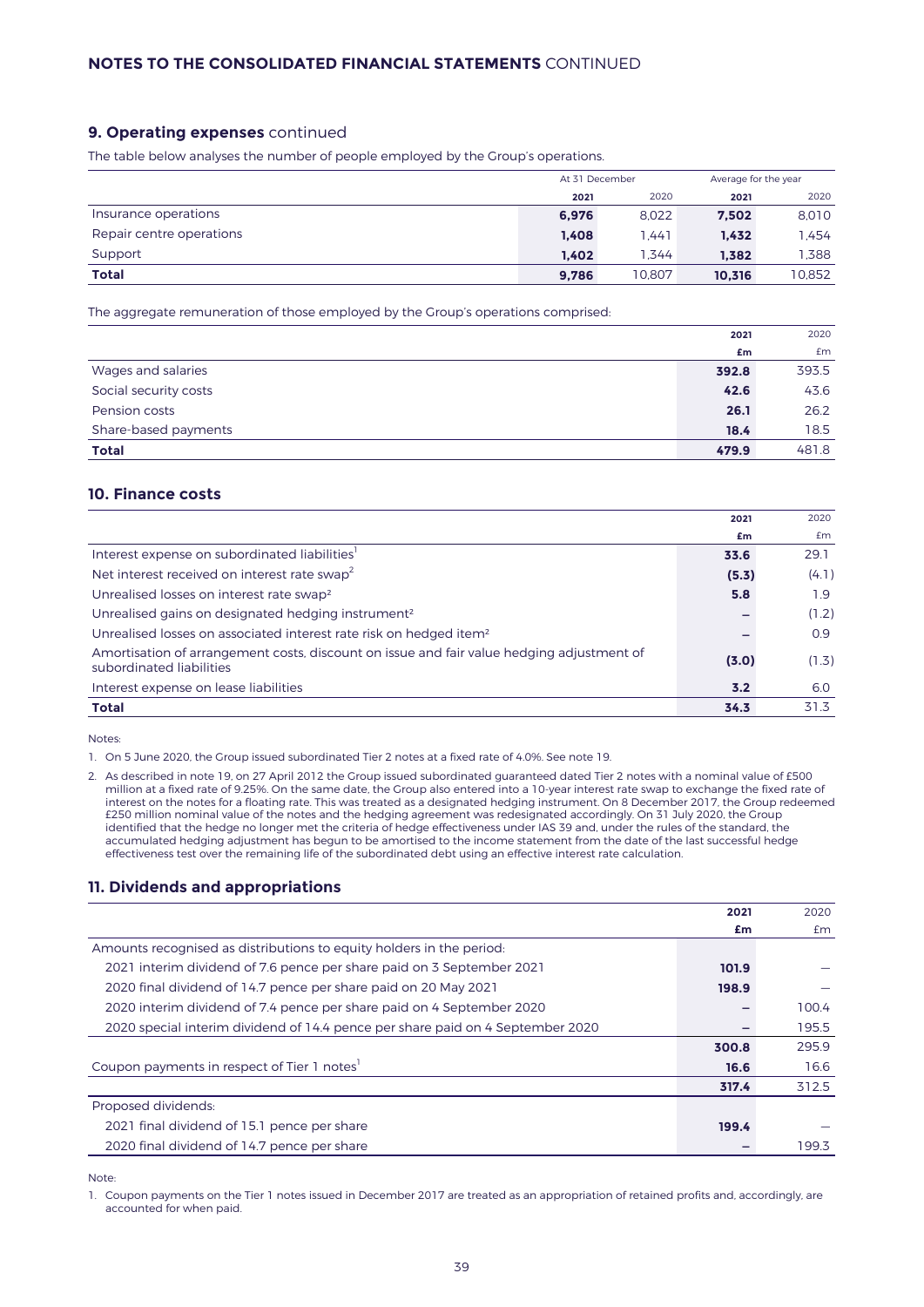### **11. Dividends and appropriations** continued

The proposed final dividends for 2021 have not been included as a liability in these financial statements.

On 7 March 2022, the Board approved a share buyback programme of up to £100 million to be completed during 2022.

On 8 March 2021, the Group announced that the Board had approved a share buyback programme of up to £100 million which was completed on 15 November 2021 in accordance with its terms.

The trustees of the employee share trusts waived their entitlement to dividends on shares held to meet obligations arising on the Long-Term Incentive Plan, Deferred Annual Incentive Plan and Restricted Share Plan awards, which reduced the total dividends paid for the year ended 31 December 2021 by £1.7 million (2020: £1.6 million).

### **12. Earnings per share**

Earnings per share is calculated by dividing earnings attributable to the owners of the Company less coupon payments in respect of Tier 1 notes by the weighted average number of Ordinary Shares during the year.

#### **Basic**

Basic earnings per share is calculated by dividing the earnings attributable to the owners of the Company less coupon payments in respect of Tier 1 notes by the weighted average number of Ordinary Shares during the period, excluding Ordinary Shares held as employee trust shares.

#### **Diluted**

Diluted earnings per share is calculated by dividing the earnings attributable to the owners of the Company less coupon payments in respect of Tier 1 notes by the weighted average number of Ordinary Shares during the period, excluding Ordinary Shares held as employee trust shares, adjusted for the dilutive potential Ordinary Shares. The Company has share options and contingently issuable shares as categories of dilutive potential Ordinary Shares.

|                                                                                           | 2021    | 2020    |
|-------------------------------------------------------------------------------------------|---------|---------|
|                                                                                           | £m      | £m      |
| Earnings attributable to owners of the Company                                            | 343.7   | 367.2   |
| Coupon payments in respect of Tier 1 notes                                                | (16.6)  | (16.6)  |
| Profit for the calculation of earnings per share                                          | 327.1   | 350.6   |
| Weighted average number of Ordinary Shares (millions)                                     | 1.335.8 | 1,356.5 |
| Effect of dilutive potential of share options and contingently issuable shares (millions) | 20.8    | 18.6    |
| Weighted average number of Ordinary Shares for the purpose of diluted earnings per share  |         |         |
| (millions)                                                                                | 1.356.6 | 1.375.1 |
| Basic earnings per share (pence)                                                          | 24.5    | 25.8    |
| Diluted earnings per share (pence)                                                        | 24.1    | 25.5    |

On 8 March 2021, the Group announced that the Board had approved a share buyback programme of up to £100 million, which was completed on 15 November 2021 in accordance with its terms. Across the programme, the Group repurchased and cancelled 33,838,593 ordinary shares for an aggregate consideration of £101,043,742 (including related transaction costs).

#### **13. Net assets per share and return on equity**

Net asset value per share is calculated as total shareholders' equity (which excludes Tier 1 notes) divided by the number of Ordinary Shares at the end of the period excluding shares held by employee share trusts.

Tangible net asset value per share is calculated as total shareholders' equity less goodwill and other intangible assets divided by the number of Ordinary Shares at the end of the period, excluding shares held by employee share trusts. The table below analyses net asset and tangible net asset value per share.

**2021** 2020 **£m** £m Net assets **2,550.2** 2,699.7 Goodwill and other intangible assets<sup>1</sup>  **(822.5)** (786.8) Tangible net assets **1,727.7** 1,912.9 Number of Ordinary Shares (millions) **1,330.7** 1,364.6 Shares held by employee trusts (millions) **(13.4)** (12.8) Closing number of Ordinary Shares (millions) **1,317.3** 1,351.8 **Net asset value per share (pence) 193.6** 199.7 **Tangible net asset value per share (pence)** 131.2 141.5

Note:

1. Goodwill has arisen on acquisition by the Group of subsidiary companies and on acquisition of new accident repair centres. Intangible assets primarily comprise software development costs.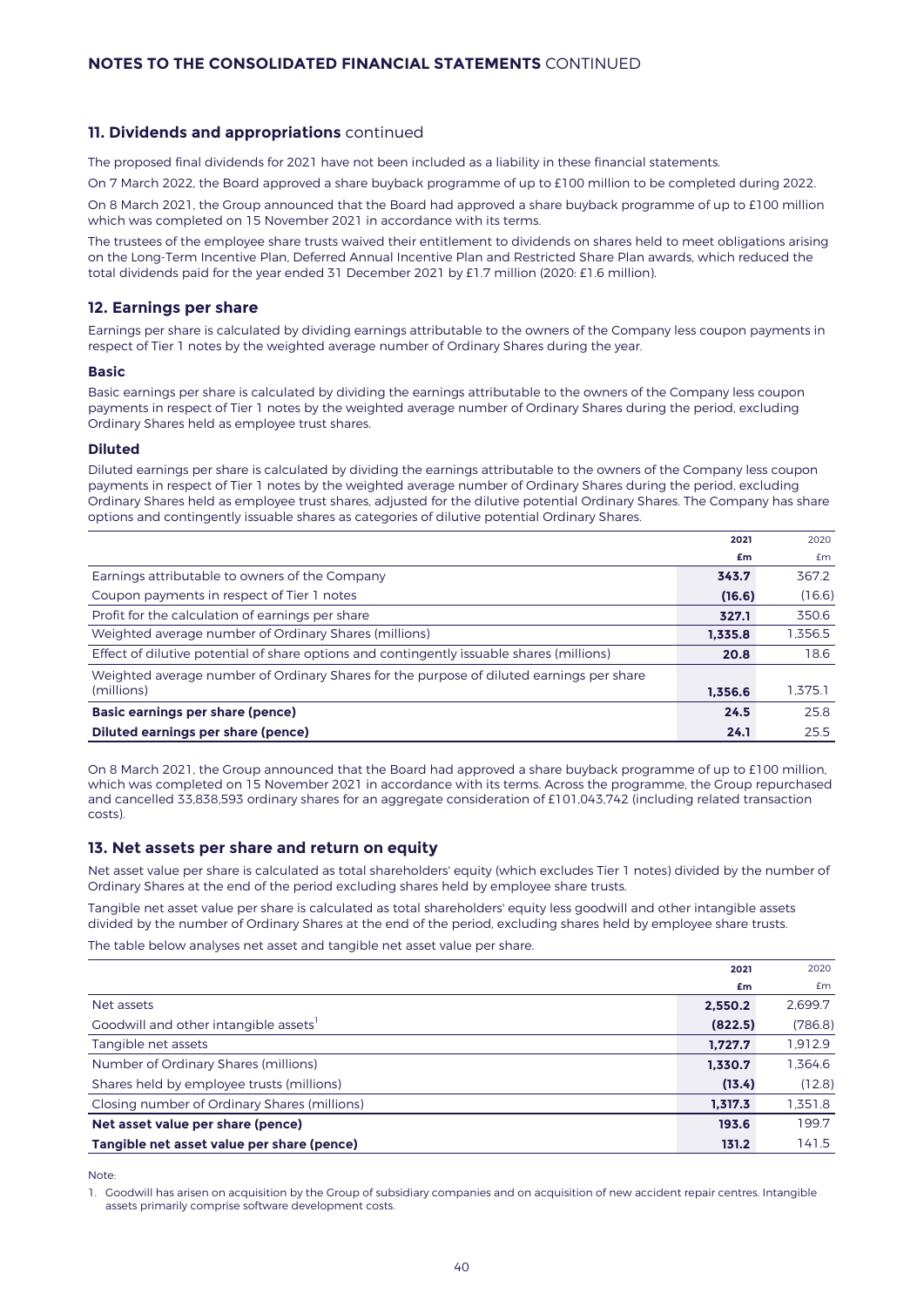# **NOTES TO THE CONSOLIDATED FINANCIAL STATEMENTS** CONTINUED

# **Return on equity**

The table below details the calculation of return on equity.

|                                                | 2021    | 2020    |
|------------------------------------------------|---------|---------|
|                                                | £m      | Em      |
| Earnings attributable to owners of the Company | 343.7   | 367.2   |
| Coupon payments in respect of Tier 1 notes     | (16.6)  | (16.6)  |
| Profit for the calculation of return on equity | 327.1   | 350.6   |
| Opening shareholders' equity                   | 2.699.7 | 2.643.6 |
| Closing shareholders' equity                   | 2,550.2 | 2,699.7 |
| Average shareholders' equity                   | 2,625.0 | 2.671.7 |
| <b>Return on equity</b>                        | 12.5%   | 13.1%   |

# **14. Reinsurance assets**

|                                                       | 2021    | 2020    |
|-------------------------------------------------------|---------|---------|
|                                                       | £m      | £m      |
| Reinsurers' share of general insurance liabilities    | 1,169.6 | 1.071.6 |
| Impairment provision <sup>1</sup>                     | (37.5)  | (46.3)  |
| Total excluding reinsurers' unearned premium reserves | 1.132.1 | 1025.3  |
| Reinsurers' unearned premium reserve                  | 79.7    | 103.9   |
| <b>Total</b>                                          | 1.211.8 | 1.129.2 |

Note:

1. Impairment provision relates to reinsurance debtors, allowing for the risk that reinsurance assets may not be collected, or where one or more reinsurers' credit rating has been significantly downgraded and it may have difficulty in meeting its obligations.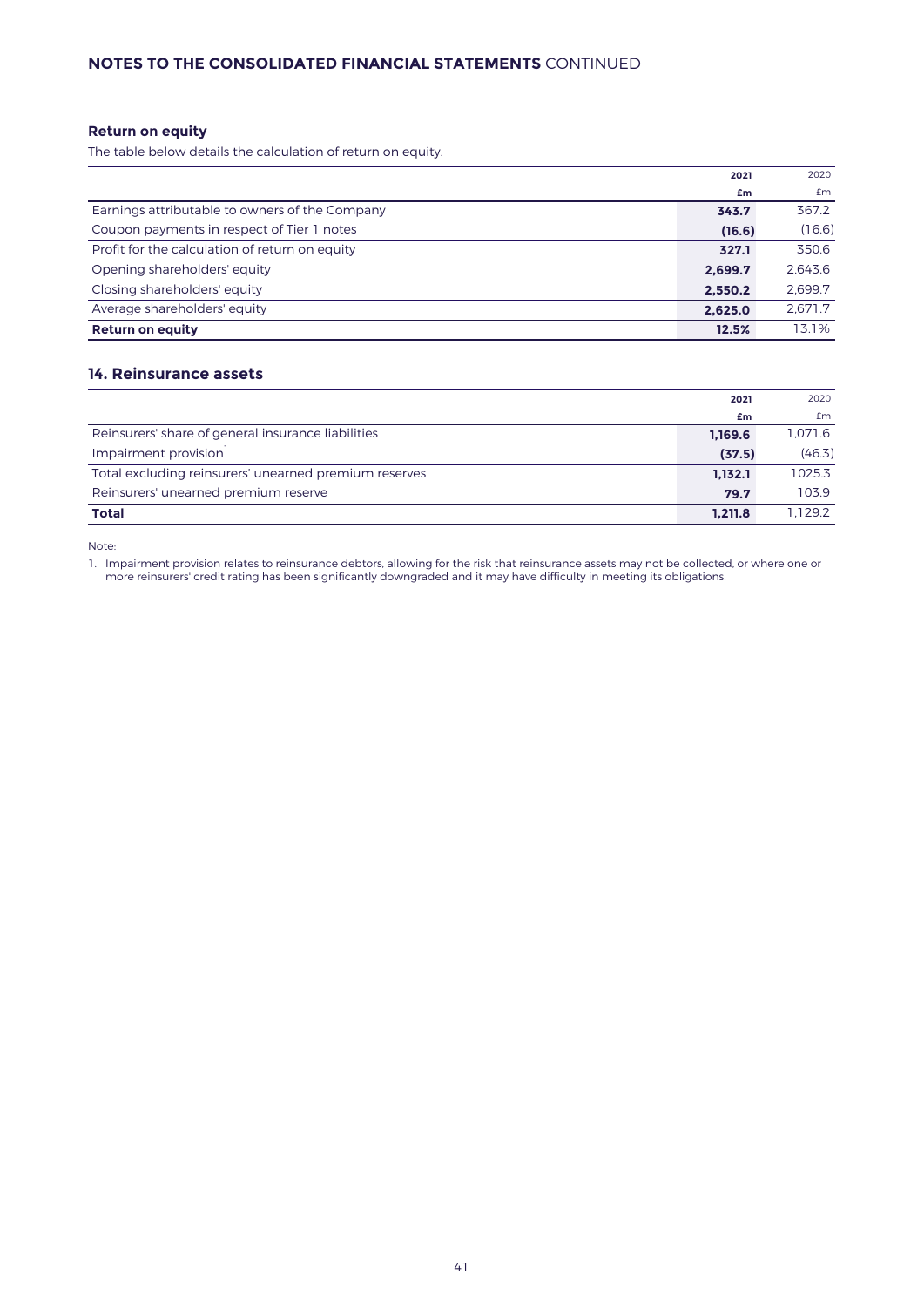# **15. Financial investments**

|                                    | 2021    | 2020    |
|------------------------------------|---------|---------|
|                                    | £m      | £m      |
| <b>AFS debt securities</b>         |         |         |
| Corporate                          | 4,006.9 | 4,021.0 |
| Supranational                      | 14.0    | 21.3    |
| Local government                   | 28.1    | 35.6    |
| Sovereign                          | 35.6    | 25.2    |
| <b>Total</b>                       | 4,084.6 | 4,103.1 |
| <b>HTM debt securities</b>         |         |         |
| Corporate                          | 91.2    | 103.9   |
| <b>Total debt securities</b>       | 4,175.8 | 4,207.0 |
| <b>Total debt securities</b>       |         |         |
| Fixed interest rate <sup>1</sup>   | 4,158.3 | 4,184.5 |
| Floating interest rate             | 17.5    | 22.5    |
| <b>Total</b>                       | 4,175.8 | 4,207.0 |
| <b>Loans and receivables</b>       |         |         |
| Infrastructure debt                | 250.8   | 264.5   |
| Commercial real estate loans       | 200.8   | 206.7   |
| <b>Total loans and receivables</b> | 451.6   | 471.2   |
| Equity investments <sup>2</sup>    | 6.2     | 3.2     |
| <b>Total</b>                       | 4,633.6 | 4,681.4 |

Notes:

1. The Group swaps a fixed interest rate for a floating rate of interest on its US dollar and Euro corporate debt securities by entering into interest rate derivatives. The hedged amount at 31 December 2021 was £1,005.6 million (2020: £971.1 million).

2. An insurtech-focused equity fund which is valued based on external valuation reports received from a third-party fund manager.

# **16. Cash and cash equivalents and borrowings**

|                                                           | 2021   | 2020    |
|-----------------------------------------------------------|--------|---------|
|                                                           | £m     | £m      |
| Cash at bank and in hand                                  | 162.8  | 224.9   |
| Short term deposits with credit institutions <sup>1</sup> | 792.9  | 995.2   |
| <b>Cash and cash equivalents</b>                          | 955.7  | 1.220.1 |
| Bank overdrafts <sup>2</sup>                              | (59.2) | (51.9)  |
| Cash and bank overdrafts <sup>3</sup>                     | 896.5  | 1.168.2 |

Notes:

1. This represents money market funds.

2. Bank overdrafts represent short-term timing differences between transactions posted in the records of the Group and transactions flowing through the accounts at the bank.

3. Cash and bank overdrafts total is included for the purposes of the consolidated cash flow statement.

The effective interest rate on short-term deposits with credit institutions for the year ended 31 December 2021 was 0.16% (2020: 0.25%) and average maturity was 10 days (2020: 10 days).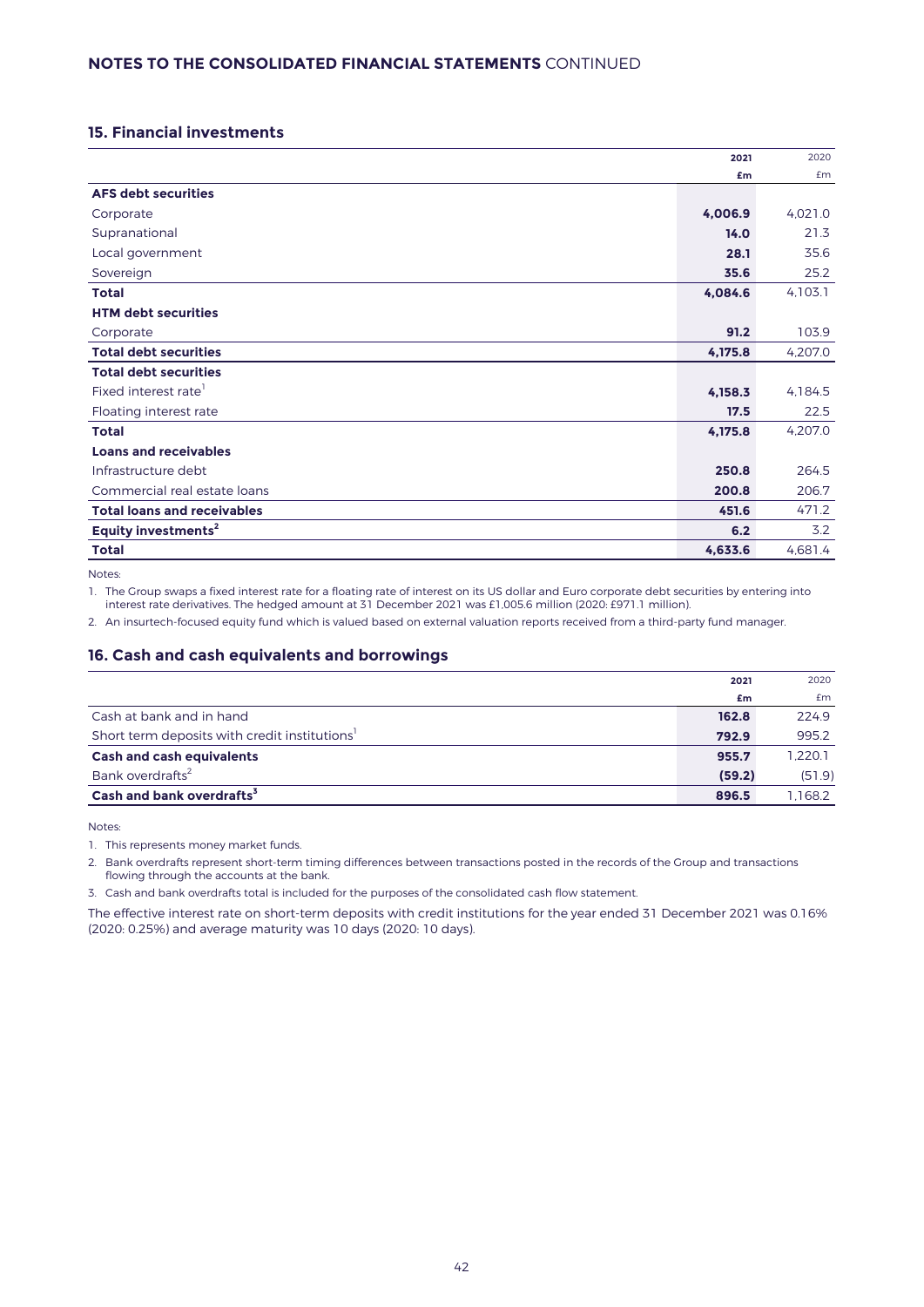### **17. Share capital**

| Issued and fully paid: equity shares              | 2021                |                      |                                                        |                     | 2020          |                                                 |  |
|---------------------------------------------------|---------------------|----------------------|--------------------------------------------------------|---------------------|---------------|-------------------------------------------------|--|
|                                                   | Number of<br>shares | <b>Share capital</b> | <b>Transfer to</b><br>capital<br>redemption<br>reserve | Number of<br>shares | Share capital | Transfer to<br>capital<br>redemption<br>reserve |  |
| Ordinary Shares of 10 10/11 pence each            | millions            | £m                   | £m                                                     | millions            | £m            | <b>£m</b>                                       |  |
| At 1 January                                      | 1.364.6             | 148.9                | 1.1                                                    | 1.375.0             | 150.0         |                                                 |  |
| Shares cancelled following buyback <sup>2,5</sup> | (33.9)              | (3.7)                | 3.7                                                    | (10.4)              | (1.1)         | 1.1                                             |  |
| <b>At 31 December</b>                             | 1.330.7             | 145.2                | 4.8                                                    | .364.6              | 148.9         |                                                 |  |

Notes:

1. The shares have full voting dividend and capital distribution rights (including on wind-up) attached to them; these do not confer any rights of redemption.

- 2. On 8 March 2021, the Group announced that the Board had approved a share buyback programme of up to £100 million, which was completed on 15 November 2021 in accordance with its terms. Across the programme, the Group repurchased and cancelled 33,838,593 ordinary shares for an aggregate consideration of £101,043,742 (including related transaction costs) as reflected in retained earnings. The shares have subsequently been cancelled giving rise to a capital redemption reserve of an equivalent amount as required by the Companies Act 2006.
- 3. On 3 March 2020, the Group announced a share buyback of Ordinary Shares for an aggregate purchase price of £150 million. On 19 March 2020 the buyback programme was cancelled, given the uncertainty in the capital markets at the time driven by the rapidly emerging Covid-19 pandemic. At the time of cancellation, the Group had repurchased 10,448,395 Ordinary Shares for an aggregate consideration of £30,014,567 (including transaction costs) as reflected in retained earnings. The shares were subsequently cancelled giving rise to a capital redemption reserve of an equivalent amount as required by the Companies Act 2006.

#### **Employee trust shares**

The Group satisfies share-based payments under the Group's share plans primarily through shares purchased in the market and held by employee share trusts.

At 31 December 2021, 13,442,422 Ordinary Shares (2020: 12,753,755 Ordinary Shares) were owned by the employee share trusts at a cost of £41.4 million (2020: £40.3 million). These Ordinary Shares are carried at cost and at 31 December 2021 had a market value of £37.5 million (2020: £40.7 million).

# **18. Tier 1 notes**

|              | 2021         | 2020              |
|--------------|--------------|-------------------|
|              | £m           | £m                |
| Tier 1 notes | ZAC<br>540.5 | $C \Gamma$<br>◡.◡ |

On 7 December 2017, the Group issued £350 million of fixed rate perpetual Tier 1 notes with a coupon rate of 4.75% per annum.

The Group has an optional redemption date of 7 December 2027. If the notes are not repaid on that date, a fixed rate of interest per annum will be reset. The notes are direct, unsecured and subordinated obligations of the issuer ranking pari passu and without any preference amongst themselves.

The Tier 1 notes are treated as a separate category within equity and the coupon payments are recognised outside of the profit after tax result and directly in shareholders' equity.

The Group has the option to cancel the coupon payment. Cancellation becomes mandatory if: the Solvency condition $^{\rm l}$  is not met at the time of, or following, coupon payment; there is non-compliance with the SCR or the minimum capital requirement; the Group has insufficient distributable reserves; or the relevant regulator requires the coupon payment to be cancelled.

Note:

1. All payments shall be conditional upon the Group being solvent at the time of payment and immediately after payment. The Issuer will be solvent if (i) it is able to pay its debts owed to senior creditors as they fall due and (ii) its assets exceed its liabilities.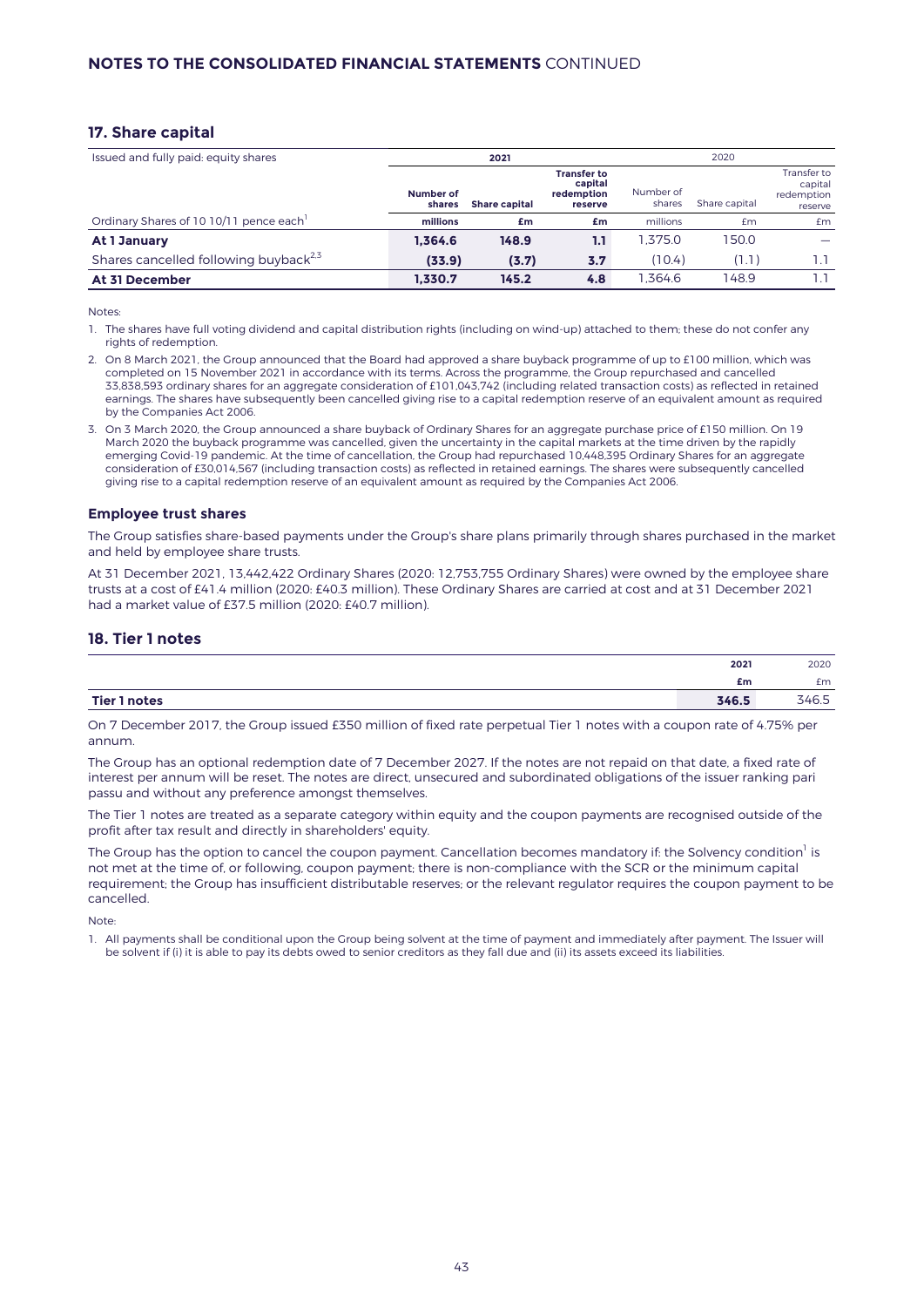# **19. Subordinated liabilities**

|                                                       | 2021  | 2020  |
|-------------------------------------------------------|-------|-------|
|                                                       | £m    | £m    |
| £250 million 9.25% subordinated Tier 2 notes due 2042 | 255.2 | 258.5 |
| £260 million 4.0% subordinated Tier 2 notes due 2032  | 258.4 | 258.1 |
| <b>Subordinated Tier 2 notes</b>                      | 513.6 | 516.6 |

The 2032 and 2042 notes are unsecured and subordinated obligations of the Group and rank pari passu and without any preference among themselves. In the event of a winding-up or of bankruptcy they are to be repaid only after the claims of all other senior creditors have been met and will rank at least pari passu with the claims of holders of other Tier 2 capital.

#### **£250 million 9.25% subordinated Tier 2 notes due 2042**

Subordinated guaranteed dated notes with a nominal value of £500 million were issued on 27 April 2012 at a fixed rate of 9.25%. On the same date, the Group also entered into a 10-year interest rate swap to exchange the fixed rate of interest for a floating rate of 3-month LIBOR plus a spread of 706 basis points which was credit value adjusted to 707 basis points with effect from 29 July 2013. This was treated as a designated hedging instrument.

On 8 December 2017, the Group repurchased £250 million nominal value of the subordinated guaranteed dated notes for a purchase price of £330.1 million including accrued interest of £2.7 million and associated transaction costs of £0.6 million. The designated hedging agreement was adjusted accordingly.

The remaining notes, with a nominal value of £250 million, have a redemption date of 27 April 2042 with the option to repay the notes on 27 April 2022. If the notes are not repaid on that date, the terms of the notes provide that the rate of interest will be reset at a rate of 6-month LIBOR plus 7.91%. If LIBOR has been discontinued by this time, the terms of the notes provide for an ultimate fall-back rate of interest of 9.25% for subsequent interest periods. The terms of the notes do not automatically provide for the transition of LIBOR to SONIA, which would require a separate agreement between the Group and the noteholders.

The Group has the option, in certain circumstances, to defer interest payments on the notes but to date has not exercised this right.

During 2020 the Group identified that the hedge no longer met the criteria of hedge effectiveness under IAS 39 'Financial Instruments: Recognition and Measurement' and, under the rules of the standard, the accumulated hedging adjustment has begun to be amortised to the income statement from the date of the last successful hedge effectiveness test over the remaining life of the subordinated debt using an effective interest rate calculation.

#### **£260 million 4.0% subordinated Tier 2 notes due 2032**

On 5 June 2020, the Group issued subordinated Tier 2 notes at a fixed rate of 4.0%. The notes have a redemption date of 5 June 2032 and may be redeemed at the option of the Group commencing on 5 December 2031 until the maturity date.

The Group has the option, in certain circumstances, to defer interest payments on the notes but to date has not exercised this right.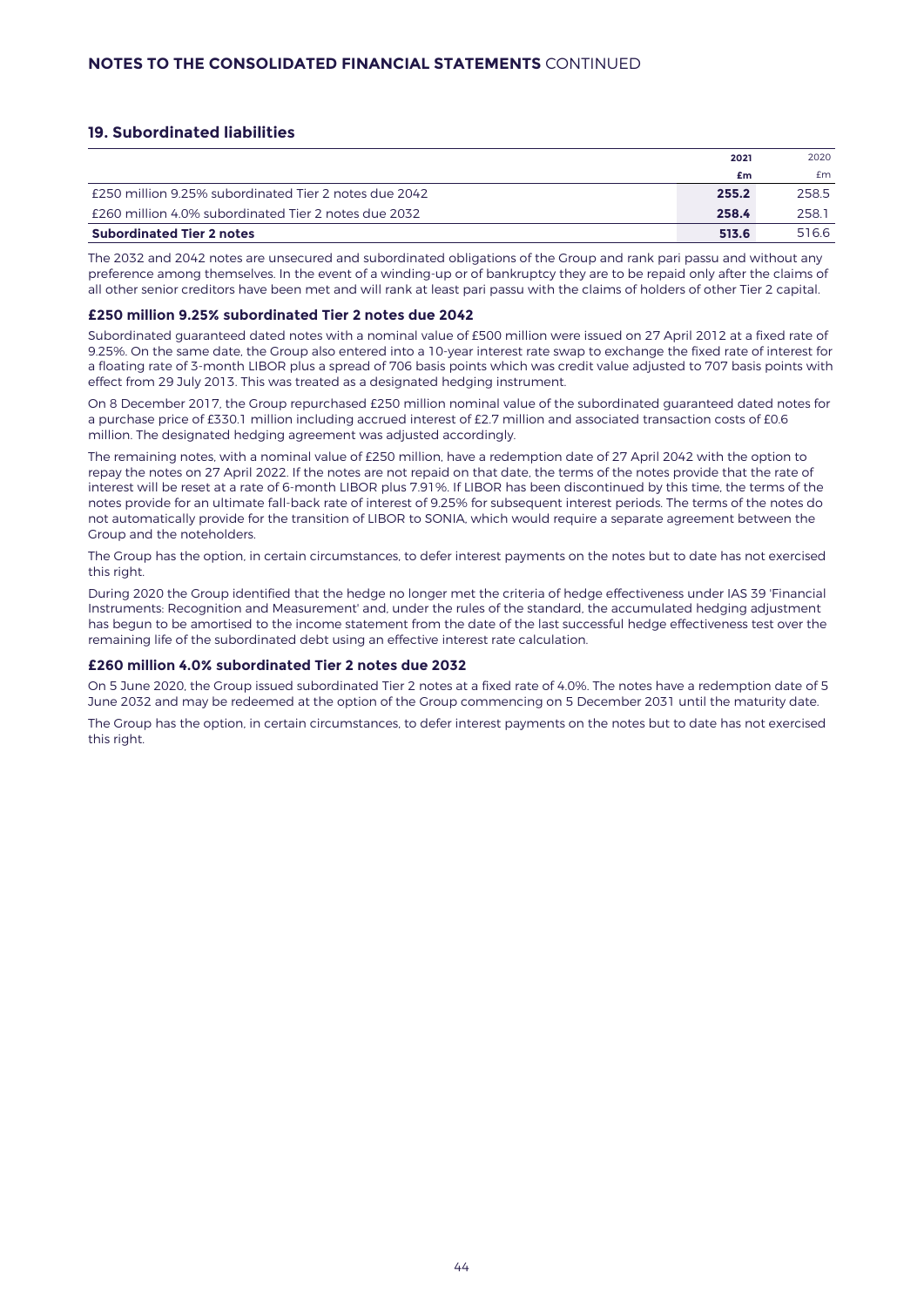# **20. Insurance liabilities**

|                                                          |         |                         |         |         |                                                                                           |                 |         |                                 |                                                                         | 2021          | 2020            |
|----------------------------------------------------------|---------|-------------------------|---------|---------|-------------------------------------------------------------------------------------------|-----------------|---------|---------------------------------|-------------------------------------------------------------------------|---------------|-----------------|
| <b>Insurance liabilities</b>                             |         |                         |         |         |                                                                                           |                 |         |                                 |                                                                         | £m<br>3,680.5 | £m<br>3,617.0   |
|                                                          |         |                         |         |         |                                                                                           |                 |         |                                 |                                                                         |               |                 |
| Gross insurance liabilities                              |         |                         |         |         |                                                                                           |                 |         |                                 |                                                                         |               |                 |
|                                                          | 2012    | 2013                    | 2014    | 2015    | 2016                                                                                      | 2017            | 2018    | 2019                            | 2020                                                                    | 2021          | Total           |
| Accident year                                            | £m      | £m                      | £m      | £m      | £m                                                                                        | £m              | £m      | £m                              | £m                                                                      | £m            | £m              |
| Estimate of ultimate<br>gross claims costs:              |         |                         |         |         |                                                                                           |                 |         |                                 |                                                                         |               |                 |
| At end of                                                |         |                         |         |         |                                                                                           |                 |         |                                 |                                                                         |               |                 |
| accident year                                            | 2.372.7 | 2.184.0                 | 2,094.5 | 2,118.1 | 2,157.7                                                                                   | 2,217.3         | 2,300.1 | 2,110.4                         | 1.847.3                                                                 | 1.955.8       |                 |
| One year later                                           | (163.3) | (117.6)                 | 20.7    | (30.0)  | (86.7)                                                                                    | (116.2)         | (62.3)  | (67.2)                          | (116.8)                                                                 |               |                 |
| Two years later                                          | (118.9) | (153.0)                 | (38.4)  | (143.5) | (53.3)                                                                                    | (103.1)         | (52.0)  | (56.1)                          |                                                                         |               |                 |
| Three years later                                        | (49.3)  | (21.0)                  | (144.9) | (62.4)  | (82.8)                                                                                    | (42.4)          | (9.5)   |                                 |                                                                         |               |                 |
| Four years later                                         | (9.9)   | (102.1)                 | (50.2)  | (22.9)  | (46.1)                                                                                    | (21.0)          |         |                                 |                                                                         |               |                 |
| Five years later                                         | (79.2)  | (50.8)                  | (51.6)  | (22.0)  | (16.7)                                                                                    |                 |         |                                 |                                                                         |               |                 |
| Six years later                                          | (36.2)  | (27.4)                  | (33.6)  | (9.0)   |                                                                                           |                 |         |                                 |                                                                         |               |                 |
| Seven years later                                        | (23.8)  | (14.0)                  | (6.5)   |         |                                                                                           |                 |         |                                 |                                                                         |               |                 |
| Eight years later                                        | (1.6)   | (0.3)                   |         |         |                                                                                           |                 |         |                                 |                                                                         |               |                 |
| Nine years later                                         | (1.3)   |                         |         |         |                                                                                           |                 |         |                                 |                                                                         |               |                 |
| Current estimate of<br>cumulative claims                 | 1,889.2 | 1,697.8 1,790.0         |         | 1,828.3 | 1,872.1                                                                                   | 1,934.6 2,176.3 |         | 1,987.1                         | 1,730.5                                                                 | 1,955.8       |                 |
| Cumulative<br>payments to date                           |         |                         |         |         | (1,876.7) (1,686.1) (1,708.4) (1,713.7) (1,745.0) (1,748.3) (1,832.2) (1,582.0) (1,230.7) |                 |         |                                 |                                                                         | (907.7)       |                 |
| <b>Gross liability</b>                                   |         |                         |         |         |                                                                                           |                 |         |                                 |                                                                         |               |                 |
| recognised in<br>balance sheet                           | 12.5    | 11.7                    | 81.6    | 114.6   | 127.1                                                                                     | 186.3           | 344.1   | 405.1                           | 499.8                                                                   |               | 1,048.1 2,830.9 |
| 2011 and prior                                           |         |                         |         |         |                                                                                           |                 |         |                                 |                                                                         |               | 770.9           |
| Claims handling<br>provision                             |         |                         |         |         |                                                                                           |                 |         |                                 |                                                                         |               | 78.7            |
| <b>Total</b>                                             |         |                         |         |         |                                                                                           |                 |         |                                 |                                                                         |               | 3,680.5         |
| <b>Net insurance liabilities</b>                         |         |                         |         |         |                                                                                           |                 |         |                                 |                                                                         |               |                 |
|                                                          | 2012    | 2013                    | 2014    | 2015    | 2016                                                                                      | 2017            | 2018    | 2019                            | 2020                                                                    | 2021          | Total           |
| Accident year                                            | £m      | £m                      | £m      | £m      | £m                                                                                        | £m              | £m      | £m                              | £m                                                                      | £m            | £m              |
| Estimate of ultimate<br>net claims costs:                |         |                         |         |         |                                                                                           |                 |         |                                 |                                                                         |               |                 |
| At end of<br>accident year                               | 2.271.8 |                         |         |         |                                                                                           |                 |         |                                 | 2,093.9 1,971.0 1,926.7 1,922.2 2,016.9 2,125.9 1,941.2 1,674.5 1,791.8 |               |                 |
| One year later                                           | (146.7) | (123.6)                 | (29.7)  | (67.0)  | (18.9)                                                                                    | (79.7)          | (41.4)  | (34.5)                          | (88.1)                                                                  |               |                 |
| Two years later                                          | (107.8) | (134.4)                 | (42.0)  | (77.8)  | (38.2)                                                                                    | (65.3)          | (27.1)  | (54.5)                          |                                                                         |               |                 |
| Three years later                                        | (35.6)  | (27.8)                  | (100.7) | (30.4)  | (43.7)                                                                                    | (14.0)          | (27.6)  |                                 |                                                                         |               |                 |
| Four years later                                         | (11.6)  | (64.3)                  | (41.3)  | (24.1)  | (16.9)                                                                                    | (39.7)          |         |                                 |                                                                         |               |                 |
| Five years later                                         | (54.2)  | (38.9)                  | (52.5)  | (20.7)  | (12.4)                                                                                    |                 |         |                                 |                                                                         |               |                 |
| Six years later                                          | (30.3)  | (17.7)                  | (8.3)   | (4.6)   |                                                                                           |                 |         |                                 |                                                                         |               |                 |
| Seven years later                                        | (14.6)  | (10.6)                  | (8.0)   |         |                                                                                           |                 |         |                                 |                                                                         |               |                 |
| Eight years later                                        | (1.2)   | 0.4                     |         |         |                                                                                           |                 |         |                                 |                                                                         |               |                 |
| Nine years later                                         | (1.5)   |                         |         |         |                                                                                           |                 |         |                                 |                                                                         |               |                 |
| Current estimate of                                      |         |                         |         |         |                                                                                           |                 |         |                                 |                                                                         |               |                 |
| cumulative claims<br>Cumulative                          | 1,868.3 | 1,677.0 1,688.5 1,702.1 |         |         | 1,792.1                                                                                   |                 |         | 1,818.2 2,029.8 1,852.2 1,586.4 |                                                                         | 1,791.8       |                 |
| payments to date                                         |         |                         |         |         | (1,859.2) (1,667.2) (1,666.8) (1,656.0) (1,716.6) (1,699.5) (1,814.5) (1,560.5) (1,208.6) |                 |         |                                 |                                                                         | (906.6)       |                 |
| <b>Gross liability</b><br>recognised in<br>balance sheet | 9.1     | 9.8                     | 21.7    | 46.1    | 75.5                                                                                      | 118.7           | 215.3   | 291.7                           | 377.8                                                                   |               | 885.2 2,050.9   |
| 2011 and prior                                           |         |                         |         |         |                                                                                           |                 |         |                                 |                                                                         |               | 418.8           |
| Claims handling<br>provision                             |         |                         |         |         |                                                                                           |                 |         |                                 |                                                                         |               | 78.7            |
| <b>Total</b>                                             |         |                         |         |         |                                                                                           |                 |         |                                 |                                                                         |               | 2,548.4         |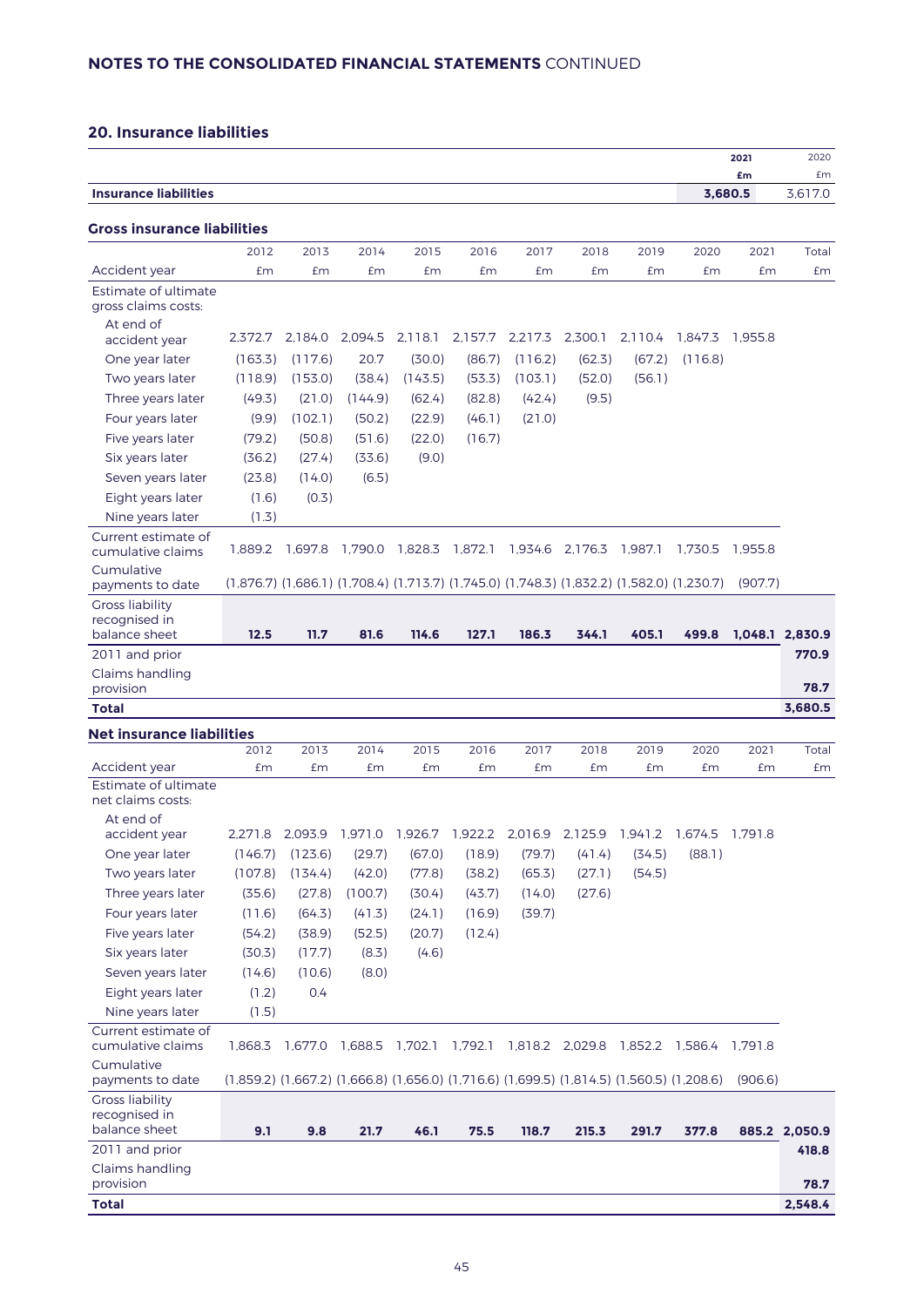# **NOTES TO THE CONSOLIDATED FINANCIAL STATEMENTS** CONTINUED

#### **Movements in gross and net insurance liabilities**

|                                          | <b>Gross</b> | Reinsurance | <b>Net</b> |
|------------------------------------------|--------------|-------------|------------|
|                                          | £m           | £m          | £m         |
| Claims reported                          | 2.916.0      | (829.3)     | 2.086.7    |
| Incurred but not reported                | 825.4        | (320.3)     | 505.1      |
| Claims handling provision                | 78.2         |             | 78.2       |
| At 1 January 2020                        | 3,819.6      | (1.149.6)   | 2,670.0    |
| Cash paid for claims settled in the year | (1,933.0)    | 141.1       | (1.791.9)  |
| Increase/(decrease) in liabilities:      |              |             |            |
| Arising from current-year claims         | 2,057.3      | (169.9)     | 1,887.4    |
| Arising from prior-year claims           | (326.9)      | 153.1       | (173.8)    |
| At 31 December 2020                      | 3.617.0      | (1,025.3)   | 2.591.7    |
| Claims reported                          | 2.762.0      | (842.8)     | 1.919.2    |
| Incurred but not reported                | 777.0        | (182.5)     | 594.5      |
| Claims handling provision                | 78.0         |             | 78.0       |
| At 31 December 2020                      | 3.617.0      | (1,025.3)   | 2.591.7    |
| Cash paid for claims settled in the year | (1, 851.8)   | 89.8        | (1,762.0)  |
| Increase/(decrease) in liabilities:      |              |             |            |
| Arising from current-year claims         | 2.142.9      | (166.1)     | 1,976.8    |
| Arising from prior-year claims           | (227.6)      | (30.5)      | (258.1)    |
| At 31 December 2021                      | 3,680.5      | (1,132.1)   | 2,548.4    |
| Claims reported                          | 2,840.0      | (885.2)     | 1,954.8    |
| Incurred but not reported                | 761.8        | (246.9)     | 514.9      |
| Claims handling provision                | 78.7         |             | 78.7       |
| At 31 December 2021                      | 3,680.5      | (1,132.1)   | 2,548.4    |

#### **Movement in prior-year net claims liabilities by operating segment**

|                                 | 2021    | 2020    |
|---------------------------------|---------|---------|
|                                 | £m      | Em      |
| Motor                           | (127.1) | (100.6) |
| Home                            | (45.8)  | (10.8)  |
| Rescue and other personal lines | (23.8)  | (5.6)   |
| Commercial                      | (61.4)  | (56.8)  |
| <b>Total</b>                    | (258.1) | (173.8) |

### **21. Unearned premium reserve**

#### **Movement in unearned premium reserve**

|                       | <b>Gross</b> | Reinsurance   | <b>Net</b>    |
|-----------------------|--------------|---------------|---------------|
|                       | £m           | $\mathsf{fm}$ | $\mathsf{fm}$ |
| At 1 January 2020     | 1,506.0      | (101.7)       | 1,404.3       |
| Written in the period | 3.180.4      | (231.0)       | 2.949.4       |
| Earned in the period  | (3,189.3)    | 228.8         | (2,960.5)     |
| At 31 December 2020   | 1.497.1      | (103.9)       | 1,393.2       |
| Written in the period | 3.171.6      | (186.4)       | 2,985.2       |
| Earned in the period  | (3,168.0)    | 210.6         | (2,957.4)     |
| At 31 December 2021   | 1,500.7      | (79.7)        | 1,421.0       |

### **22. Related parties**

Transactions between the Group's subsidiary undertakings, which are related parties, have been eliminated on consolidation and accordingly are not disclosed.

Subject to the preceding sentence, there were no sales or purchases of products and services to or from related parties in the year ended 31 December 2021 (2020: £nil).

Full details of the Group's related party transactions for the year ended 31 December 2020 are included on page 209 of the Annual Report & Accounts 2020.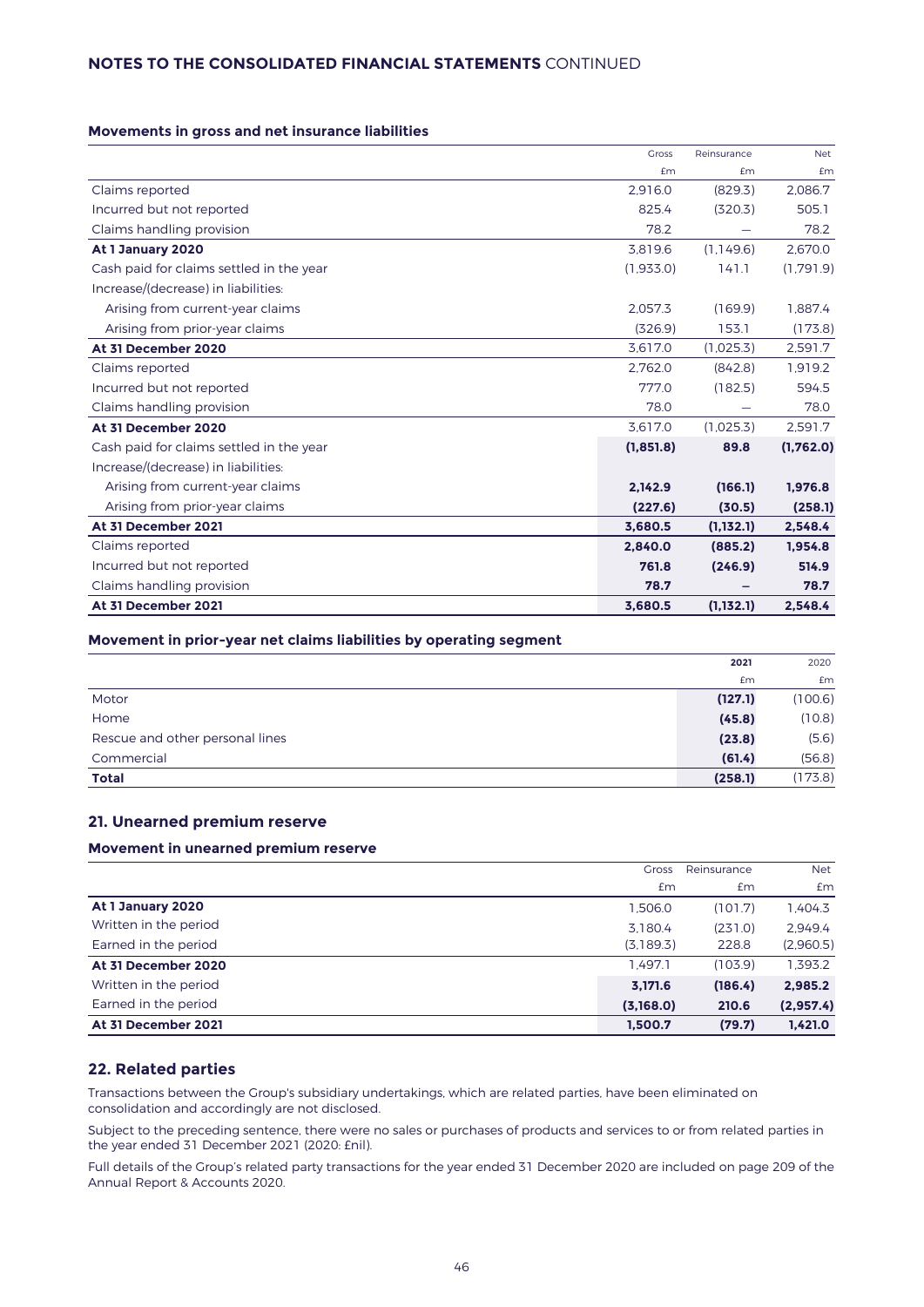### **23. Post balance sheet events**

As part of the Group's ongoing change of the core operational real estate portfolio, on 28 February 2022, the freehold interest in a Birmingham property with a carrying value of £24.4 million and impaired by £5.0 million to reflect the costs of remediation and estimated realisable value, was sold for £19.4 million.

On 4 March 2022, the Group's principal underwriter, U K Insurance Limited, entered into an agreement to extend its contract with NatWest Group until 2027 to continue to provide home insurance for its customers.

#### **Corporate information**

Direct Line Insurance Group plc is a public limited company registered in England and Wales, (company number 02280426). The address of the registered office is Churchill Court, Westmoreland Road, Bromley, BR1 1DP.

## **Statutory accounts information**

The Annual Report & Accounts 2020 were signed on 5 March 2021 and were delivered to the Registrar of Companies following the Annual General Meeting held on 13 May 2021. The Annual Report & Accounts 2020 is available at: https:// www.directlinegroup.co.uk/content/dam/dlg/corporate/images-and-documents/investors/oar-2020/pdfs/ Direct\_Line\_Group\_2020\_full\_year\_report.downloadasset.pdf

At the time of the publishing of the Preliminary Results for 2021 the Annual Report & Accounts 2021 had not been published. Once published, the Annual Report & Accounts 2021 will be available on the Group's website at [www.directlinegroup.co.uk](http://www.directlinegroup.co.uk)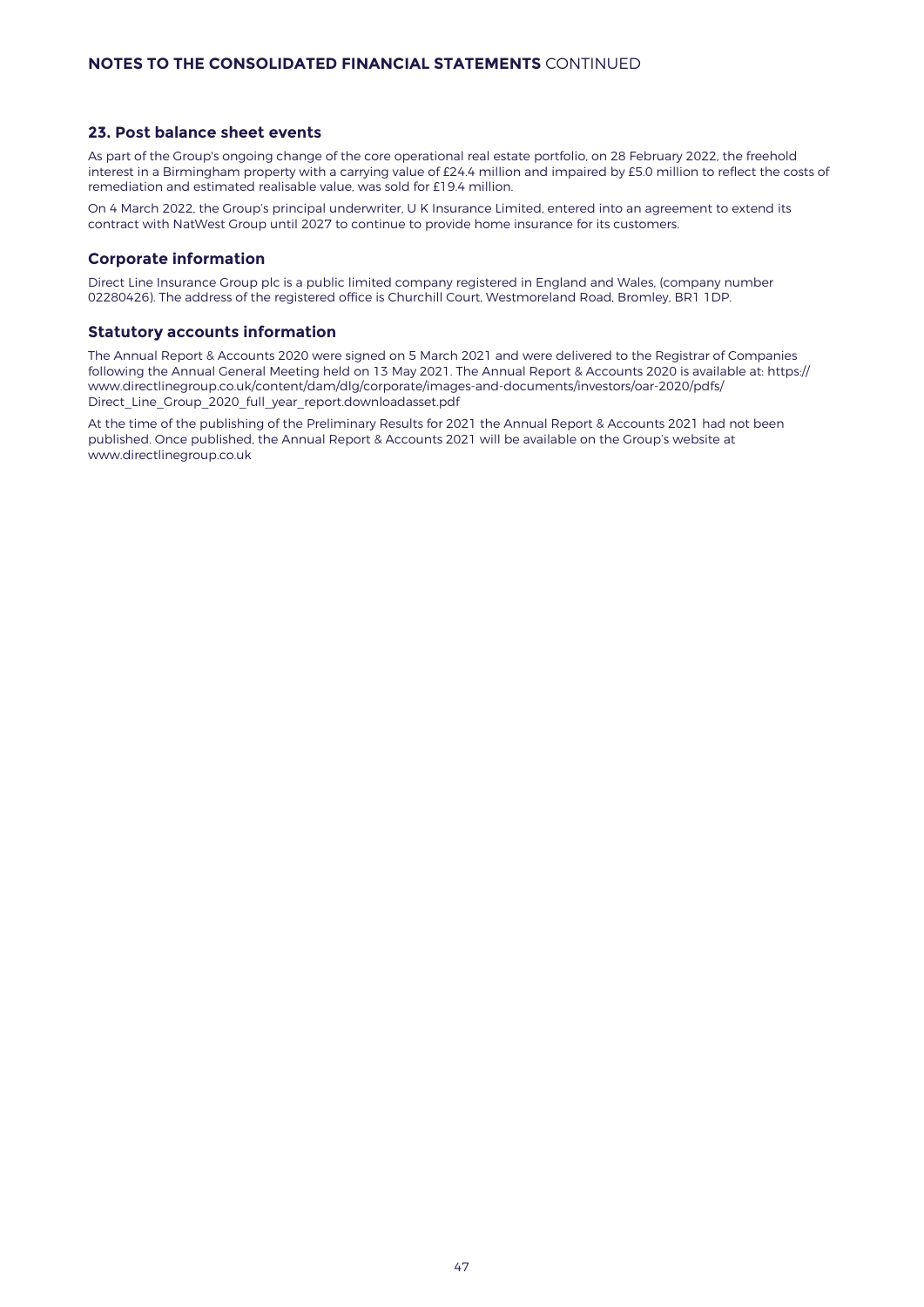| Term                                                     | Definition and explanation                                                                                                                                                                                                                                                                                                                                                                                                                                                                                                                                                                                                                                                     |
|----------------------------------------------------------|--------------------------------------------------------------------------------------------------------------------------------------------------------------------------------------------------------------------------------------------------------------------------------------------------------------------------------------------------------------------------------------------------------------------------------------------------------------------------------------------------------------------------------------------------------------------------------------------------------------------------------------------------------------------------------|
| <b>Actuarial best estimate</b><br>("ABE")                | The probability-weighted average of all future claims and cost scenarios. It is calculated using<br>historical data, actuarial methods and judgement. A best estimate of reserves will therefore<br>normally include no margin for optimism or, conversely, caution.                                                                                                                                                                                                                                                                                                                                                                                                           |
| ratio                                                    | Adjusted solvency capital The ratio of Solvency II own funds to the solvency capital requirement, which excludes the<br>tier 2 subordinated debt which can first be called on 27 April 2022 from the Group's own<br>funds.                                                                                                                                                                                                                                                                                                                                                                                                                                                     |
| <b>Assets under</b><br>management ("AUM")                | This represents all assets managed or administered by or on behalf of the Group, including<br>those assets managed by third parties.                                                                                                                                                                                                                                                                                                                                                                                                                                                                                                                                           |
| <b>Available-for-sale ("AFS")</b><br><b>investments</b>  | Available-for-sale investments are non-derivative financial assets that are designated as such,<br>or are not classified as loans and receivables, held-to-maturity, or financial assets at fair value<br>through profit or loss.                                                                                                                                                                                                                                                                                                                                                                                                                                              |
| <b>Average written</b><br>premium                        | The total written premium at inception divided by the number of policies.                                                                                                                                                                                                                                                                                                                                                                                                                                                                                                                                                                                                      |
| Capital                                                  | The funds invested in the Group, including funds invested by shareholders and Tier 1 notes. In<br>addition, the subordinated liabilities in the Group's balance sheet is classified as Tier 2 capital<br>for Solvency II purposes.                                                                                                                                                                                                                                                                                                                                                                                                                                             |
| <b>Carbon emissions</b>                                  | Scope 1 - covers direct emissions from owned or controlled sources, including fuels used in<br>office buildings, accident repair centres and owned vehicles.<br>Scope 2 - covers indirect emissions from the generation of purchased electricity, steam,<br>heating and cooling for office buildings and accident repair centres.<br>Scope 3 under our direct control - includes indirect emissions that occur in the Group's value<br>chain, under its direct control, such as waste disposal and business travel.<br>Total Scope 3 - includes all other indirect emissions that occur in the Group's value chain and<br>purchased goods and services, excluding investments. |
| <b>Claims frequency</b>                                  | The number of claims divided by the number of policies per year.                                                                                                                                                                                                                                                                                                                                                                                                                                                                                                                                                                                                               |
| (provision for losses and<br>loss-adjustment<br>expense) | Claims handling provision Funds set aside by the Group to meet the estimated cost of settling claims and related<br>expenses that the Group considers it will ultimately need to pay.                                                                                                                                                                                                                                                                                                                                                                                                                                                                                          |
| <b>Combined operating</b><br>ratio                       | The sum of the loss, commission and expense ratios. The ratio measures the amount of<br>claims costs, commission and operating expenses, compared to net earned premium<br>generated. A ratio of less than 100% indicates profitable underwriting. Normalised combined<br>operating ratio adjusts loss and commission ratios for weather and changes to the Ogden<br>discount rate. (See page 51 alternative performance measures.)                                                                                                                                                                                                                                            |
| <b>Commission expenses</b>                               | Payments to brokers, partners and price comparison websites for generating business.                                                                                                                                                                                                                                                                                                                                                                                                                                                                                                                                                                                           |
| <b>Commission ratio</b>                                  | The ratio of commission expense divided by net earned premium. (See page 51 alternative<br>performance measures.)                                                                                                                                                                                                                                                                                                                                                                                                                                                                                                                                                              |
| <b>Company</b>                                           | Direct Line Insurance Group plc.                                                                                                                                                                                                                                                                                                                                                                                                                                                                                                                                                                                                                                               |
| <b>Current-year attritional</b><br>loss ratio            | The loss ratio for the current accident year, excluding the movement of claims reserves<br>relating to previous accident years and claims relating to major weather events. (See page 51<br>alternative performance measures.)                                                                                                                                                                                                                                                                                                                                                                                                                                                 |
| <b>Current-year combined</b><br>operating ratio          | This is calculated using the combined operating ratio less movement in prior-year reserves.<br>(See page 51 alternative performance measures)                                                                                                                                                                                                                                                                                                                                                                                                                                                                                                                                  |
| <b>Current-year normalised</b><br>operating profit       | This is calculated using the normalised operating profit adjusted for prior-year reserve<br>movements. (See page 51 alternative performance measures.)                                                                                                                                                                                                                                                                                                                                                                                                                                                                                                                         |
| <b>Direct own brands</b>                                 | Direct own brands include Home and Motor under the Direct Line, Churchill, Darwin and<br>Privilege brands, Rescue under the Green Flag brand and Commercial under the Direct Line<br>for Business and Churchill brands.                                                                                                                                                                                                                                                                                                                                                                                                                                                        |
| <b>Earnings per share</b>                                | The amount of the Group's profit after deduction of the Tier 1 coupon payments allocated to<br>each Ordinary Share of the Company.                                                                                                                                                                                                                                                                                                                                                                                                                                                                                                                                             |
| <b>Expense ratio</b>                                     | The ratio of operating expenses divided by net earned premium. (See page 51 alternative<br>performance measures.)                                                                                                                                                                                                                                                                                                                                                                                                                                                                                                                                                              |
| <b>Finance costs</b>                                     | The cost of servicing the Group's external borrowings and including the interest on ROU<br>assets.                                                                                                                                                                                                                                                                                                                                                                                                                                                                                                                                                                             |
| <b>Financial Conduct</b><br><b>Authority ("FCA")</b>     | The independent body responsible for regulating the UK's financial services industry.                                                                                                                                                                                                                                                                                                                                                                                                                                                                                                                                                                                          |
| <b>Financial leverage ratio</b>                          | Tier 1 notes and financial debt (subordinated Tier 2 notes) as a percentage of total capital<br>employed.                                                                                                                                                                                                                                                                                                                                                                                                                                                                                                                                                                      |
| <b>Gross written premium</b>                             | The total premiums from insurance contracts that were incepted during the period.                                                                                                                                                                                                                                                                                                                                                                                                                                                                                                                                                                                              |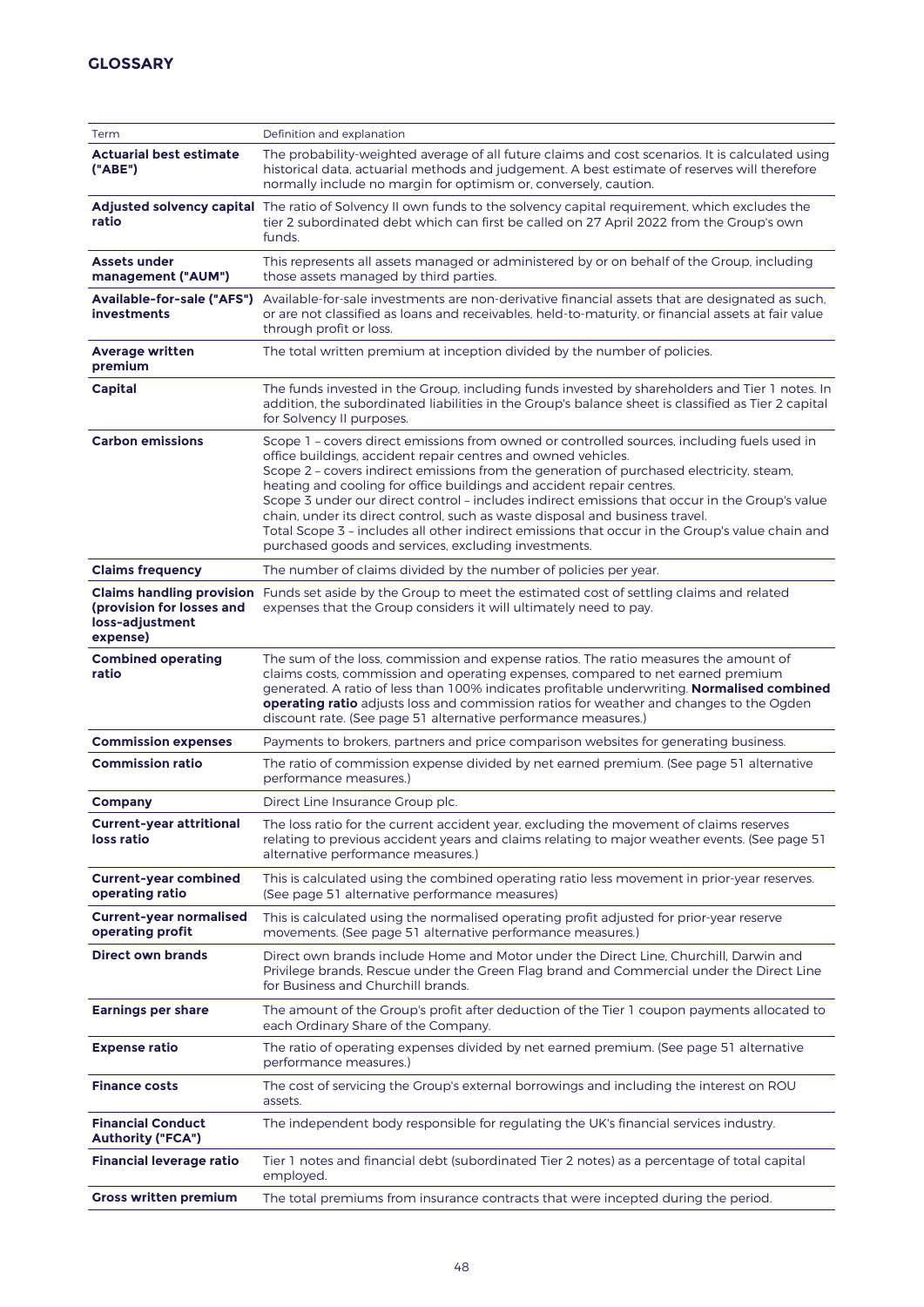# **GLOSSARY** CONTINUED

| Term                                                                         | Definition and explanation                                                                                                                                                                                                                                                                                                                                                                  |
|------------------------------------------------------------------------------|---------------------------------------------------------------------------------------------------------------------------------------------------------------------------------------------------------------------------------------------------------------------------------------------------------------------------------------------------------------------------------------------|
| <b>Group</b>                                                                 | Direct Line Insurance Group plc and its subsidiaries.                                                                                                                                                                                                                                                                                                                                       |
| <b>Incurred but not</b><br>reported ("IBNR")                                 | Funds set aside to meet the cost of claims for accidents that have occurred but have not yet<br>been reported to the Group. This includes an element of uplift on the value of claims<br>reported.                                                                                                                                                                                          |
| <b>In-force policies</b>                                                     | The number of policies on a given date that are active and against which the Group will pay,<br>following a valid insurance claim.                                                                                                                                                                                                                                                          |
| <b>Insurance liabilities</b>                                                 | This comprises insurance claims reserves and claims handling provision, which the Group<br>maintains to meet current and future claims.                                                                                                                                                                                                                                                     |
| <b>International</b><br><b>Accounting Standards</b><br><b>Board ("IASB")</b> | A not-for-profit public interest organisation that is overseen by a monitoring board of public<br>authorities. It develops International Financial Reporting Standards ("IFRSs") that aim to<br>make worldwide markets transparent, accountable and efficient.                                                                                                                              |
| <b>Investment income</b><br>yield                                            | The income earned from the investment portfolio, recognised through the income statement<br>during the period (excluding unrealised and realised gains and losses, impairments and fair<br>value adjustments) divided by the average AUM. The average AUM derives from the period's<br>opening and closing balances for the total Group. (See page 51 alternative performance<br>measures.) |
| <b>Investment return</b>                                                     | The investment return earned from the investment portfolio, including unrealised and<br>realised gains and losses, impairments and fair value adjustments.                                                                                                                                                                                                                                  |
| <b>Investment return</b><br>yield                                            | The investment return divided by the average AUM. The average AUM derives from the<br>period's opening and closing balances. (See page 51 alternative performance measures.)                                                                                                                                                                                                                |
| <b>Loss ratio</b>                                                            | Net insurance claims divided by net earned premium. (See page 51 alternative performance<br>measures.)                                                                                                                                                                                                                                                                                      |
| <b>Management's best</b><br>estimate ("MBE")                                 | These reserves are based on management's best estimate, which includes a prudence<br>margin that exceeds the internal ABE.                                                                                                                                                                                                                                                                  |
| <b>Minimum capital</b><br>requirement ("MCR")                                | The minimum amount of capital that an insurer needs to hold to cover its risks under the<br>Solvency II regulatory framework. If an insurer's capital falls below the MCR then<br>authorisation will be withdrawn by the regulator unless the insurer is able to meet the MCR<br>within a short period of time.                                                                             |
| <b>Net asset value</b>                                                       | The difference between the Group's total assets and total liabilities, calculated by subtracting<br>total liabilities (including Tier 1 notes) from total assets.                                                                                                                                                                                                                           |
| <b>Net earned premium</b>                                                    | The element of gross earned premium less reinsurance premium ceded for the period where<br>insurance cover has already been provided.                                                                                                                                                                                                                                                       |
| <b>Net insurance claims</b>                                                  | The cost of claims incurred in the period less any claims costs recovered under reinsurance<br>contracts. It includes claims payments and movements in claims reserves.                                                                                                                                                                                                                     |
| Net investment income<br>yield                                               | This is calculated in the same way as investment income yield but includes the cost of<br>hedging. (See page 51 alternative performance measures.)                                                                                                                                                                                                                                          |
| Ogden discount rate                                                          | The discount rate set by the Lord Chancellor and used by courts to calculate lump sum<br>awards in bodily injury cases.                                                                                                                                                                                                                                                                     |
| <b>Operating expenses</b>                                                    | These are the expenses relating to business activities excluding restructuring and one-off<br>costs. (See page 51 alternative performance measures.)                                                                                                                                                                                                                                        |
| <b>Operating profit</b>                                                      | The pre-tax profit that the Group's activities generate, including insurance and investment<br>activity, but excluding finance costs, restructuring and one-off costs. Normalised operating<br>profit is operating profit adjusted for weather and changes to the Ogden discount rate. (See<br>page 52 alternative performance measures.)                                                   |
| <b>Periodic payment order</b><br>("PPO")                                     | These are claims payments as awarded under the Courts Act 2003. PPOs are used to settle<br>certain large personal injury claims. They generally provide a lump-sum award plus inflation-<br>linked annual payments to claimants who require long-term care.                                                                                                                                 |
| <b>Reinsurance</b>                                                           | Contractual arrangements where the Group transfers part or all of the accepted insurance<br>risk to another insurer.                                                                                                                                                                                                                                                                        |
| <b>Reserves</b>                                                              | Funds that have been set aside to meet outstanding insurance claims and IBNR.                                                                                                                                                                                                                                                                                                               |
| <b>Restructuring costs</b>                                                   | These are costs incurred in respect of the business activities where the Group has a<br>constructive obligation to restructure its activities.                                                                                                                                                                                                                                              |
| <b>Return on equity</b>                                                      | This is calculated by dividing the profit attributable to the owners of the Company after<br>deduction of the Tier 1 coupon payments by average shareholders' equity for the period.                                                                                                                                                                                                        |
| <b>Return on tangible</b><br>equity ("RoTE")                                 | This is adjusted profit after tax divided by the Group's average shareholders' equity less<br>goodwill and other intangible assets. Profit after tax is adjusted to exclude restructuring and<br>one-off costs and to include the Tier 1 coupon payments. It is stated after charging tax using<br>the UK standard rate of 19%. (See page 52 alternative performance measures.)             |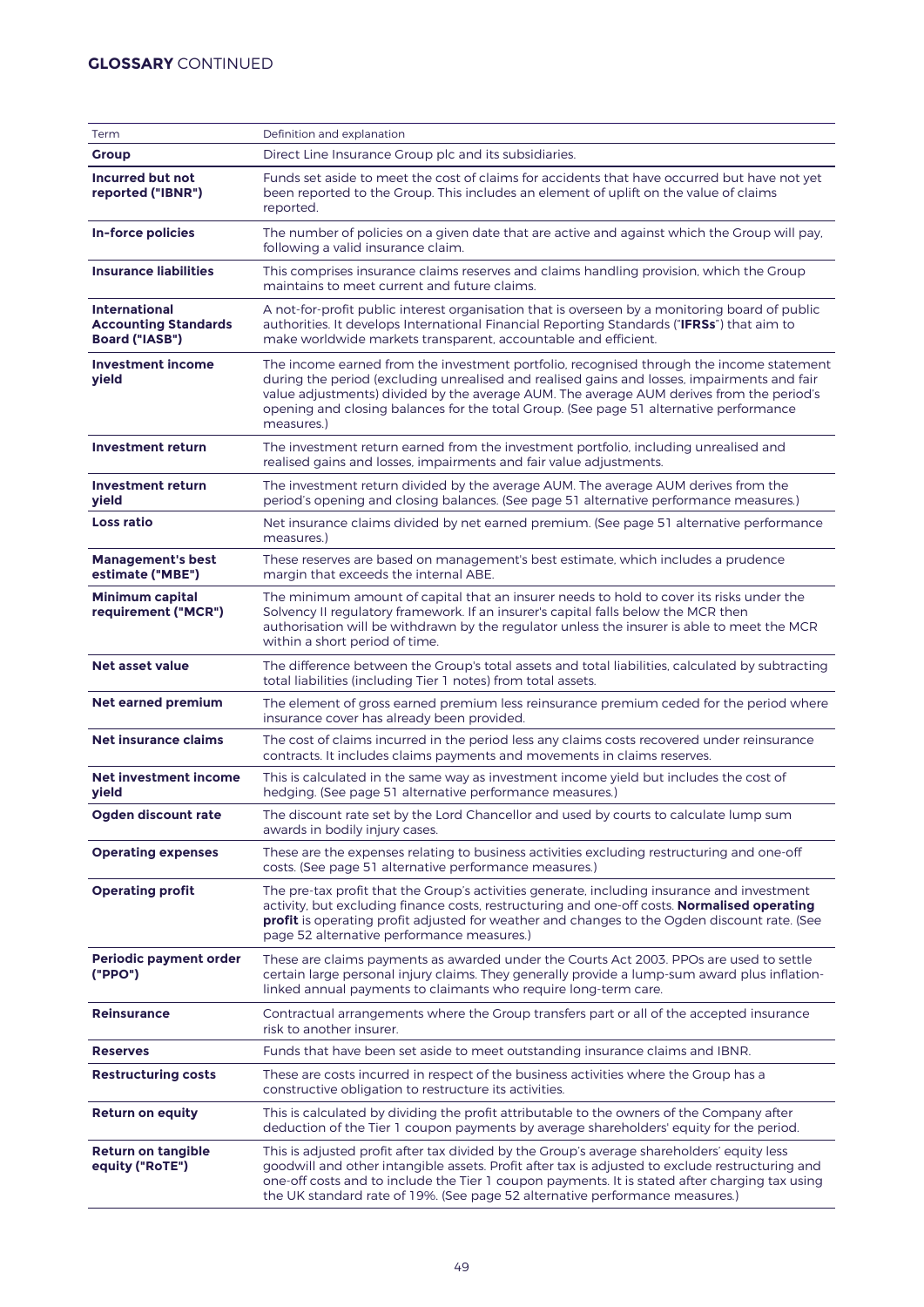| Term                                                                       | Definition and explanation                                                                                                                                                                                                                                                                                                                                                                       |
|----------------------------------------------------------------------------|--------------------------------------------------------------------------------------------------------------------------------------------------------------------------------------------------------------------------------------------------------------------------------------------------------------------------------------------------------------------------------------------------|
| Right-of-use ("ROU")<br>asset                                              | A lessee's right to use an asset over the life of a lease, calculated at initial recognition as the<br>present value of the lease payments, plus any initial direct costs less any incentives received.<br>The ROU asset is depreciated over the lease term and is subject to impairment testing.                                                                                                |
| <b>Science-Based Targets</b><br>("SBT")                                    | Science-Based Targets are a set of goals developed by a business to provide it with a clear<br>route to reduce greenhouse gas emissions. An emissions reduction target is defined as<br>"science-based" if it is developed in line with the scale of reductions required to curb global<br>temperature rise to well below 2 <sup>°</sup> C above pre-industrial levels.                          |
| Scope 1, Scope 2, Scope 3<br>under our direct control<br>and Total Scope 3 | Please refer to the glossary definition for carbon emissions on page 48.                                                                                                                                                                                                                                                                                                                         |
| <b>Solvency II</b>                                                         | The capital adequacy regime for the European insurance industry, which became effective<br>on 1 January 2016. It establishes capital requirements and risk management standards.<br>It comprises three pillars: Pillar I, which sets out capital requirements for an insurer; Pillar II,<br>which focuses on systems of governance; and Pillar III, which deals with disclosure<br>requirements. |
| Solvency capital ratio                                                     | The ratio of Solvency II own funds to the solvency capital requirement.                                                                                                                                                                                                                                                                                                                          |
| <b>Solvency capital</b><br>requirement ("SCR")                             | The SCR is the amount of capital the regulator requires an insurer to hold to meet the<br>requirements under the Solvency II regulatory framework. The Group uses a partial internal<br>model to determine SCR.                                                                                                                                                                                  |
| <b>Tangible equity</b>                                                     | This shows the equity excluding Tier 1 notes and intangible assets (for comparability with<br>companies which have not acquired businesses or capitalised intangible assets). (See page<br>52 alternative performance measures.)                                                                                                                                                                 |
| Tangible net assets per<br>share                                           | This shows the amount of tangible equity allocated to each ordinary share (for comparability<br>with companies which have not acquired businesses or capitalised intangible assets). (See<br>page 52 alternative performance measures.)                                                                                                                                                          |
| <b>Underwriting result</b><br>profit/(loss)                                | The profit or loss from operational activities, excluding investment return and other operating<br>income. It is calculated as net earned premium less net insurance claims and total expenses,<br>excluding restructuring and one-off costs.                                                                                                                                                    |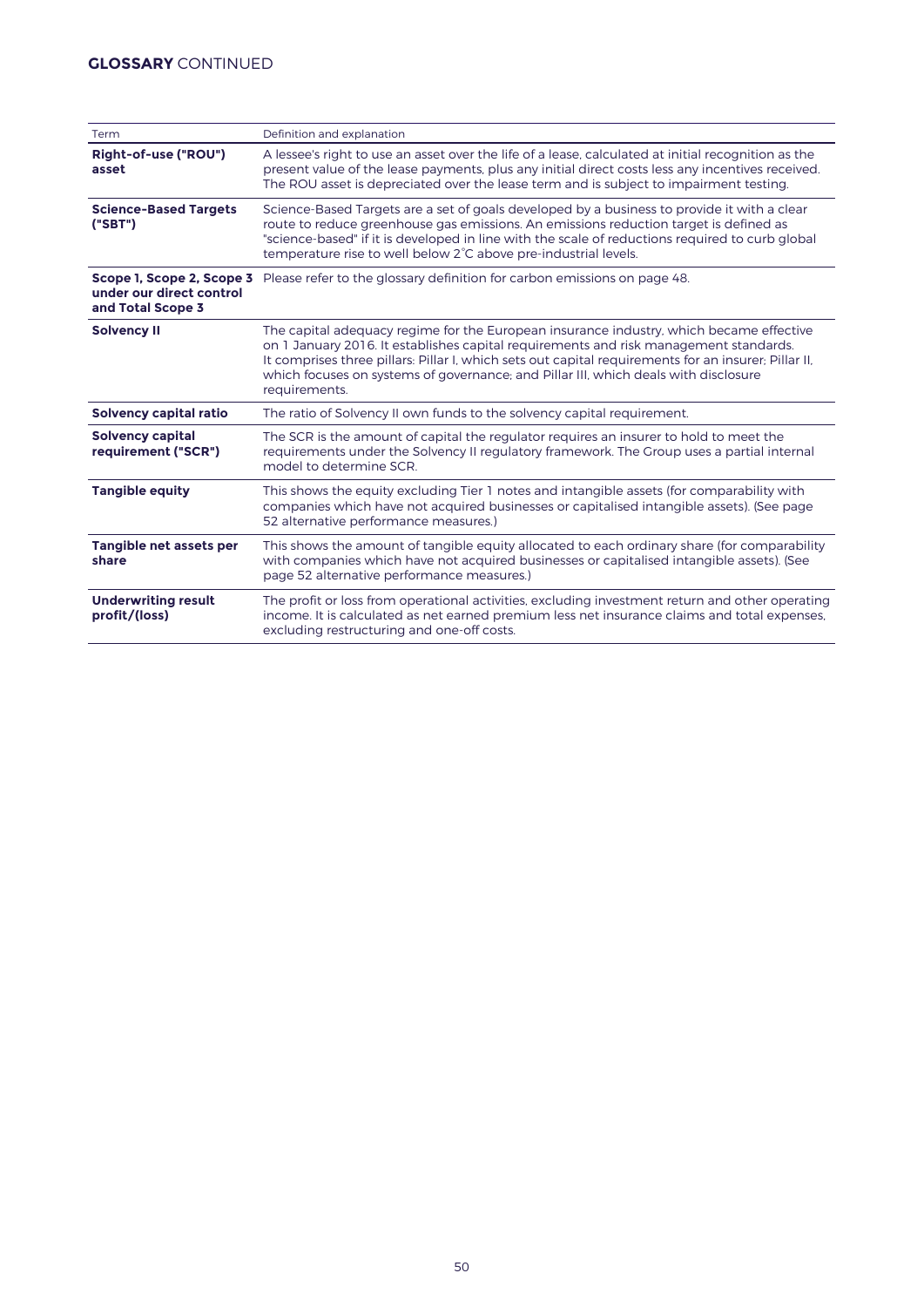# **APPENDIX A – ALTERNATIVE PERFORMANCE MEASURES**

The Group has identified Alternative Performance Measures ("**APMs**") in accordance with the European Securities and Markets Authority's published Guidelines. The Group uses APMs to improve comparability of information between reporting periods and reporting segments, by adjusting for either uncontrollable or one-off costs which impact the IFRS measures, to aid the user of the annual report and accounts in understanding the activity taking place across the Group. These APMs are contained within the main narrative sections of this document, outside of the financial statements and notes, and may not necessarily have standardised meanings for ease of comparability across peer organisations.

Further information is presented below, defined in the glossary on pages 48 to 50 and reconciled to the most directly reconcilable line items in the financial statements and notes. Note 3 on page 35 of the consolidated financial statements presents a reconciliation of the Group's business activities on a segmental basis to the consolidated income statement. All note references in the table below are to the notes to the consolidated financial statements on pages 33 to 47.

| <b>Group APM</b>                                        | Closest equivalent<br><b>IFRS</b> measure                                                                            | Definition and/or reconciliation                                                                                                                     | Rationale for APM                                                                                                                                                                                                                                                                                                                      |
|---------------------------------------------------------|----------------------------------------------------------------------------------------------------------------------|------------------------------------------------------------------------------------------------------------------------------------------------------|----------------------------------------------------------------------------------------------------------------------------------------------------------------------------------------------------------------------------------------------------------------------------------------------------------------------------------------|
| Adjusted<br>solvency<br>capital ratio                   | based on the<br>Group's<br>Solvency II<br>balance sheet<br>and therefore<br>there is no<br><b>IFRS</b><br>equivalent | This measure is Adjusted solvency capital ratio is<br>defined in the glossary on page 48 and<br>reconciled on page 54.                               | This is a measure that shows the Group's<br>solvency ratio excluding the tier 2<br>subordinated debt which can first be called on<br>27 April 2022.                                                                                                                                                                                    |
| Combined<br>operating ratio                             | Profit before<br>tax                                                                                                 | the glossary on page 48 and reconciled<br>in note 3 on page 35.                                                                                      | Combined operating ratio is defined in This is a measure of underwriting profitability<br>and excludes non-insurance income, whereby<br>a ratio of less than 100% represents an<br>underwriting profit and a ratio of more than<br>100% represents an underwriting loss.                                                               |
| Commission<br>ratio                                     | Commission<br>expense                                                                                                | Commission ratio is defined in the<br>glossary on page 48 and reconciled in<br>note 3 on page 35.                                                    | Expresses commission expense, in relation to<br>net earned premium.                                                                                                                                                                                                                                                                    |
| Current-year<br>attritional loss<br>ratio               | Net insurance<br>claims                                                                                              | Current-year attritional loss ratio is<br>defined in the glossary on page 48 and<br>is reconciled to the loss ratio (discussed<br>below) on page 15. | Expresses claims performance in the current<br>accident year in relation to net earned<br>premium.                                                                                                                                                                                                                                     |
| Current-year<br>combined<br>operating ratio             | Profit before<br>tax                                                                                                 | Current-year combined operating ratio<br>is defined in the glossary on page 48<br>and is reconciled on page 15.                                      | This is a measure of underwriting profitability,<br>excluding the effect of prior-year reserve<br>movements.                                                                                                                                                                                                                           |
| Current-year<br>normalised<br>operating<br>profit ratio | Profit before<br>tax                                                                                                 | Current-year normalised operating<br>profit ratio is defined in the glossary on<br>page 48 and reconciled on page 53.                                | Expresses a relationship between current-year<br>normalised operating profit and normalised<br>operating profit.                                                                                                                                                                                                                       |
| Expense ratio                                           | Total<br>expenses                                                                                                    | Expense ratio is defined in the glossary<br>on page 48 and reconciled in note 3 on relation to net earned premium.<br>page 35.                       | Expresses underwriting and policy expenses in                                                                                                                                                                                                                                                                                          |
| Investment<br>income yield                              | Investment<br>income                                                                                                 | Investment income yield is defined in<br>the glossary on page 49 and is<br>reconciled on page 52.                                                    | Expresses a relationship between the<br>investment income and the associated<br>opening and closing assets adjusted for<br>portfolio hedging instruments.                                                                                                                                                                              |
| Investment<br>return yield                              | Investment<br>return                                                                                                 | Investment return yield is defined in<br>the glossary on page 49 and is<br>reconciled on page 52.                                                    | Expresses a relationship between the<br>investment return and the associated opening<br>and closing assets adjusted for portfolio<br>hedging instruments.                                                                                                                                                                              |
| Loss ratio                                              | Net insurance<br>claims                                                                                              | Loss ratio is defined in the glossary on<br>page 49 and reconciled in note 3 on<br>page 35.                                                          | Expresses claims performance in relation to<br>net earned premium.                                                                                                                                                                                                                                                                     |
| Net investment Investment<br>income yield               | income                                                                                                               | Net investment income yield is defined<br>in the glossary on page 49 and is<br>reconciled on page 52.                                                | Expresses a relationship between the net<br>investment income and the associated<br>opening and closing assets adjusted for<br>portfolio hedging instruments.                                                                                                                                                                          |
| Normalised<br>combined<br>operating ratio               | Profit before<br>tax                                                                                                 | Combined operating ratio is defined in<br>the glossary on page 48 and reconciled<br>on page 53.                                                      | This is a measure of underwriting profitability<br>excluding the effects of weather, Ogden<br>discount rate changes and restructuring and<br>one-off costs. It also excludes non-insurance<br>income. A ratio of less than 100% represents<br>an underwriting profit and a ratio of more than<br>100% represents an underwriting loss. |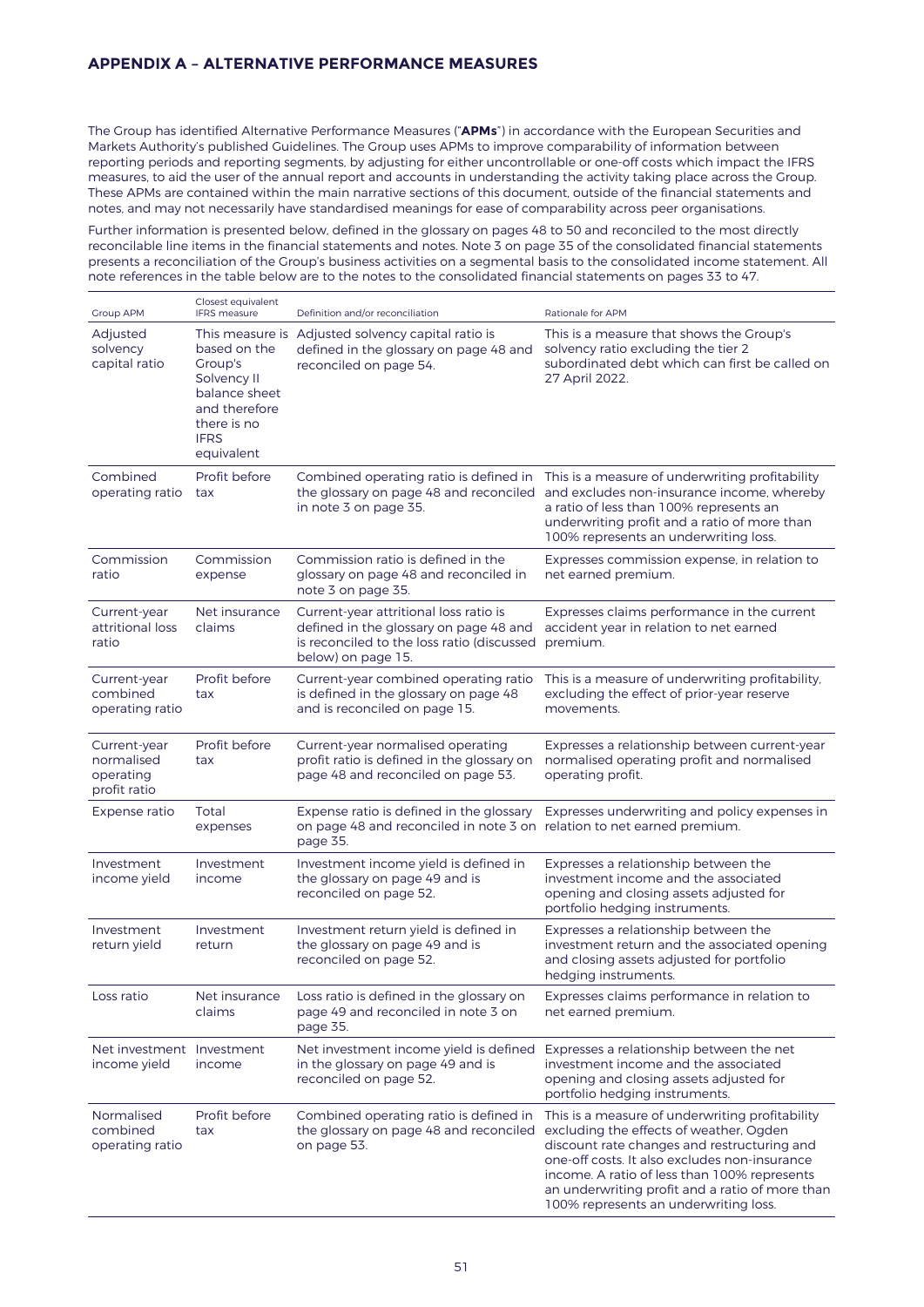# **APPENDIX A – ALTERNATIVE PERFORMANCE MEASURES** CONTINUED

| <b>Group APM</b>                         | Closest equivalent<br><b>IFRS</b> measure | Definition and/or reconciliation                                                                                | Rationale for APM                                                                                                                                                                              |
|------------------------------------------|-------------------------------------------|-----------------------------------------------------------------------------------------------------------------|------------------------------------------------------------------------------------------------------------------------------------------------------------------------------------------------|
| Operating<br>expenses                    | Total<br>expenses                         | Operating expenses are defined in the<br>glossary on page 49 and reconciled in<br>note 3 on page 35.            | This shows the expenses relating to business<br>activities excluding restructuring and one-off<br>costs.                                                                                       |
| Operating<br>profit                      | Profit before<br>tax                      | Operating profit is defined in the<br>glossary on page 49 and reconciled in<br>note 3 on page 35.               | This shows the underlying performance<br>(before tax and excluding finance costs and<br>restructuring and one-off costs) of the business<br>activities.                                        |
| Return on<br>tangible equity             | Return on<br>equity                       | Return on tangible equity is defined in<br>the glossary on page 50 and is<br>reconciled on page 54.             | This shows performance against a measure of<br>equity that is more easily comparable to that<br>of other companies.                                                                            |
| Tangible equity                          | Equity                                    | Tangible equity is defined in the<br>glossary on page 50 and is reconciled<br>on page 54.                       | This shows the equity excluding Tier 1 notes<br>and intangible assets for comparability with<br>companies which have not acquired<br>businesses or capitalised intangible assets.              |
| Tangible net<br>asset value per<br>share | Net asset value<br>per share              | Tangible net assets per share is defined<br>in the glossary on page 50 and<br>reconciled in note 13 on page 40. | This shows the equity excluding Tier 1 notes<br>and intangible assets per share for<br>comparability with companies which have not<br>acquired businesses or capitalised intangible<br>assets. |
| Underwriting<br>profit                   | Profit before<br>tax                      | Underwriting profit is defined in the<br>glossary on page 50 and is reconciled<br>in note 3 on page 35.         | This shows underwriting performance<br>calculated as net earned premium less net<br>claims and operating expenses, excluding<br>restructuring and one-off costs.                               |

# **Investment income and return yields<sup>1</sup>**

|                                                              | 2021    | 2020    |
|--------------------------------------------------------------|---------|---------|
| Notes <sup>2</sup>                                           | £m      | £m      |
| Investment income<br>5                                       | 116.0   | 127.1   |
| Hedging to a sterling floating rate basis <sup>3</sup><br>5  | (13.3)  | (20.3)  |
| Net investment income                                        | 102.7   | 106.8   |
| Net realised and unrealised gains/(losses) excluding hedging | 43.6    | (11.7)  |
| Total investment return<br>5                                 | 146.3   | 95.1    |
| Opening investment property                                  | 292.1   | 291.7   |
| Opening financial investments                                | 4.681.4 | 4.673.4 |
| Opening cash and cash equivalents                            | 1.220.1 | 948.6   |
| Opening borrowings                                           | (51.9)  | (52.3)  |
| Opening derivatives asset <sup>4</sup>                       | 8.0     | 81.8    |
| Opening investment holdings                                  | 6.149.7 | 5.943.2 |
| Closing investment property                                  | 317.0   | 292.1   |
| Closing financial investments<br>15                          | 4.633.6 | 4.681.4 |
| 16<br>Closing cash and cash equivalents                      | 955.7   | 1,220.1 |
| Closing borrowings<br>16                                     | (59.2)  | (51.9)  |
| Closing derivatives asset <sup>4</sup>                       | 14.3    | 8.0     |
| Closing investment holdings                                  | 5,861.4 | 6.149.7 |
| Average investment holdings <sup>5</sup>                     | 6.005.6 | 6.046.5 |
| Investment income yield'                                     | 1.9%    | 2.1%    |
| Net investment income yield                                  | 1.7%    | 1.8%    |
| Investment return yield'                                     | 2.4%    | 1.6%    |

#### Notes:

1. See glossary on page 49 for definitions.

2. See notes to the condensed consolidated financial statements.

3. Includes net realised and unrealised gains/(losses) on derivatives in relation to AUM.

4. See footnote 1 on page 18. (Investment holdings).

5. Mean average of opening and closing balances.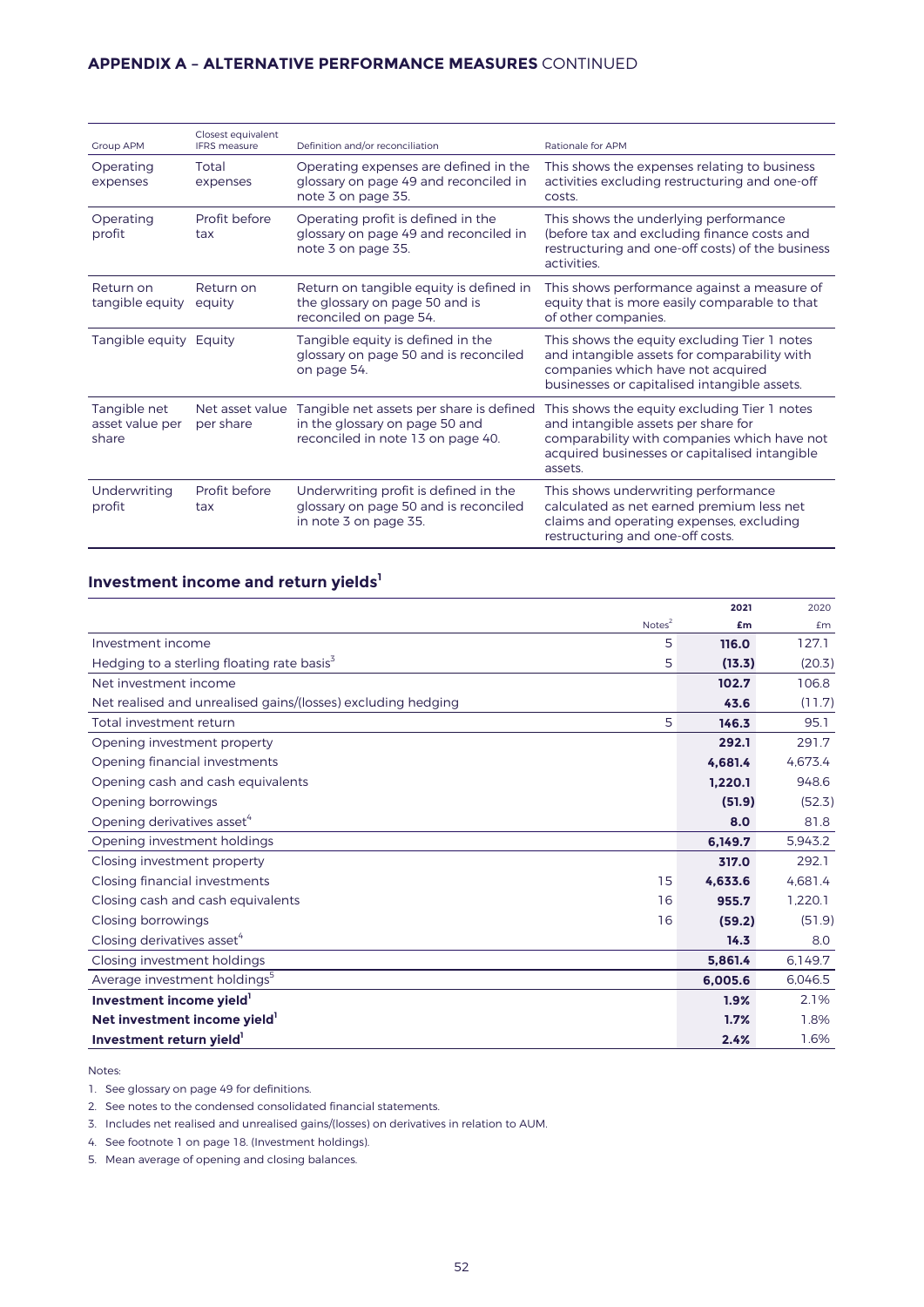# **Normalised combined operating ratio<sup>1</sup>**

|                                                           | Home      | Home      | Commercial | Commercial | <b>Total</b> | Total |
|-----------------------------------------------------------|-----------|-----------|------------|------------|--------------|-------|
|                                                           | 2021      | 2020      | 2021       | 2020       | 2021         | 2020  |
| Loss ratio                                                | 50.7%     | 55.6%     | 54.5%      | 51.4%      | 58.1%        | 57.9% |
| Commission ratio                                          | 6.9%      | 8.1%      | 20.0%      | 18.7%      | 8.1%         | 8.6%  |
| Expense ratio                                             | 22.5%     | 23.4%     | 21.7%      | 25.4%      | 23.9%        | 24.5% |
| Combined operating ratio                                  | 80.1%     | 87.1%     | 96.2%      | 95.5%      | 90.1%        | 91.0% |
| Effect of weather                                         |           |           |            |            |              |       |
| Loss ratio                                                | 5.5%      | 3.4%      | 0.1%       | 0.4%       | 1.1%         | 0.7%  |
| Commission ratio                                          | $(0.4\%)$ | $(0.2\%)$ | -          |            | $(0.1\%)$    |       |
| <b>Combined operating ratio normalised for</b><br>weather | 85.2%     | 90.3%     | 96.3%      | 95.9%      | 91.1%        | 91.7% |

Note:

1. See glossary on page 48 for definition.

# **Normalised operating profit<sup>1</sup>**

|                                                 | <b>Total</b> | Total  |
|-------------------------------------------------|--------------|--------|
|                                                 | 2021         | 2020   |
|                                                 | £m           | £m     |
| Operating profit                                | 581.8        | 522.1  |
| Effect of:                                      |              |        |
| Normalised weather - claims                     | (31.1)       | (20.8) |
| Normalised weather - profit share               | 2.0          | 1.3    |
| <b>Normalised operating profit</b>              | 552.7        | 502.6  |
| Prior-year adjustments                          |              |        |
| Prior-year reserve movement                     | 258.1        | 173.8  |
| Prior-year normalised operating profit          | 258.1        | 173.8  |
| <b>Current-year normalised operating profit</b> | 294.6        | 328.8  |
| Current-year normalised operating profit ratio  | 53%          | 65%    |

Note:

1. See glossary on page 49 for definition.

# **Operating expenses<sup>1</sup>**

|                                                                |                   | 2021    | 2020   |
|----------------------------------------------------------------|-------------------|---------|--------|
|                                                                | Note <sup>2</sup> | £m      | £m     |
| Operating expenses (including restructuring and one-off costs) | 9                 | 807.8   | 763.8  |
| Less restructuring and one-off costs                           | Q                 | (101.5) | (39.4) |
| Operating expenses                                             | Q                 | 706.3   | 724.4  |

Notes:

1. See glossary on page 49 for definition.

2. See notes to the condensed consolidated financial statements.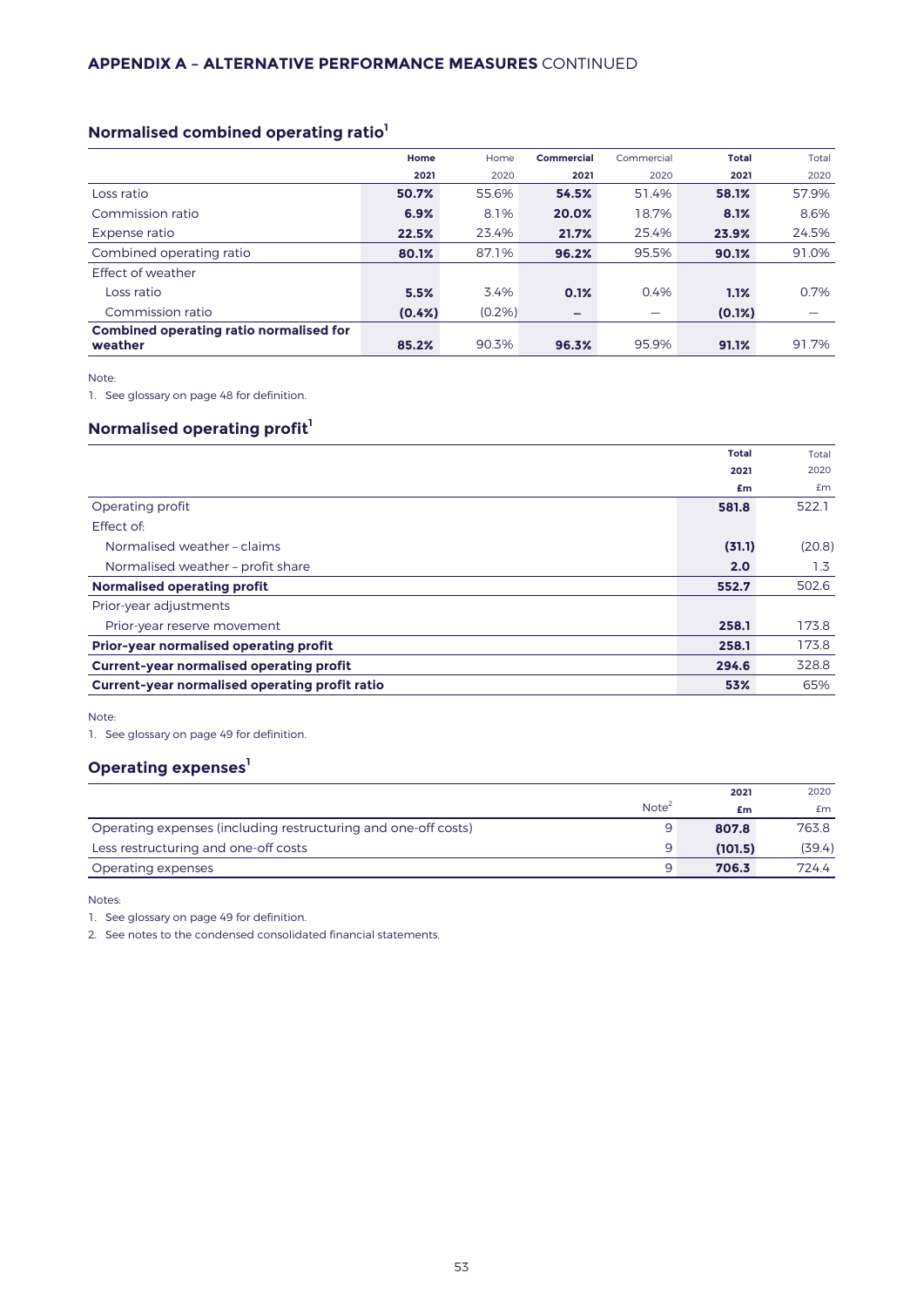# **APPENDIX A – ALTERNATIVE PERFORMANCE MEASURES** CONTINUED

# **Return on tangible equity<sup>1</sup>**

|                                                        | 2021    | 2020    |
|--------------------------------------------------------|---------|---------|
|                                                        | £m      | £m      |
| Profit before tax                                      | 446.0   | 451.4   |
| Add back restructuring and other one-off costs         | 101.5   | 39.4    |
| Coupon payments in respect of Tier 1 notes             | (16.6)  | (16.6)  |
| Adjusted profit before tax                             | 530.9   | 474.2   |
| Tax charge (2021 and 2020 UK standard tax rate of 19%) | (100.9) | (90.1)  |
| Adjusted profit after tax                              | 430.0   | 384.1   |
| Opening shareholders' equity                           | 2,699.7 | 2,643.6 |
| Opening goodwill and other intangible assets           | (786.8) | (702.5) |
| Opening shareholders' tangible equity                  | 1.912.9 | 1,941.1 |
| Closing shareholders' equity                           | 2,550.2 | 2,699.7 |
| Closing good will and other intangible assets          | (822.5) | (786.8) |
| Closing shareholders' tangible equity                  | 1.727.7 | 1,912.9 |
| Average shareholders' tangible equity <sup>2</sup>     | 1.820.3 | 1.927.0 |
| Return on tangible equity                              | 23.6 %  | 19.9 %  |

Notes:

1. See glossary on page 50 for definition.

2. Mean average of opening and closing balances.

# **Adjusted solvency capital ratio<sup>1</sup>**

|                                                                                        | 2021   |
|----------------------------------------------------------------------------------------|--------|
|                                                                                        | £bn    |
| Total eligible own funds                                                               | 2.38   |
| Less: Tier 2 subordinated debt which can first be called towards the end of April 2022 | (0.25) |
| Add back: ineligible Tier 3 capital                                                    | 0.03   |
|                                                                                        | 2.16   |
| Solvency capital requirement                                                           | 1.35   |
| Adjusted solvency capital ratio                                                        | 160 %  |

Note:

1. See glossary on page 48 for definition.